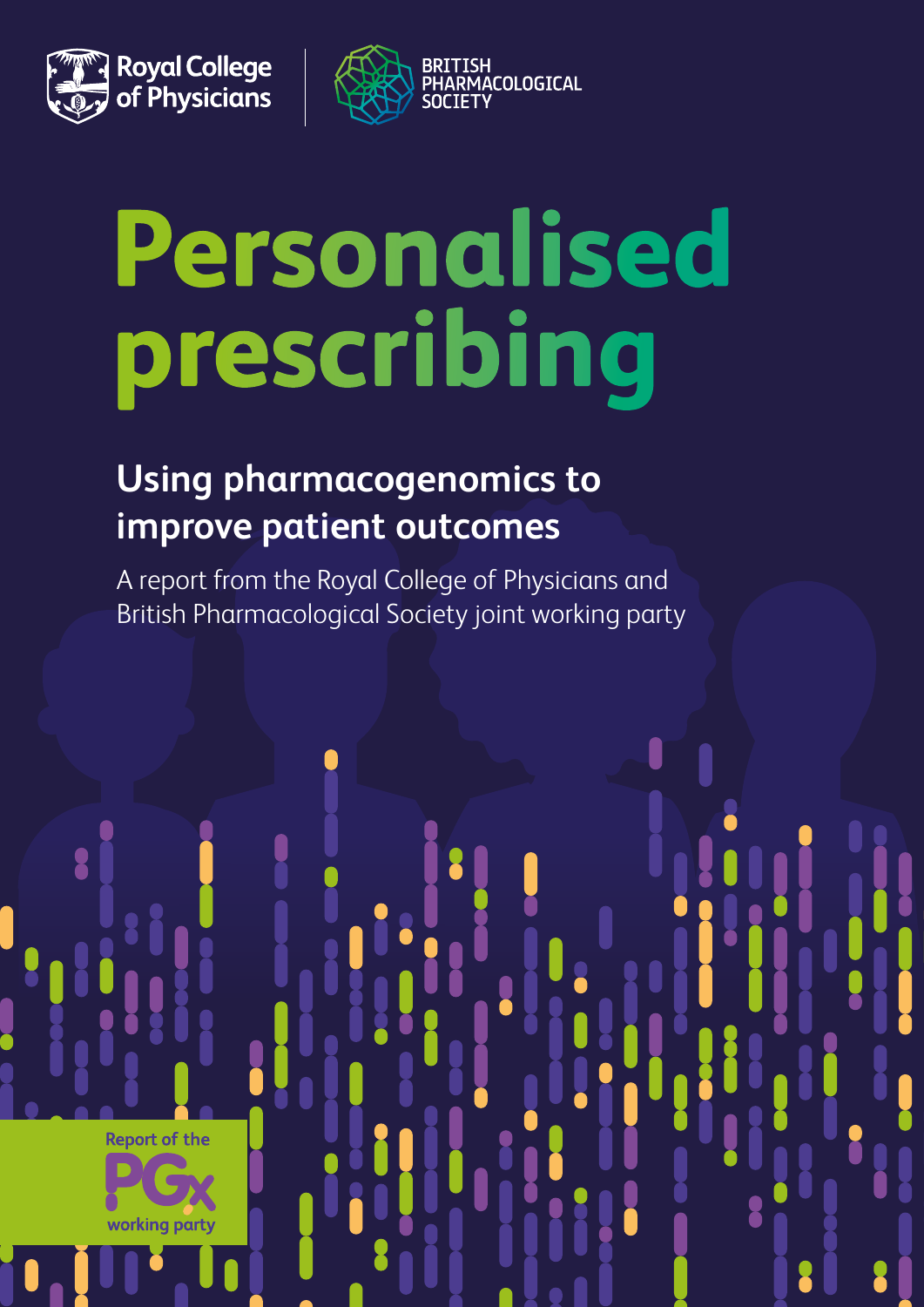## **Royal College of Physicians**

The Royal College of Physicians (RCP) plays a leading role in the delivery of high-quality patient care by setting standards of medical practice and promoting clinical excellence. The RCP provides physicians in over 30 medical specialties with education, training and support throughout their careers. As an independent charity representing more than 40,000 fellows and members worldwide, the RCP advises and works with government, patients, allied healthcare professionals and the public to improve health and healthcare.

## **British Pharmacological Society**

The British Pharmacological Society (BPS) is a collaborative, global community at the heart of pharmacology. Founded in 1931, the BPS represents more than 4,000 members from over 60 countries. As a vibrant science that studies drug action, pharmacology lies at the heart of biomedical science, linking together chemistry, physiology and pathology. Pharmacologists, both clinical and non-clinical, work closely with a wide variety of other disciplines that make up modern biomedical science, including but not limited to clinical medicine, biochemistry, neuroscience, molecular and cell biology, genetics, immunology and cancer biology. Clinical pharmacology and therapeutics is a medical specialty recognised by the RCP.

#### **Citation for this document**

Royal College of Physicians and British Pharmacological Society. *Personalised prescribing: using pharmacogenomics to improve patient outcomes.*  Report of a working party. London: RCP and BPS, 2022.

Review date: 2026.

#### **Copyright**

All rights reserved. No part of this publication may be reproduced, distributed, or transmitted in any form or by any means, including photocopying, recording or other electronic or mechanical methods, without the written permission of the copyright owner. Applications to reproduce any part of this publication should be sent to publications@rcp.ac.uk.

Copyright © Royal College of Physicians and British Pharmacological Society 2022

ISBN 978-1-86016-863-5 eISBN 978-1-86016-864-2

#### **Royal College of Physicians**

11 St Andrews Place Regent's Park London NW1 4LE www.rcp.ac.uk

Registered Charity No 210508

#### **British Pharmacological Society**

The Schild Plot 16 Angel Gate, City Road London EC1V 2PT www.bps.ac.uk

Registered Charity No 1030623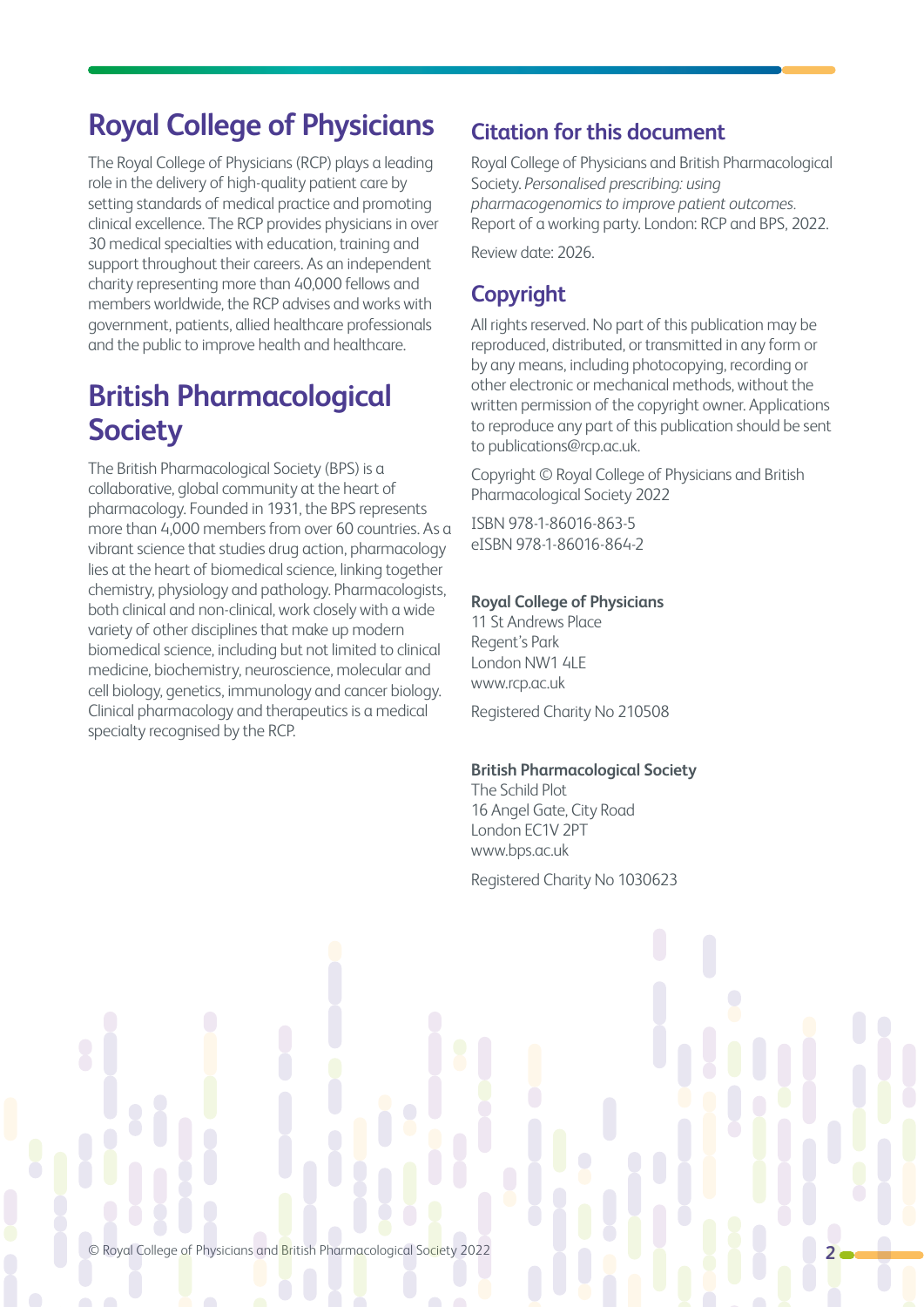### **Stakeholder organisations**

These guidelines are endorsed by the following organisations:

Association of Cancer Physicians British Society for Allergy and Clinical Immunology British Society for Genetic Medicine British Society for Haematology British Thoracic Society Clinical Genetics Society Genomics England Royal College of Anaesthetists Royal College of General Practitioners Royal College of Psychiatrists Royal Pharmaceutical Society UK Kidney Association

















### **Acknowledgements**

Thank you to all the clinicians and patient representatives who gave their time, insight and experience to support the development of this report.

We would also like to acknowledge staff from the RCP and BPS who supported the working party and report production, including Anna Zecharia, Sophie Joseph, Simon Land, Sophia McCully, Charles Whalley, Dina Koulama, Karen Porter, Jordan Marshall, Janet Leggett-Jones, Dr Norma O'Flynn, Karen Reid and Victoria Wilson.

**This report is dedicated to the memory of Professor Donal O'Donoghue, who championed the creation of the working party and co-chaired it at its inception.**





#### **Endorsed by ROYAL PHARMACEUTICAL SOCIETY**



© Royal College of Physicians and British Pharmacological Society 2022 **3**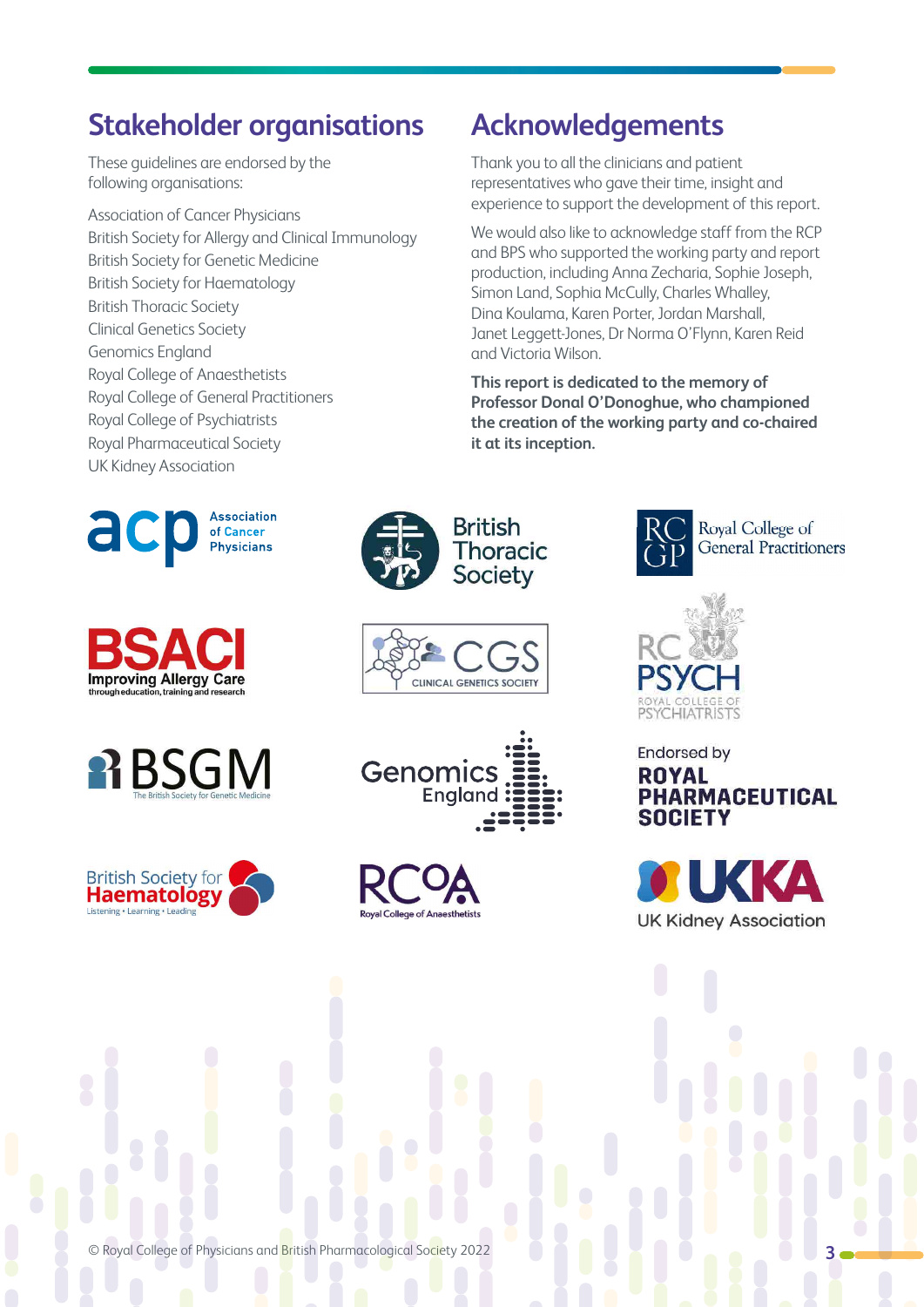## **Members of the working party**

| <b>Name</b>                               | <b>Representing</b>                          |
|-------------------------------------------|----------------------------------------------|
| Professor Sir Munir Pirmohamed (co-chair) | <b>British Pharmacological Society (BPS)</b> |
| Professor Donal O'Donoghue* (co-chair)    | Royal College of Physicians (RCP)            |
| Dr Richard Turner (co-secretary)          | <b>BPS</b>                                   |
| Dr Emma Magavern (co-secretary)           | <b>BPS</b>                                   |
| Deborah Roebuck                           | <b>RCP Patient and Carer Network</b>         |
| Dr Paul Ross                              | Oncology                                     |
| Professor Bernard Keavney                 | Cardiology                                   |
| Professor Claire Shovlin                  | Respiratory medicine                         |
| Dr Joyce Popoola                          | Renal medicine                               |
| Dr Shuaib Nasser                          | Allergy and immunology                       |
| Dr Meriel McEntagart                      | Clinical genetics                            |
| Sonali Sanghvi                            | <b>NHS England</b>                           |
| Dr Anneke Seller                          | <b>Health Education England</b>              |
| Dr Michelle Bishop                        | <b>Health Education England</b>              |
| Professor Sir Mark Caulfield              | <b>Genomics England</b>                      |
| Ravi Sharma                               | Royal Pharmaceutical Society                 |
| Dr Imran Rafi                             | Royal College of General Practitioners       |
| Dr Jude Hayward                           | Royal College of General Practitioners       |

\*Prof Donal O'Donoghue was involved in the early stages of the working party and report development. Following his death in January 2021, Dr Peter Belfield took over as interim RCP registrar until May 2021 when Dr Cathryn Edwards was appointed.

## **Specialty deep dive presenters to the working party**

| <b>Name</b>                                      | <b>Representing</b>                           |
|--------------------------------------------------|-----------------------------------------------|
| Dr Mario Juruena                                 | Royal College of Psychiatrists                |
| Dr Dan Hawcutt                                   | Royal College of Paediatrics and Child Health |
| Professor Jaideep Pandit                         | Royal College of Anaesthetists                |
| Dr Tariq Ahmad                                   | Gastroenterology                              |
| Prof Guru Aithal                                 | Hepatology                                    |
| Dr Sanjay Sisodiya                               | Neurology                                     |
| Professor Ewan Pearson                           | Endocrinology and diabetes                    |
| Professor Saye Khoo                              | Infectious diseases                           |
| Dr Sebastian Francis                             | Haematology                                   |
| Dr Luigi Venetucci and Professor Bernard Keavney | Cardiology                                    |
| Dr Joyce Popoola                                 | Renal medicine                                |
| Dr Shuaib Nasser                                 | Allergy and immunology                        |
| Dr Meriel McEntagart                             | <b>Clinical genetics</b>                      |
| Dr Paul Ross                                     | Oncology                                      |
| <b>Professor Claire Shovlin</b>                  | Respiratory medicine                          |
| Ravi Sharma                                      | Royal Pharmaceutical Society and pharmacy     |
| Dr Imran Rafi                                    | Royal College of GPs and primary care         |
| Dr Jude Hayward                                  | Royal College of GPs and primary care         |
| Dr Anneke Seller and Dr Michelle Bishop          | <b>Genomics Education Programme</b>           |
| Sonali Sanghvi                                   | <b>NHS England</b>                            |
| Deborah Roebuck                                  | Patients                                      |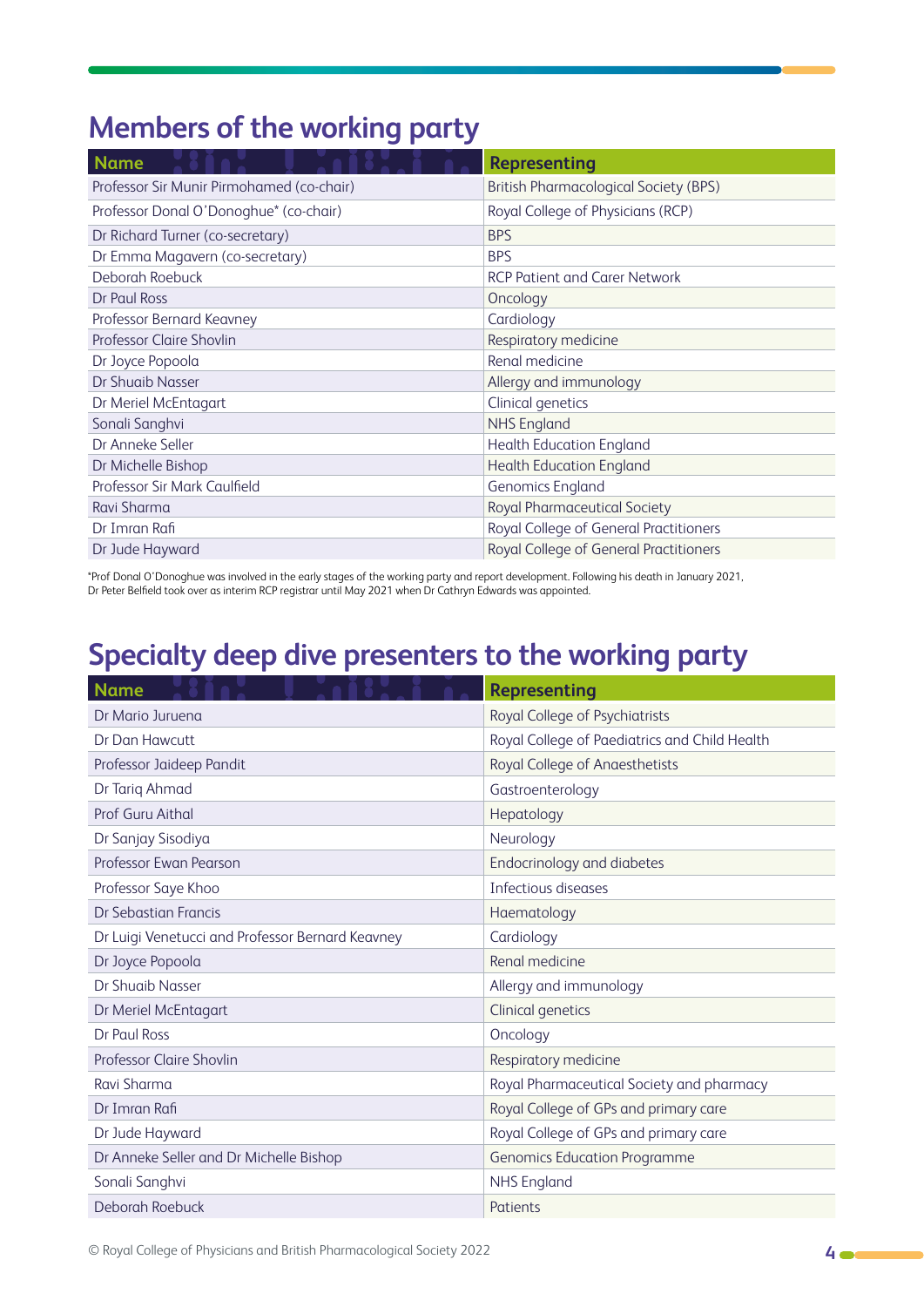# **Contents**

| <b>Foreword</b>                                                         | 6  |
|-------------------------------------------------------------------------|----|
| <b>Executive summary</b>                                                | 7  |
| Summary for patients and the public                                     | 8  |
| <b>Recommendations</b>                                                  | 11 |
| 1 Introduction                                                          | 13 |
| 2 A brief background to pharmacogenomics                                | 15 |
| <b>3</b> Current clinical implementation                                | 20 |
| 3.1 The current situation in the NHS                                    | 20 |
| 3.2 Pharmacogenomic testing in other countries                          | 21 |
| 3.3 Genomic research                                                    | 21 |
| 3.4 Genomic medicine services                                           | 21 |
| 4 Education and training                                                | 24 |
| 4.1 Pharmacogenomics in education and training frameworks               | 24 |
| 4.2 Education and training resources: current and future considerations | 25 |
| 4.3 Workforce planning                                                  | 25 |
| 5 Looking towards the future                                            | 30 |
| 5.1 Strategies for implementing pharmacogenomics across the NHS         | 30 |
| 5.2 Funding                                                             | 30 |
| 5.3 Clinical service design                                             | 30 |
| 5.4 Consent and ethics                                                  | 33 |
| 5.5 Genotyping and laboratory considerations                            | 34 |
| 5.6 Clinical decision support                                           | 35 |
| 5.7 Patient engagement                                                  | 37 |
| 5.8 Clinical governance and research                                    | 37 |
| <b>6</b> Legal issues                                                   | 40 |
| 7 Research gaps, opportunities and horizon scanning                     | 42 |
| Appendix: report methodology                                            | 43 |
| <b>Declaration of interests</b>                                         | 45 |
| <b>References</b>                                                       | 47 |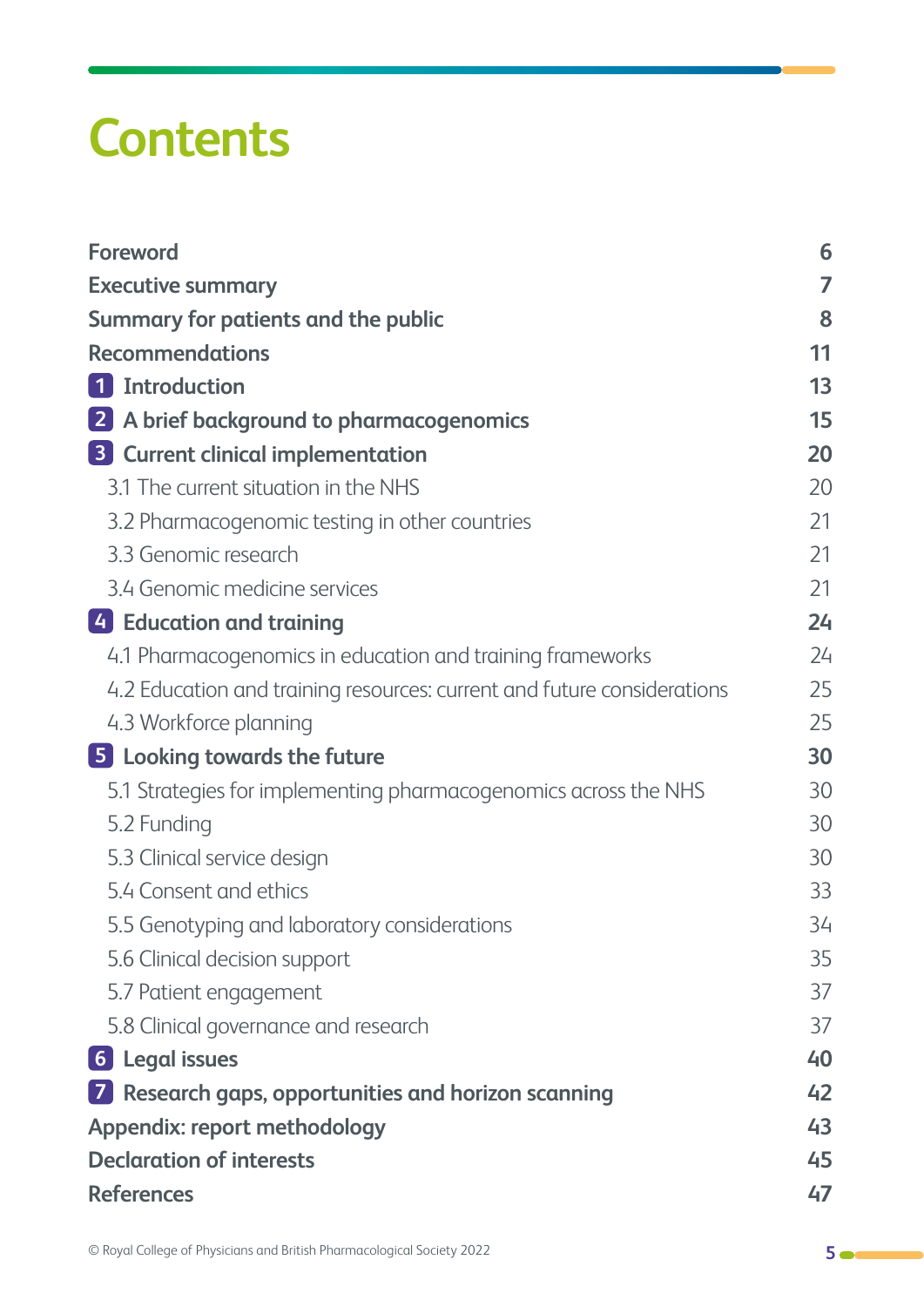# <span id="page-5-0"></span>**Foreword**

The NHS is under tremendous pressure: health inequalities are widening, waiting times for hospital treatment are lengthening, access to primary care is becoming more difficult, the stock of ill health in the population is increasing and we are at the limits of affordability. The model of care that has evolved since the NHS was created in 1948 has to change. And by change, I do not mean another reorganisation – enough deckchairs have been moved over the years for us to know that that is not the answer.



Part of the answer is revealed in this hugely important document. In simple terms, our understanding of human biology has been transformed by the sequencing of the human genome and our new-found knowledge of genetic

variation. We have always known that we were different, now we know why. And we can use that knowledge to predict illness, diagnose illness and to treat illness on an individual, personalised basis. This will revolutionise medicine and, combined with a digitally driven population health approach, fundamentally change the traditional model of care.

But it will not change the fundamental value on which the NHS is based: equality. Genomic medicine, of which pharmacogenomics is an integral part, must be available to everyone. It must therefore be funded centrally; it is too important to risk a postcode lottery. It gives the NHS a chance to reduce health inequality – we must not risk the reverse. Implementation of pharmacogenomics into the NHS would be the first example in the world of integration into a whole healthcare system, again highlighting the leadership of the UK in genomics.

I remember a time some 5 years ago when Prof Munir Pirmohamed came to see me to talk about the obscure, unknown and overlooked subject of pharmacogenomics, a subject of which I and most others knew little. No longer. It is now mainstream, it is the future, it can now help us to deliver a new, modern personalised healthcare system fit for 2022, not 1948.

**Lord David Prior** Chair of NHS England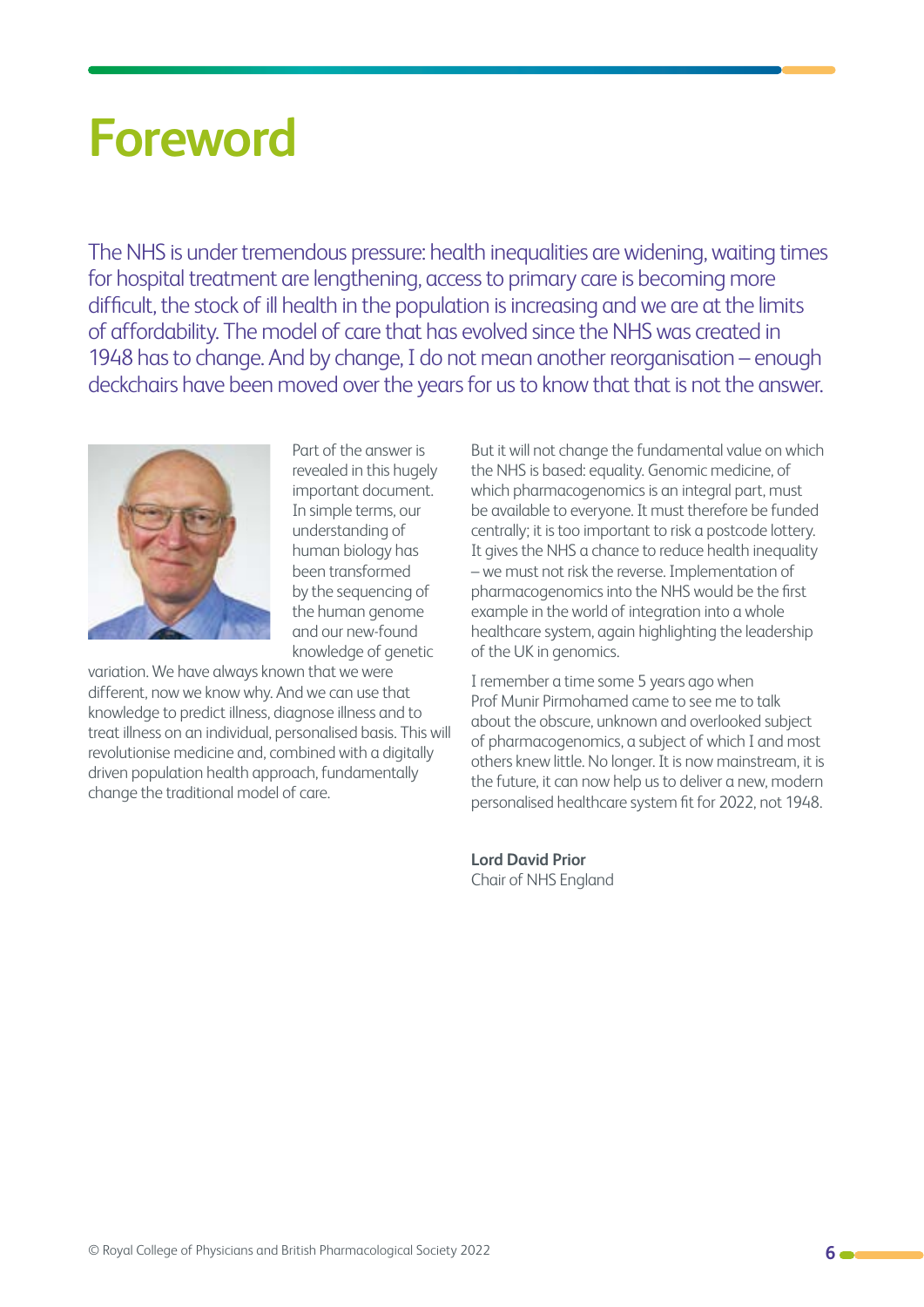# <span id="page-6-0"></span>**Executive summary**

We all vary in our responses to medicines. Some people respond very well, while others may not respond at all, and some may develop side effects from their medicines. At present, we cannot predict how an individual will respond to the first medicine they are prescribed. This variability in response to medicines can be due to many factors, including an individual's genes.

There is increasing scientific evidence that natural variation in particular genes influences how well a medicine works for an individual, and whether they will experience side effects. The study of this area is called **pharmacogenomics**. Pharmacogenomic testing can be used to discover which variants of genes an individual carries, and whether they impact on the response to medicines they are given. This information can be used to guide the choice of medicine and dose, increasing the likelihood that each person receives the most effective medicine for them, at the best dose, the first time they are treated.

Pharmacogenomic testing is already benefiting NHS patients in some special cases. For example, in breast cancer and colorectal cancer it is used to understand whether someone can safely be prescribed the drug 5-fluorouracil. Implementing pharmacogenomic testing in daily practice in the NHS has the potential to benefit many more people and improve their care.

However, wider implementation of pharmacogenomic testing in the NHS has been hampered by:

- > the need for more research to understand the scientific evidence for testing
- > high costs of testing in the past
- > poor availability of tests outside specialist settings
- > the need to train healthcare professionals in recent advances in pharmacogenomics
- > a lack of pharmacogenomic information in the tools used on a daily basis by healthcare professionals, such as electronic healthcare systems.

This guidance, produced by the Royal College of Physicians (RCP) and the British Pharmacological Society (BPS) joint working party, considers these barriers as well as the opportunities provided by increasing pharmacogenomic testing. It includes a set of recommendations encompassing steps along the pathway to embedding pharmacogenomics in the NHS. It covers understanding the evidence for each test, working with patients and the public to understand their needs and communicate potential benefits of testing, training healthcare professionals to exploit advances in pharmacogenomics, working with leaders to develop the NHS National Genomic Test Directory and commission testing through the relevant pathways in the four nations, and ensuring that testing is implemented effectively in practice. It is vital that any pharmacogenomics service is adequately funded in all four UK nations, and equally available across NHS regions within each devolved nation.

The ultimate goal is to make pharmacogenomic-based prescribing a reality for all in the UK NHS. This will empower healthcare professionals to deliver better, more personalised care, and in turn improve outcomes for patients and reduce costs to the NHS. Although we focus on the UK, many of the issues discussed in the report are also relevant to other global healthcare systems, and learning from each other will be important in optimising medicines use around the world.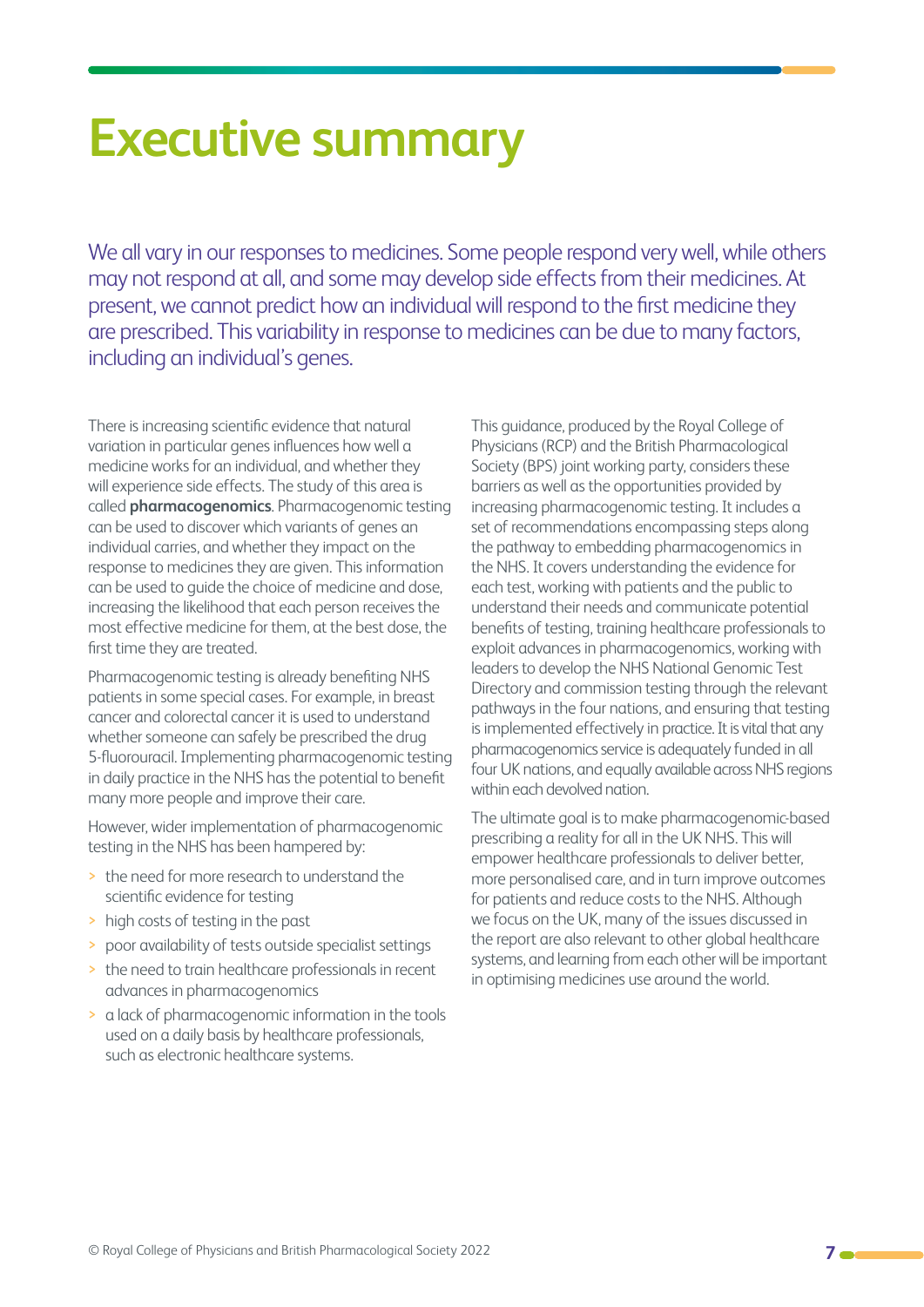# <span id="page-7-0"></span>**Summary for patients and the public**

#### **Introduction**

People are living longer today than ever before. But an ageing population means more and more of us are likely to live with long-term health conditions that require medication. This means the number of medicines we are taking is increasing.

Many currently available medicines are 'one size fits all'. This means that people are prescribed a medicine for a particular health problem at a set dose. But medicines don't always work in the same way for different people; some people might respond very well to treatment, some might not show any response at all, and for some their medication may also give them unwanted side effects. We cannot completely predict how someone will respond to the medicine they are prescribed. but there is now good evidence that their genetic information – the information stored in their DNA – plays a key part.

#### What is pharmacogenomics?

Everyone has different genetic information, stored in the genes they inherited from their parents. Pharmacogenomics is the study of how genes affect a person's response to drugs. It brings together the science of drugs (pharmacology) and the study of genes and their functions (genomics) to develop and prescribe medications that are tailored to a person's genetic makeup.

Scientists have learned a great deal about how inherited differences in your genes can affect your body's response to medications. Pharmacogenomic testing can be used to discover which variants of genes you carry, and how they are likely to influence the way your body responds to medicines you might be given. Because your genes hardly change throughout your lifetime, a pharmacogenomic blood test needs to be done once. The test results could then be used throughout your life to guide the choice and the dose of medicine, making it more likely that you receive the most effective medicine for you the first time you are treated, and with the fewest potential side effects (see the graphic on page 10).

#### What do we know so far?

Using a person's genetic makeup to guide treatment is already a reality for some. The UK is a world leader in mapping individual genomes (all of a person's genetic information), and the expertise and technology needed to roll out this approach to treatment more broadly is already well established.

In fact, pharmacogenomic testing is already benefiting NHS patients in some cases. For example, in breast and colon cancer, pharmacogenomics is used to understand whether a person can safely be prescribed the chemotherapy drug 5-fluorouracil. Research has also shown that there are genetic differences in the way people respond to the painkiller codeine. Codeine works better for some people than others, while in some it can have more side effects, but we do not routinely test before prescribing codeine.

Using pharmacogenomic testing more widely has the potential to keep people healthier for longer, improving their NHS care and outcomes. Unwanted side effects from prescription drugs cost the NHS £530 million annually in hospital admissions. Getting it right the first time could help save the NHS money and resources.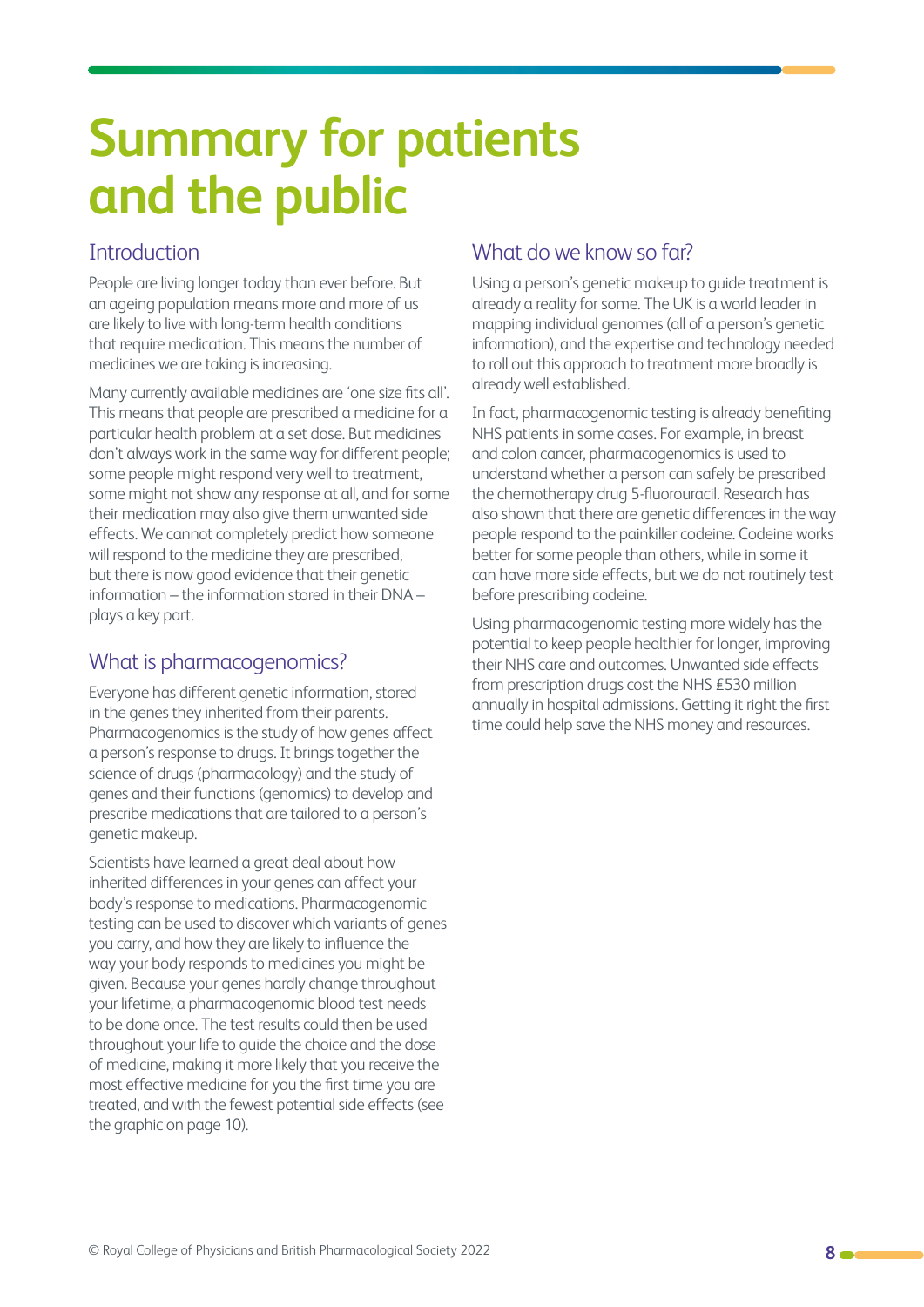

#### **Patient requiring medication**

#### **Standard approach by Pharmacogenomic approach**

The patient is **prescribed a medicine** for their health problem often at a set dose – a one-size-fits-all approach



The patient has a **pharmacogenomic test** – once in a person's lifetime



The patient's genes affect how they **respond to the medicine** and whether they have side effects

The **prescription is changed or adjusted** to suit the person







**Medication stopped** 

**Dose lowered** 

**Dose increased** a blood test carried out

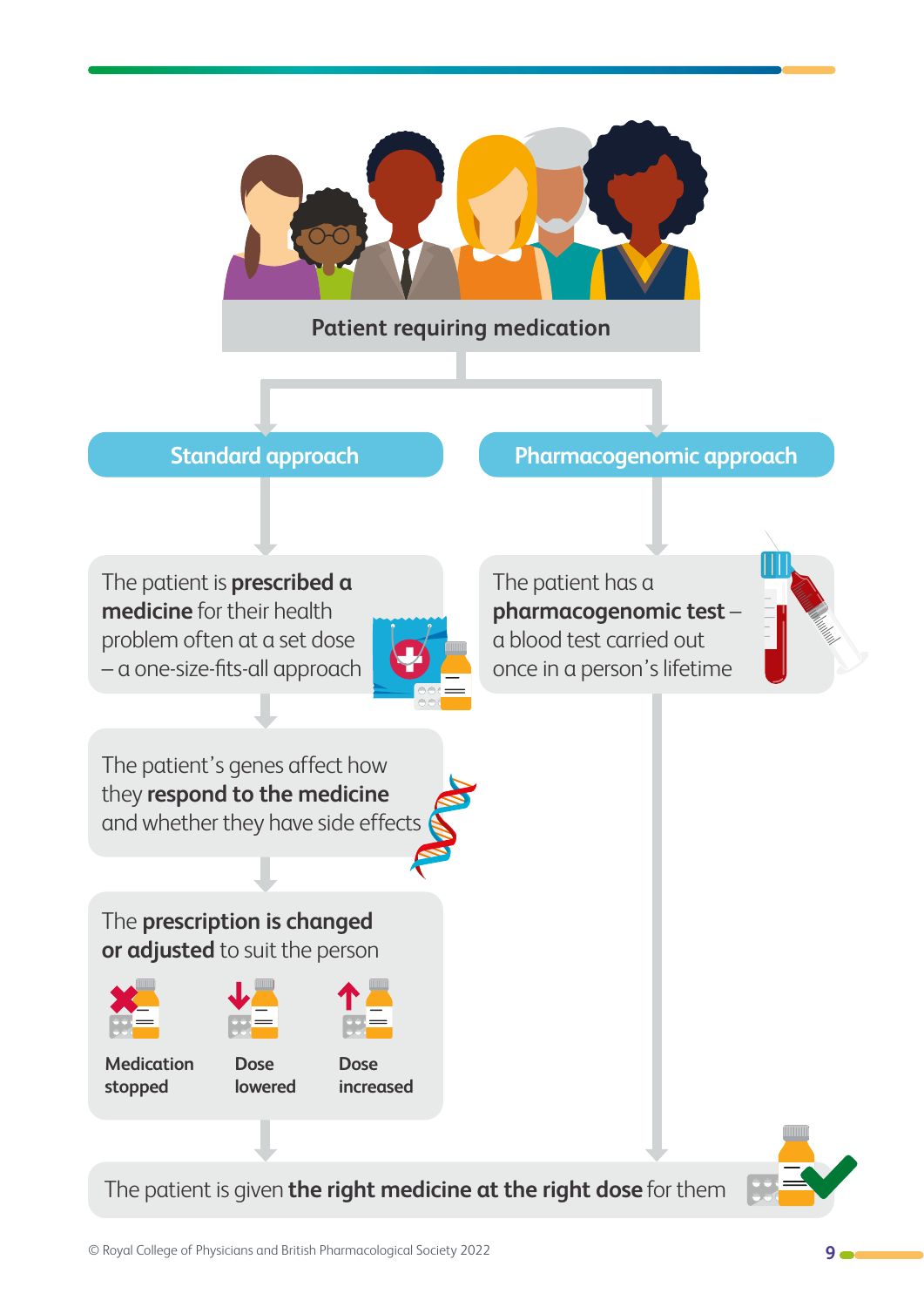#### What is the problem?

Making pharmacogenomics available to everyone is not straightforward. The tests are not widely available. There has also been a lack of training, and there is limited information on pharmacogenomics in the online systems and tools used by prescribers every day, which makes it difficult to roll out more broadly.

#### What are the next steps?

Together, the Royal College of Physicians and the British Pharmacological Society joint working party on pharmacogenomics have set out a plan to try to overcome these barriers.

The report brings together what healthcare professionals know about pharmacogenomics and makes recommendations for how we can combine research, education and resources to bring this technology to clinics across the UK.

The recommendations include working with patients and the public to understand their needs. They also include communicating about the potential benefits of testing, understanding the evidence for each test, training healthcare professionals to make the most of advances in pharmacogenomics, working with NHS leaders to commission testing, and ensuring that testing is implemented effectively and fairly in practice. Clearly, any genomic data collected by the NHS as part of clinical care must be securely stored and kept confidential in line with the UK General Data Protection Regulation (GDPR).

The ultimate goal is to make pharmacogenomic prescribing a reality for everyone within the NHS. This will empower healthcare professionals to deliver better, more personalised, care.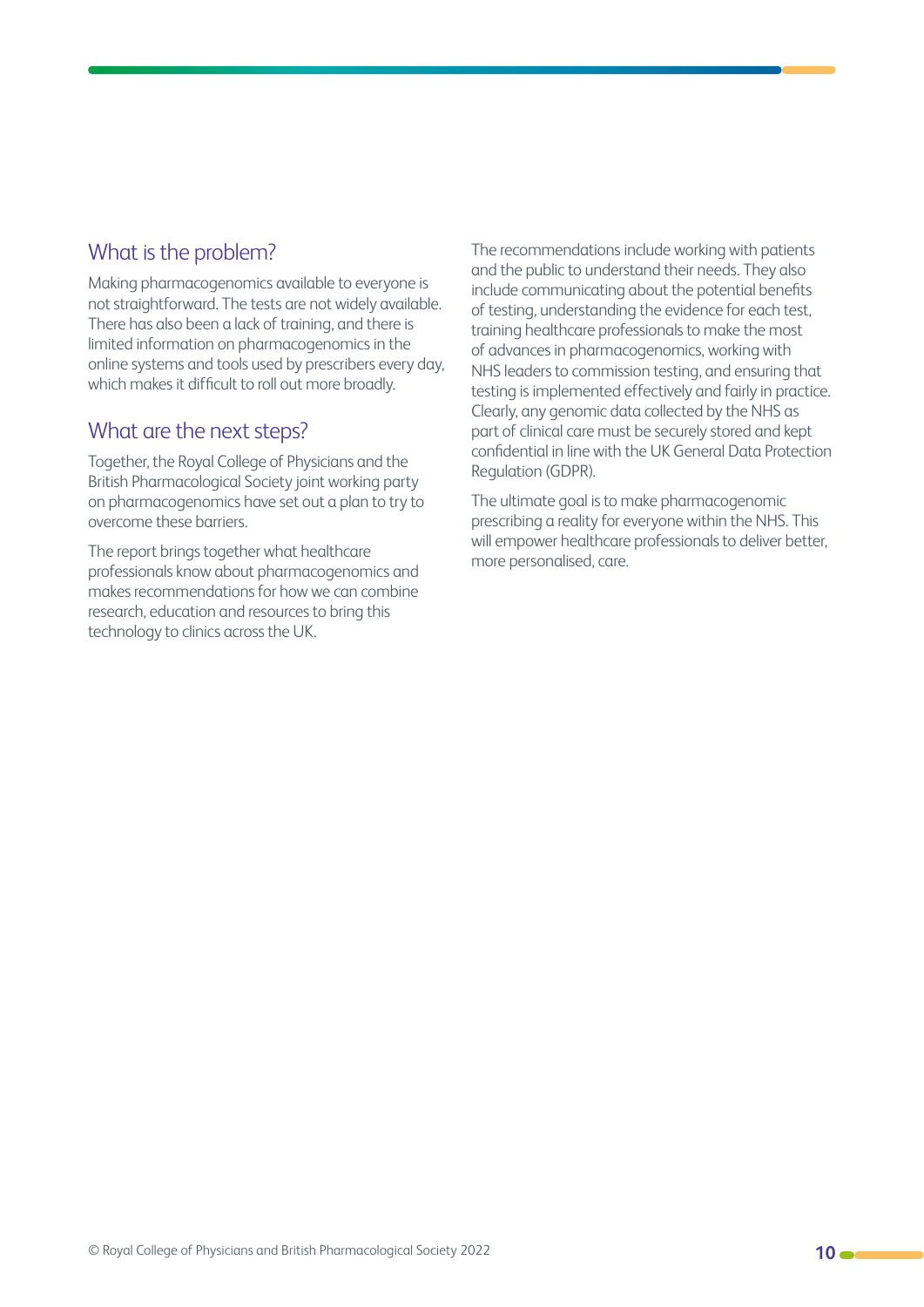# <span id="page-10-0"></span>**Recommendations**

- > **Clinical implementation of pharmacogenomics should occur in both primary and secondary care settings, as well as in specialised centres** across the four nations in keeping with the Genome UK commitment. This should be implemented in a manner that reduces health inequalities, upholds the principles of the NHS, and reflects the wide range of drugs that have actionable pharmacogenomic recommendations available. Implementation into the NHS is likely to be a gradual and iterative process, which should evolve, steer towards and converge onto a comprehensive service incorporating all the elements outlined in this report.
- > **Mainstreaming pharmacogenomic services in the NHS throughout the UK should be commissioned and funded through the relevant pathways in the four nations rather than locally driven** to avoid a postcode lottery of care and thereby exacerbate inequalities. Services should include standards for test turnaround times, flexibility in the type of technology used depending on the gene–drug pair, and standards for reporting, storing and incorporating test results in the electronic healthcare record. The UK is also a leader in whole genome sequencing, and the number of people who have had their genomes sequenced is increasing all the time. Pharmacogenomic information contained within these genomes should not be forgotten, but used in a manner that benefits patients.
- > **Pharmacogenomic services will need to be agile and able to work at pace** to include newly discovered gene–drug pairs into the NHS National Genomic Test Directory, but also refine the list or recommendations of existing gene–drug pairs based on evidence generated.
- > **The implementation of pharmacogenomics should be accompanied by a comprehensive education and training package** aimed at all sectors of healthcare to improve the skills of the workforce and embed pharmacogenomics into curricula for training the future workforce. This should include the following:
	- **-** An audit to establish a baseline of where pharmacogenomics is present in pre-registration standards and post-registration curricula, and a gap analysis to identify the standards and curricula missing this information.
	- **-** The provision of a layered approach to learning so that healthcare professionals can access 'justin-time' information, short courses or formal qualifications, depending on their professional requirements and personal interests.
- > **Support for clinicians should be provided as pharmacogenomic testing is rolled out**. This should consist of:
	- **-**strategic planning of service delivery models to incorporate workforce planning from the outset to ensure that there are enough healthcare professionals to deliver the service. There should be consideration around expanding and clearly defining the roles of existing staff to incorporate pharmacogenomics and medicines optimisation
	- **-** a pharmacogenomics consult service should be developed within each integrated care system (ICS) led by a multidisciplinary team comprising clinical pharmacologists, pharmacists and other interested specialists, taking into account guidelines and prescribing information. Given that most of the prescribing occurs in primary care, it is important that GPs and pharmacists are considered an essential component of this multidisciplinary pharmacogenomics service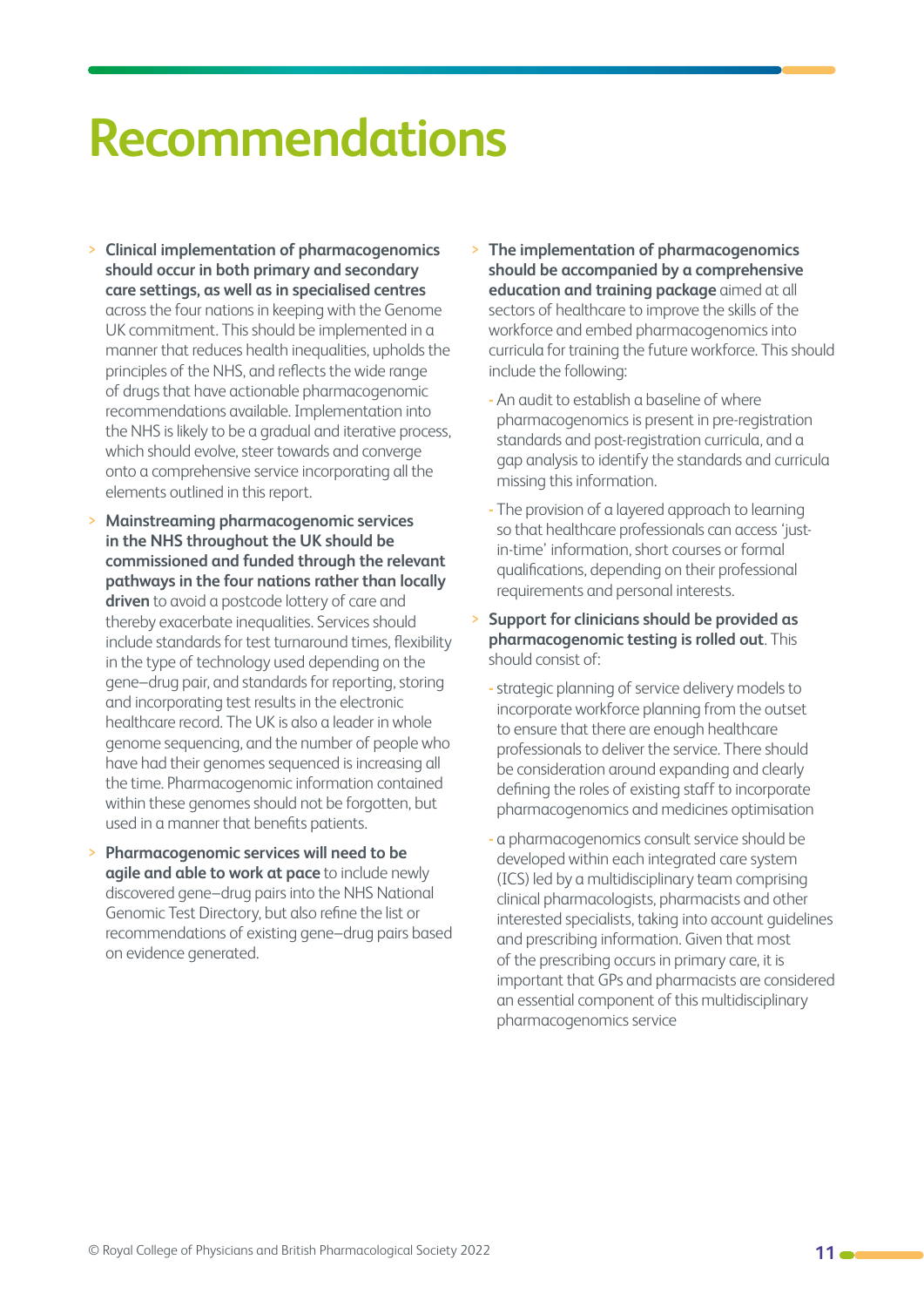- **-** work towards developing clinical decision support systems that can be used in all healthcare settings, focused not only on pharmacogenomics, but also on other advances in medicine (including rare disease and tumour genomics, and artificial intelligence), to develop an end-to-end solution
- **-** considering whether currently available resources such as the British National Formulary (BNF) should include information on pharmacogenomics.
- > **Pharmacogenomic services should be subject to continuous and iterative evaluation** – this should include audit and research, together with patient input, to develop a learning health system which allows continual improvement in the service offered to maximise patient benefits.
- > **Funding for pharmacogenomic research should be made available**, not only to identify new gene–drug pairs, but also to refine existing gene–drug pairs, assess the public health benefits of pharmacogenomic implementation, and undertake patient-related work to understand uptake, acceptance, feedback, equity of access, ethical, legal and social issues, and changing perceptions of pharmacogenomics. Pharmaceutical and diagnostic industries, together with the regulators, should be involved in defining the research agenda, and provide funding where appropriate.
- > **Pharmacogenomics implementation should be accompanied by clear lines of communication** with patient representative bodies, the public and the media. In addition, patients and the public should be actively involved in service design for the NHS to ensure that the service is patient centred.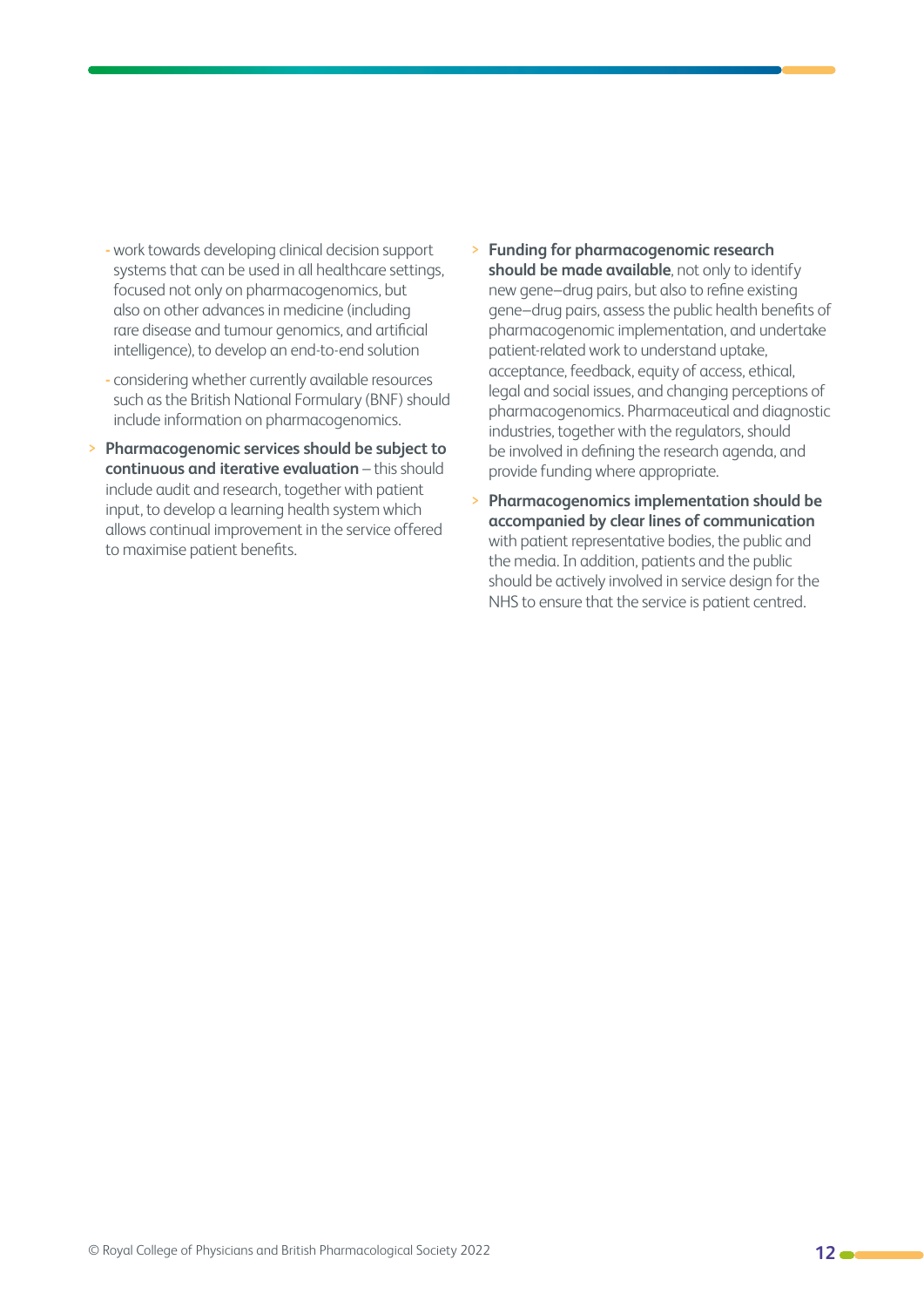# <span id="page-12-0"></span>**Introduction 1**

With increasing life expectancy and more people living with multiple long-term conditions, the use of medicines is growing. In England alone, the NHS dispensed well over 1 billion prescription drugs in 2015, 50% more than in 2005.<sup>1</sup>

There is significant variability in people's responses to these drugs, and harm can arise from both adverse drug reactions (ADRs) and lack of efficacy. In addition to causing adverse patient events, avoidable ADRs are estimated to cost the NHS £530 million annually in hospital admissions.2

There is now evidence that the potential for both ADRs and lack of efficacy for many drugs can be predicted by genetic variation in someone's genetic profile. This is also known as 'polymorphism', ie different genetic sequences at the same locus. This genetic variability can be related to both pharmacokinetic (how the body processes the drug) and pharmacodynamic (how the drug affects the body) properties. A pharmacogenomic approach, where genetic variation informs choice of drug and dose, can facilitate greater precision in prescribing and an increasingly personalised approach to drug therapy (Fig 1). It has the potential to improve patient outcomes by increasing the efficacy of medicines and decreasing ADRs. This is associated with reducing the number of preventable health conditions and deaths, as well as the costs to the NHS.

The UK is at the forefront of a genomic revolution, having first undertaken the 100,000 Genomes Project, which is now aiming to extend to 5 million genomes. In England, the NHS Genomic Medicine Service (formed in 2018) and NHS Genomic Medicine Service Alliances (formed in 2020) aim to integrate research, education and diagnostic resources to bring pharmacogenomics, as a branch of personalised genomic-targeted medicine, to the bedside (Fig 2). Similar schemes are also present in Scotland, Wales and Northern Ireland. Guided by the National Genomic Test Directory, pharmacogenomicsinformed prescribing has the potential to be a daily prescribing reality across the UK, and therefore professional body leadership should issue guidance and recommendations to support bedside integration by clinicians.3 To that end, this joint RCP/BPS working party report looks at evidence presented by representatives of a number of physician specialist societies as well as representatives from other royal colleges and the Royal Pharmaceutical Society. It aims to summarise the current state and promise of pharmacogenomics within the NHS in the UK and to highlight opportunities for further development. Representatives were nominated by their respective societies to give evidence on behalf of their specialty body.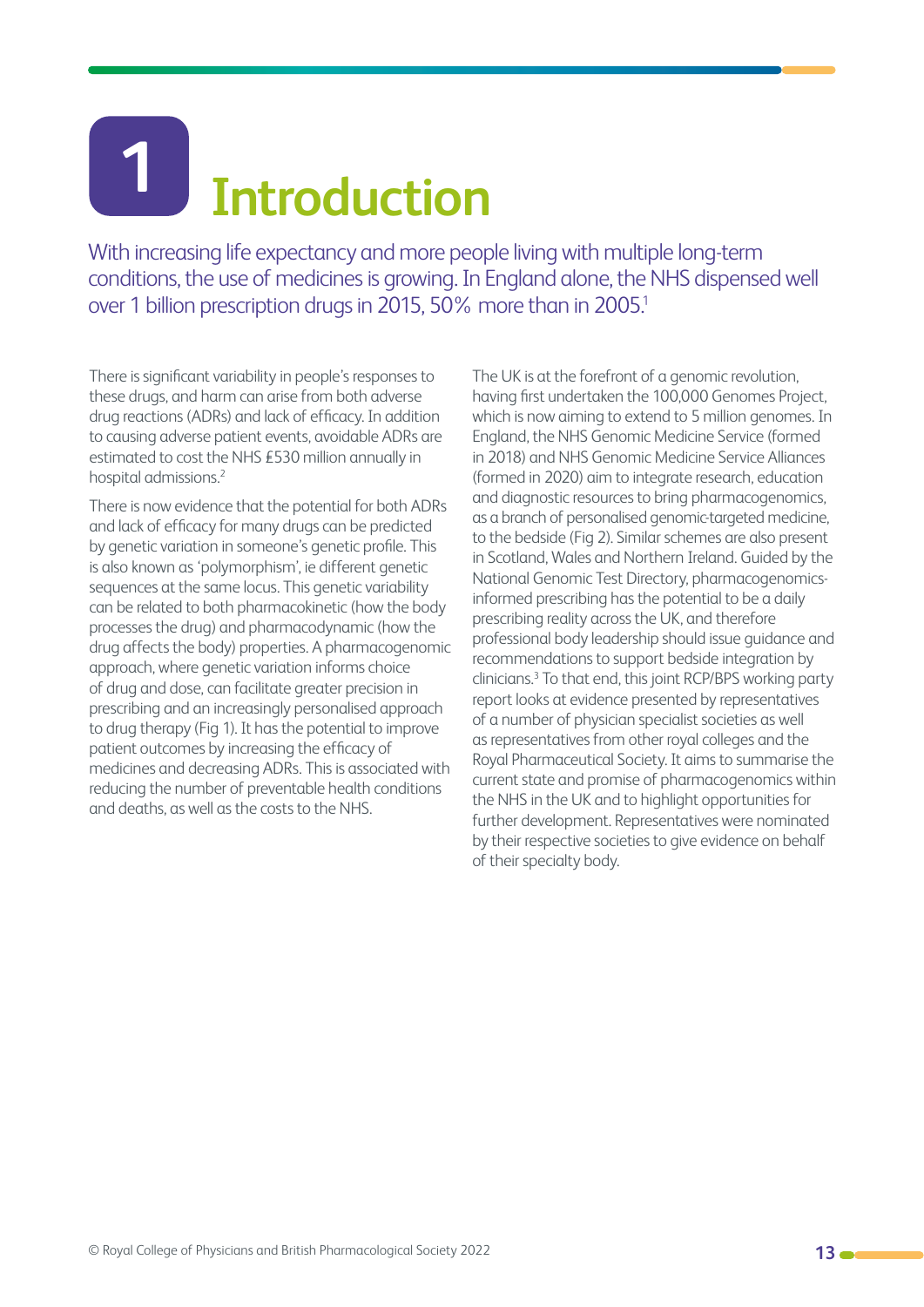

#### **Fig 1. Interindividual drug response**

Clinically, it is clear that there is marked interindividual variability in the response to drugs that are taken, affecting their efficacy and toxicity. This variation is largely attributable to four key factors: demographic, health, exogenous drug and food interactions, and genomic variation.



**Fig 2. An example of how personalised medicine is being embedded in England** NHSE/I = NHS England and Improvement; HEE = Health Education England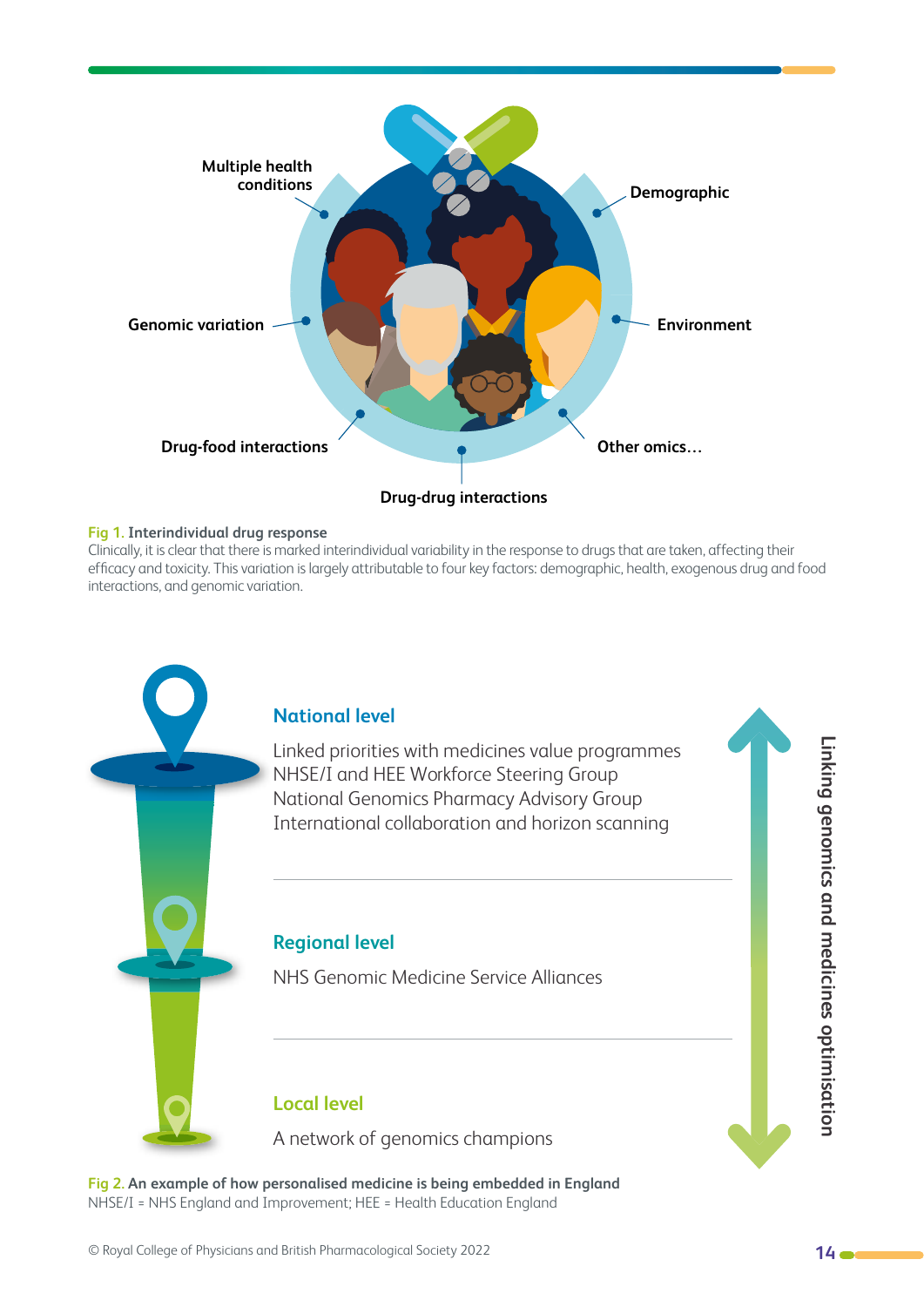## <span id="page-14-0"></span>**A brief background to pharmacogenomics 2**

Pharmacogenomics refers to the interface between drugs and genomics, using a patient's genetic information to improve therapeutic effect and decrease inadvertent harm by giving a drug and dose that are optimal. It may also inform more targeted therapeutic drug or clinical monitoring.

This is based on an understanding of how genetic variants affect drug absorption, metabolism, distribution and excretion (pharmacokinetics), as well as drug targets such as receptors, enzymes and ion channels (pharmacodynamics) (Fig 3). Cytochrome P450 enzymes (CYPs) commonly impact drug metabolism, and are coded by genes (sometimes called pharmacogenes) that vary in the population (Fig 4). Differential metabolism by such enzymes can lead to diverse metaboliser phenotypes, ranging from ultrarapid (able to metabolise a drug at a much greater rate than the population mean) to poor (complete lack of metabolism or lower rate of metabolism than the population mean) metabolisers.

Humans have a germline (nuclear) and a mitochondrial genome present in most cells of the body. The nuclear genome is transmitted from both parents (germline DNA) and follows Mendelian inheritance, while the mitochondrial genome is exclusively maternally inherited. Sequence variations within these genomes can affect the pharmacokinetics and pharmacodynamics of drugs. The focus of this report is on germline and mitochondrial DNA variation. It does not cover somatic genetic mutations, which are alterations that occur after conception or arise in a clonal manner in a malignancy. In oncology, knowledge of somatic gene driver mutations is now successfully used in targeted therapies for cancer. Lastly, this report also does not cover (a) conditions due to ultra-rare genetic mutations that are amenable to bespoke pharmacological intervention; and (b) techniques which are used for drug discovery based on genomics data.

Pharmacogenomics is currently used for a small number of drugs which span multiple specialties. For example, human leukocyte antigen (HLA) testing is *mandated* before starting abacavir to treat HIV infection. Pharmacogenomic tests should also be used before starting thiopurines and fluoropyrimidines, as well as carbamazepine, particularly in people of Asian descent. In most cases, genetic testing is needed to identify genetic variation in an individual, but phenotypic testing can be also used for some of the genetic polymorphisms. For example, thiopurine S-methyltransferase (TMPT) testing in the UK is often phenotypic, measuring the enzyme activity in the blood, rather than using genetic data to assess metaboliser status. However, in some centres in the USA, both genotype and phenotype are tested prior to drug prescription.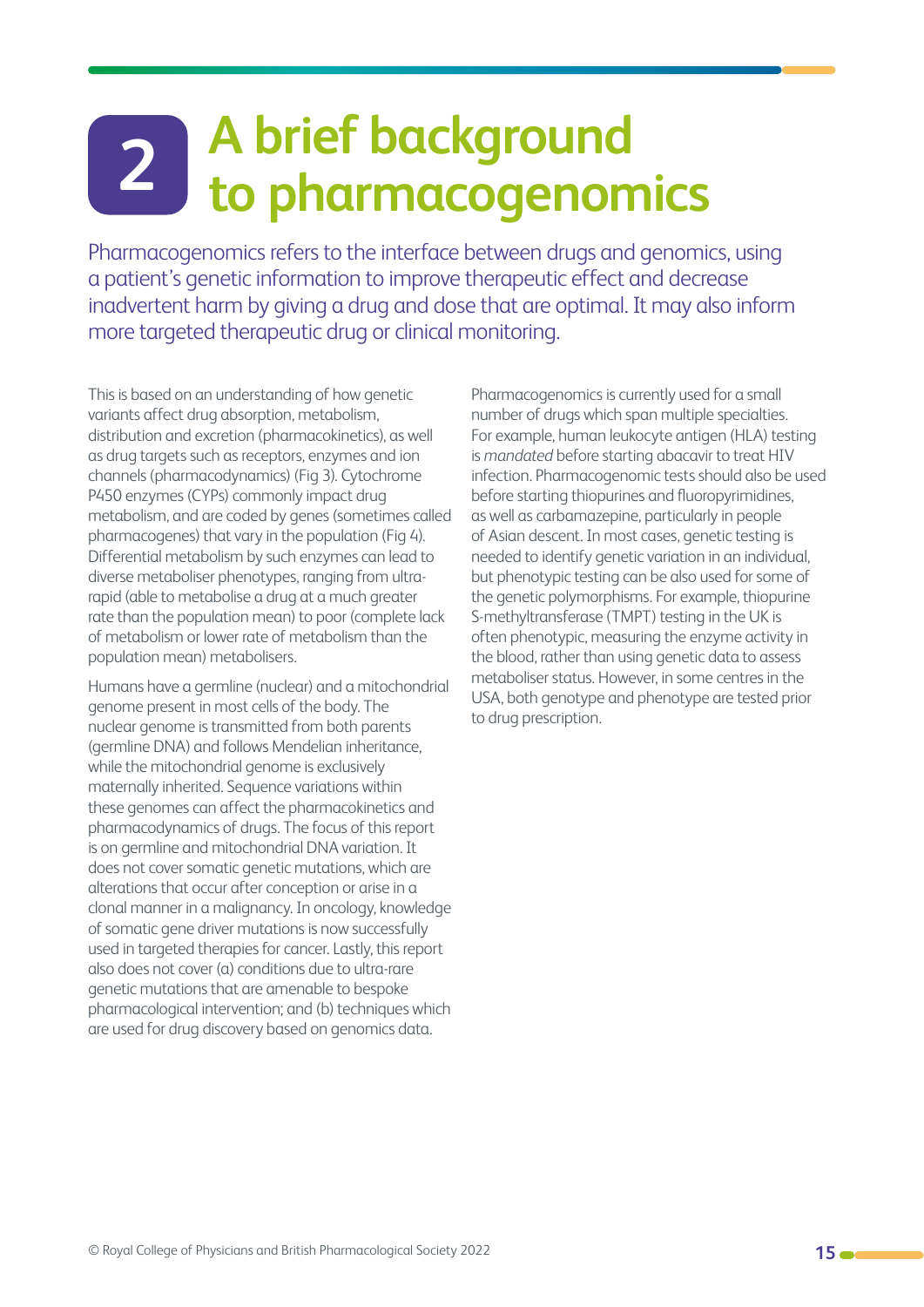## **Abacavir –** *HLA-B\*57:01*

**A 33-year-old man with bilateral pneumonia is found to be HIV positive and agrees to commence antiretroviral therapy (ART). He undergoes genetic testing, which shows that he does not carry the HLA allele** *HLA-B\*57:01***, and is commenced on abacavir/lamivudine/dolutegravir, which he tolerates.**

- > Abacavir is a nucleoside reverse transcriptase inhibitor (NRTI) that inhibits HIV replication.
- > The HLA allele *HLA-B\*57:01* was found to be strongly associated with abacavir hypersensitivity syndrome (AHS) in 2002,<sup>4</sup> and a pivotal randomised controlled trial demonstrated that immunologically confirmed AHS could be completely eliminated by avoiding abacavir in patients with the *HLA-B\*57:01* allele.5
- > Abacavir is thus contraindicated in patients who carry the *HLA-B\*57:01* allele<sup>6</sup> and so screening for *HLA-B\*57:01* prior to prescribing abacavir has been part of routine clinical care in the NHS and other healthcare systems for over a decade.
- > Prior to introducing pre-prescription *HLA-B\*57:01* testing, AHS occurred in approximately 5–7% of patients receiving abacavir.<sup>4,7</sup>
- > Genetic testing for HLA-B\*57:01 has been shown to be cost-effective<sup>8</sup> and to reduce the incidence of AHS in real-world clinical practice.<sup>9,10</sup>
- > The abacavir–*HLA-B\*57:01* association is often considered as a paragon of pharmacogenomics in clinical practice.

Specialties impacted by drugs affected by pharmacogenomic variation span multiple disciplines, including allergy and immunology, cardiology, dermatology, endocrinology, gastroenterology, infectious diseases, nephrology, neurology, oncology, respiratory medicine and rheumatology. Cross-cutting specialties such as clinical pharmacology, working in collaboration with pharmacists, will be of the utmost importance in the future to provide therapeutic guidance across specialties. Pharmacogenomics is also relevant to paediatrics, psychiatry, anaesthetics and other specialties, and will impact in particular on primary care services, which oversee the long-term care of patients and undertake the majority of prescribing in the NHS.

Establishing an evidentiary threshold to implement further pharmacogenomic-guided prescribing in mainstream practice has not been straightforward, but international consortia have now provided brief guidance which supplements that provided by regulatory agencies in the summary of product characteristics (SmPC). The most widely recognised consortia are the Clinical Pharmacogenetics Implementation Consortium (CPIC) and the Dutch

Pharmacogenetics Working Group (DPWG).<sup>11,12</sup> However, these guidelines often assume pre-existing availability of genetic data (ie they don't provide testing eligibility criteria). PharmGKB, a curated database, compiles a comprehensive summary of data relating to each gene–drug pair,<sup>13</sup> and is a highly useful source of information. If a pharmacogenetic test is commissioned, it will need to have been included in the National Genomic Test Directory, which will outline eligibility, testing scope and actionability within the whole of the UK NHS.

If a patient is tested for the purpose of pharmacogenomics, questions sometimes remain about the best approach (Table 1):

- > Is it best to pre-emptively check a panel of pharmacogenes or only the variant of interest?
- > Should testing take place before prescribing, after an adverse event occurs or where there is lack of efficacy?
- > As whole exome or whole genome testing becomes more widespread, how can we efficiently extract pharmacogenomic information?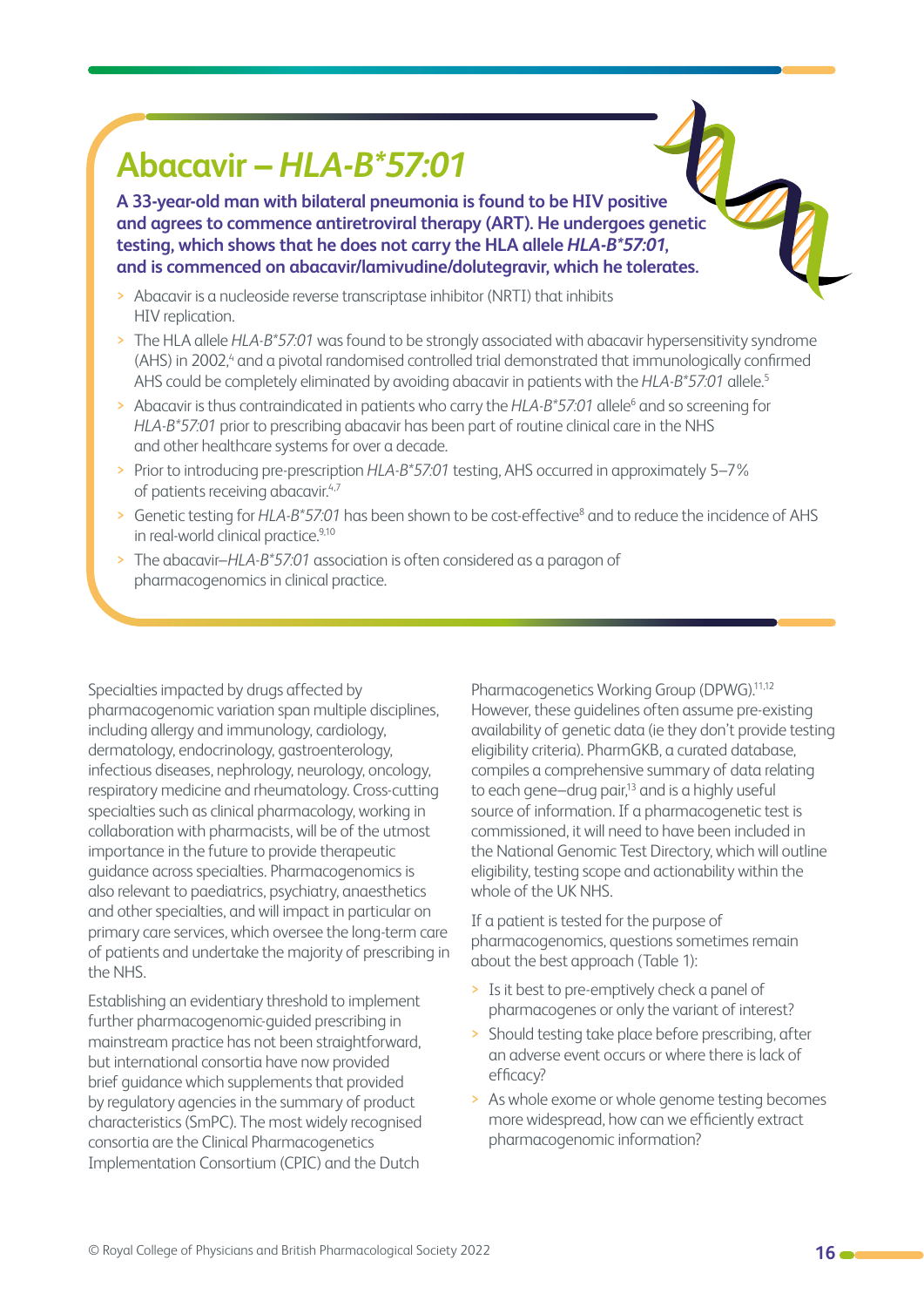

**Fig 3. Pharmacokinetic and pharmacodynamic factors affecting drug response**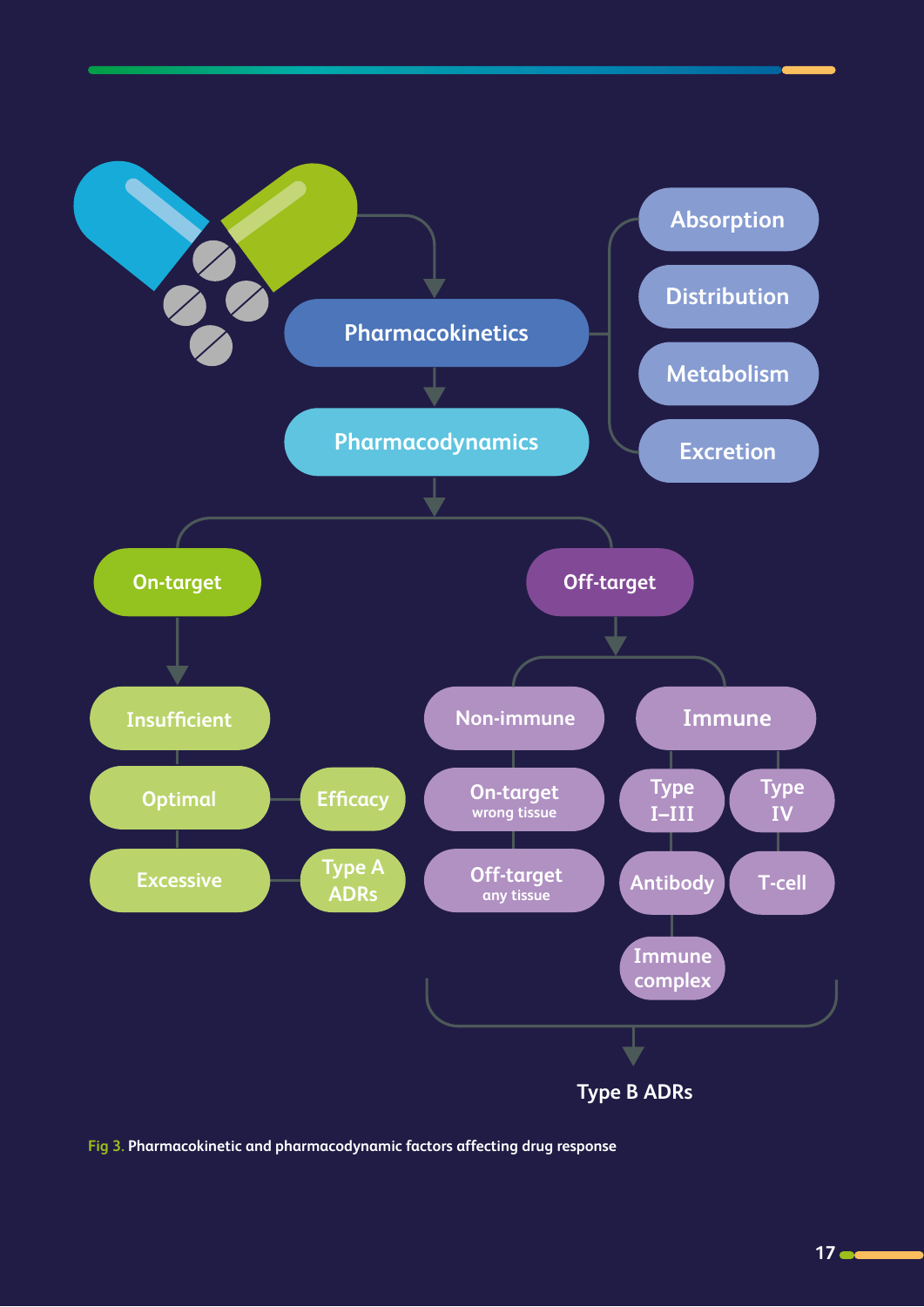

**Fig 4. Cytochrome P450 pharmacogenetic variation leading to changes in enzyme activity and thereby metaboliser status**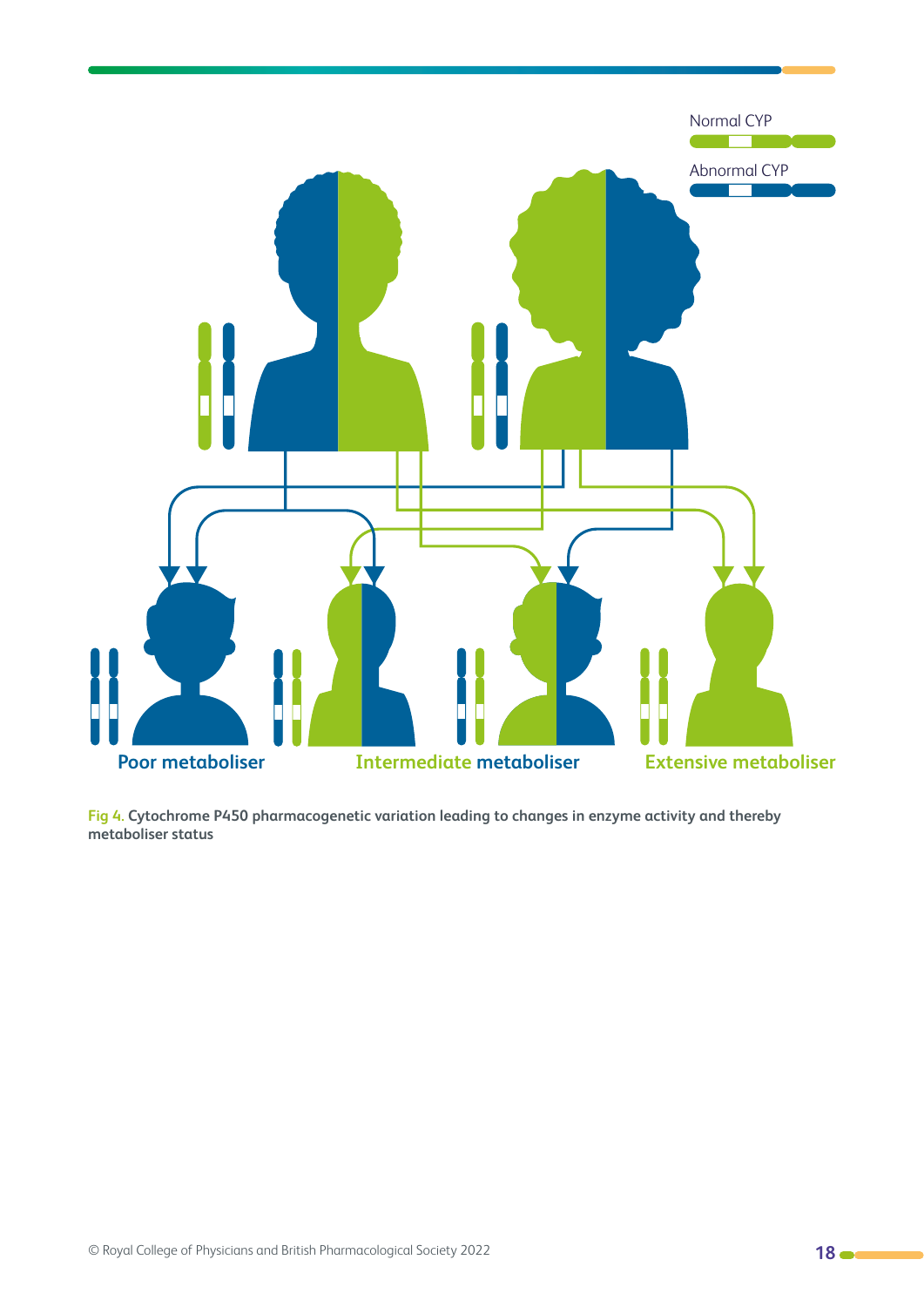| Testing<br>approach         | PGx gene panel Gene targeted                                                                                                                                                                         |                                                                                                    | <b>Gene targeted</b><br>point of care                                                   | Large gene panels<br>with secondary<br><b>PGx targets</b>                                                   | Whole genome<br>sequencing                                                                                                 |
|-----------------------------|------------------------------------------------------------------------------------------------------------------------------------------------------------------------------------------------------|----------------------------------------------------------------------------------------------------|-----------------------------------------------------------------------------------------|-------------------------------------------------------------------------------------------------------------|----------------------------------------------------------------------------------------------------------------------------|
| Turnaround 3-7 days<br>time |                                                                                                                                                                                                      | 24-72 hours                                                                                        | <24 hours<br>(can be 30 mins)                                                           | $7-14$ days                                                                                                 | 4-6 weeks                                                                                                                  |
| <b>Examples</b>             | Variant-targeted<br>SNP panels<br>(eg Sequenom)<br>or sequencing<br>(eq Nimagen)<br>Shortlist of drug<br>- gene pairs<br>scoped via PGx<br>working group                                             | Real-time PCR<br>testing for TPMT/<br>NUDT15 for<br>immunosuppressants<br>LAMP testing<br>for DPYD | m.1555A > G<br>variant with<br>aminoglycosides<br>Algorithm to guide<br>warfarin dosing | DPYD testing added<br>to large cancer<br>panels<br>SLCO1B1 gene<br>testing for statins<br>added to FH panel | 100K Genomes<br>Project return<br>of PGx results<br>(ongoing work)                                                         |
|                             | <b>Advantages</b> Simultaneous<br>testing of<br>multiple PGx<br>targets to<br>inform future<br>prescribing<br>Cost-effective in<br>long term                                                         | Rapid<br>Targeted<br>Inexpensive                                                                   | Rapid<br>Targeted<br>Technology<br>advances may<br>lower costs                          | Cost-effective<br>Easily incorporated<br>into existing clinical<br>pathways                                 | Optimises use of<br>existing data                                                                                          |
| <b>Challenges</b>           | High cost<br>Implementation<br>across all<br>healthcare<br>sectors<br>Requires linked<br>electronic<br>healthcare<br>records<br>Treatment<br>algorithms<br>may change as<br>PGx evidence<br>develops | Multiplexing more<br>challenging                                                                   | Different pathway<br>- requires training<br>of clinical staff                           | Limited applications<br>- may only be<br>relevant for a subset<br>of patients                               | Requires<br>bioinformatics<br>pipeline and<br>interpretation<br>Implementation<br>issues for PGx<br>panel testing<br>apply |

#### **Table 1. Comparison of different pharmacogenomic testing approaches**

SNP = single nucleotide polymorphism; *TPMT* = thiopurine methyltransferase; *NUDT15* = nudix hydrolase 15; *DPYD* = dihydropyrimidine dehydrogenase; LAMP = loop-mediated isothermal amplification; POCT = point of care testing; FH = familial hypercholesterolaemia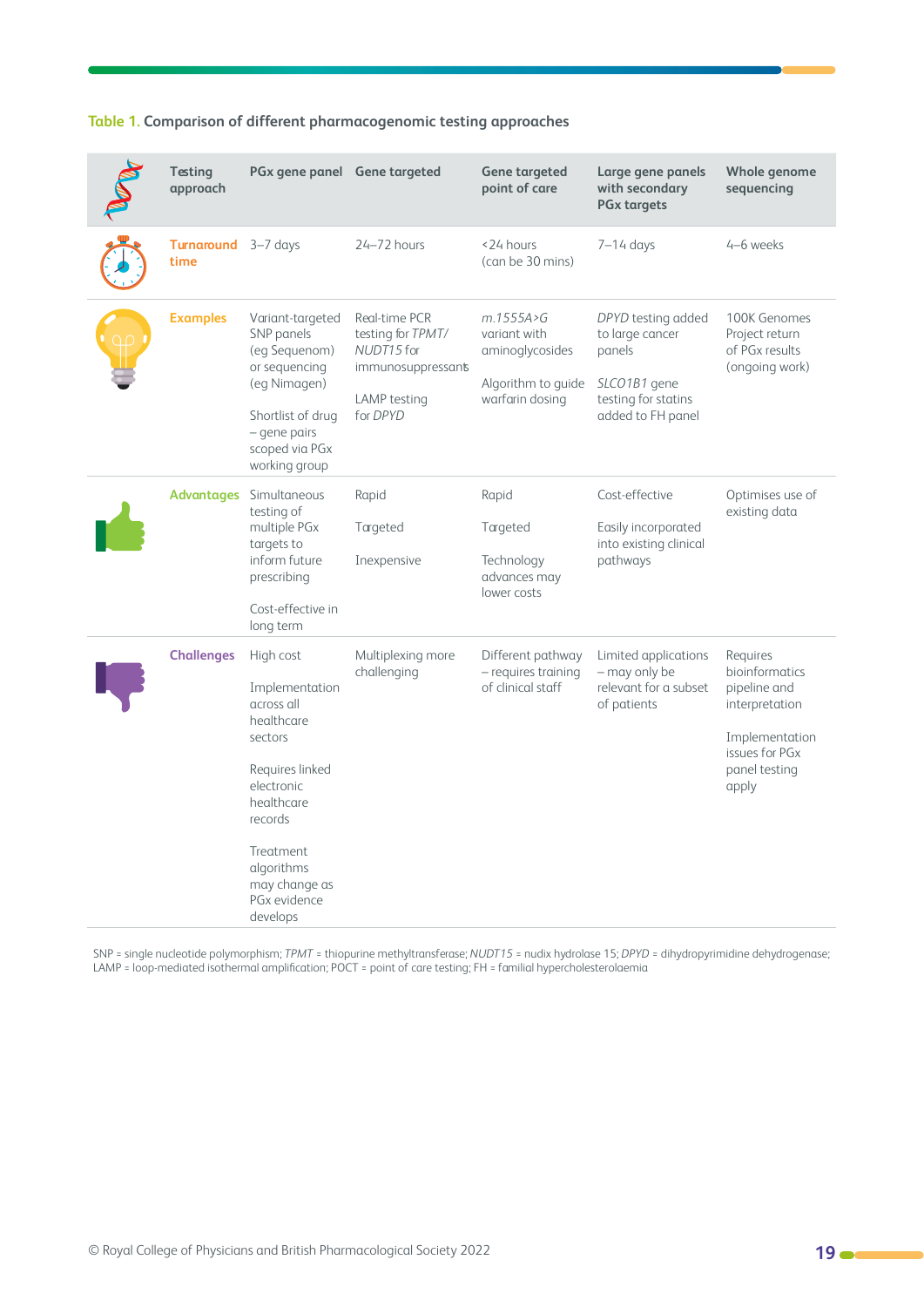# <span id="page-19-0"></span>**Current clinical implementation 3**

#### 3.1 The current situation in the NHS

Despite the growing awareness and recognition of the potential benefits of pharmacogenomics to patients and healthcare providers through safer, more efficacious and likely more cost-effective prescribing, widespread implementation of pharmacogenomics into any healthcare system, including the NHS, has not yet occurred. Nevertheless, testing for *HLA-B\*57:01* before starting abacavir in patients with HIV became routine in the NHS from 2005.<sup>14</sup> This testing is in line

with the abacavir SmPC, which states that abacavir should not be used in patients carrying the *HLA-B\*57:01* allele to avoid abacavir hypersensitivity syndrome.<sup>15</sup> On the other hand, routine screening for the *HLA-B\*15:02* allele is not available on the NHS, despite the carbamazepine SmPC recommending that individuals of Han Chinese or Thai ethnicity be screened for *HLA-B\*15:02* prior to initiating carbamazepine 'whenever possible'.16 These examples highlight the non-uniform manner in which pharmacogenomics has been adopted by the NHS.

## **Carbamazepine –** *HLA*

**A 58-year-old woman of Han-Chinese descent goes to her GP with a 2-month history of paroxysms of severe, short-lasting stabbing pain around her left cheek. She is diagnosed with trigeminal neuralgia and prescribed carbamazepine. She tolerates carbamazepine well and her symptoms abate. However, after taking carbamazepine for 2 weeks, she develops Stevens–Johnson syndrome and ends up being hospitalised for 6 weeks.**

- > Carbamazepine is indicated in some forms of epilepsy, bipolar affective disorder and trigeminal neuralgia.
- > Although generally tolerated, carbamazepine can rarely cause serious hypersensitivity reactions, including Stevens–Johnson syndrome (SJS) and toxic epidermal necrolysis (TEN), which can be fatal.
- > *HLA-B\*15:02* is highly prevalent in Southeast Asia and has been strongly associated with carbamazepineinduced SJS-TEN.17
- > HLA-B\*15:02 has also been linked to SJS-TEN in patients taking oxcarbazepine<sup>18</sup> and phenytoin.<sup>19</sup>
- > Prospective testing for *HLA-B<sup>\*</sup>15:02* can significantly reduce carbamazepine SJS-TEN.<sup>20</sup> However, implementing *HLA-B\*15:02* screening into clinical practice requires clear prescribing recommendations to aid appropriate selection of alternative drug therapy.<sup>21</sup>
- > HLA-A<sup>\*</sup>31:01 is more prevalent in Northern European populations<sup>19</sup> and is associated with a broader range of carbamazepine-induced hypersensitivity reactions (including common maculopapular rash) than H*LA-B\*15:02.*<sup>22</sup>
- > Pharmacogenomics guidance has now been developed for carbamazepine based on both *HLA-A\*31:01* and *HLA-B\*15:02.*<sup>18</sup>
- > In the above case, it is highly likely that the patient is *HLA-B\*15:02* positive and genotyping could have avoided this serious adverse reaction.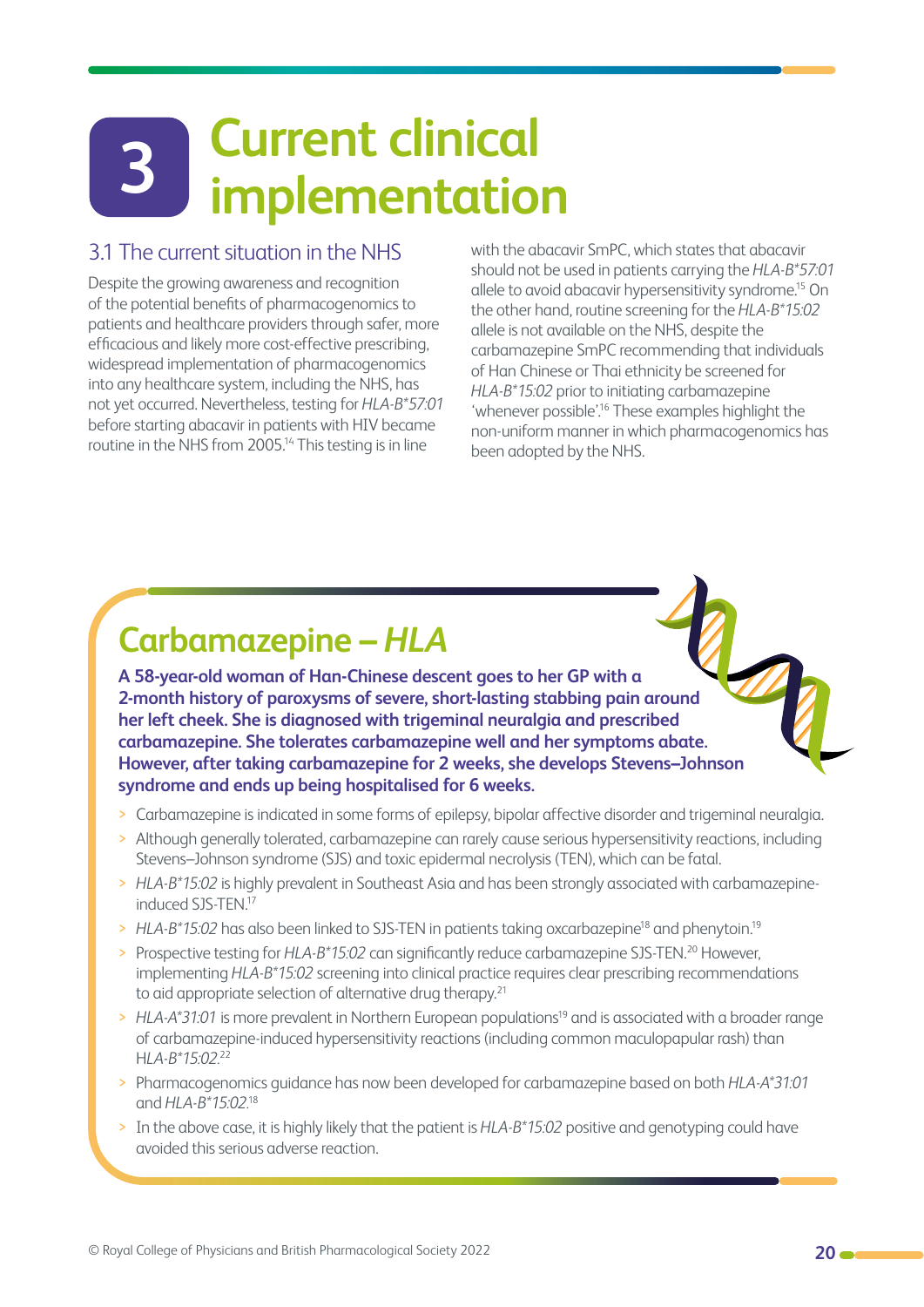#### <span id="page-20-0"></span>3.2 Pharmacogenomic testing in other countries

Internationally, particularly in the USA and European countries, pharmacogenomic testing has been mainly restricted to academic and other highly specialised centres. The drivers have often been clinical researchers championing pharmacogenomics, which in most cases has been embedded within clinical research, implementation science programmes and other quality improvement initiatives.

One example is the pan-European Ubiquitous Pharmacogenomics consortium, which implemented real-world pharmacogenomic testing within a prospective implementation research study, $23$  testing 44 variants across a 12-gene panel relevant to 42 drugs in approximately 7,000 patients.

Another is St Jude Children's Research Hospital in the USA, an early adopter site that began offering preemptive pharmacogenomic testing in 2011. By 2019, actionable results for 11 genes relevant to 35 drugs had been implemented into the electronic healthcare records (EHRs) for nearly 5,100 patients.<sup>52</sup> St Jude enrols patients onto its PG4KDS protocol, which uses a clinical trial framework primarily to obtain informed consent to both withhold results from the many interrogated genes that are not currently deemed clinically actionable, and to enable return of clinically relevant unexpected findings (eg Klinefelter syndrome).<sup>24</sup>

Similarly, the PREDICT programme in Vanderbilt University Medical Center was set up in 2010 to enable pre-emptive pharmacogenomic testing, and over 10,000 patients were tested within its first 4 years.<sup>25</sup> It has gradually grown and now provides genotyping and clinical decision support for 16 drugs and has established a new genomics and therapeutics clinic.<sup>26</sup>

These examples demonstrate international advances and expertise in pharmacogenomics, but also the clustering of efforts to highly specialised centres of excellence.

A further driver has been legal challenges, particularly in the USA. This is explored separately in section 6.

#### 3.3 Genomic research

The UK has been at the forefront of genomic research, with accomplishments ranging from development of

sequencing technologies (eg Sanger sequencing) to large-scale, big data population-based cohort studies (eg UK Biobank). Of particular importance was the 100,000 Genomes Project, a pioneering national initiative to expedite translation of genomics into the clinic. This world-leading project was coordinated by Genomics England, a company set up in 2012 and wholly owned and funded by the Department of Health and Social Care. The project recruited c.85,000 NHS patients from Genomic Medicine Centres (GMCs) across England and the devolved nations with a focus on rare disease and cancer. It returned actionable genetic results to the NHS healthcare teams caring for the patients. In the firstpass analysis of patients generally recruited because earlier panel gene tests were negative, actionable findings were found in 20–25% of recruited patients with a rare disease, and further analyses are pending. Findings in approximately 50% of cancer cases contain the potential for a therapy or a clinical trial.<sup>27</sup> Genomics England also began a pilot study in 2019 involving analysis of whole-genome sequencing (WGS) data from cancer patients to identify the four clinically relevant *DPYD* variants that affect the safety of fluoropyrimidine therapy. The results are then returned to the healthcare teams in the NHS Genomic Medicine Centres so treatment can be adjusted where necessary.<sup>28</sup>

#### 3.4 Genomic medicine services

Building on the success of the 100,000 Genomes Project, NHS England launched the Genomic Medicine Service (GMS) in October 2018 to further embed genomics into the NHS (Fig 5). Prior to this, genomic testing facilities across England were reconfigured into seven regional genomic laboratory hubs (GLHs) to consolidate and enhance genomic testing capacity and capability.<sup>29</sup> The GLHs provide a national testing network that underpin the GMS as it strives to meet its commitment to the NHS Long Term Plan to sequence 500,000 whole genomes from patients as part of their routine NHS care by 2023– 24.30 Similar testing facilities have also been established in Scotland, Wales and Northern Ireland (Fig 5). There is a broader ambition of the UK government to sequence five million genomes in 5 years, as outlined by the secretary of state for health and social care in October 2018.31 The NHS currently offers whole-genome analysis to seriously ill children with a suspected genetic disorder, and to adult patients who have certain rare diseases or difficult-to-treat cancers<sup>31</sup>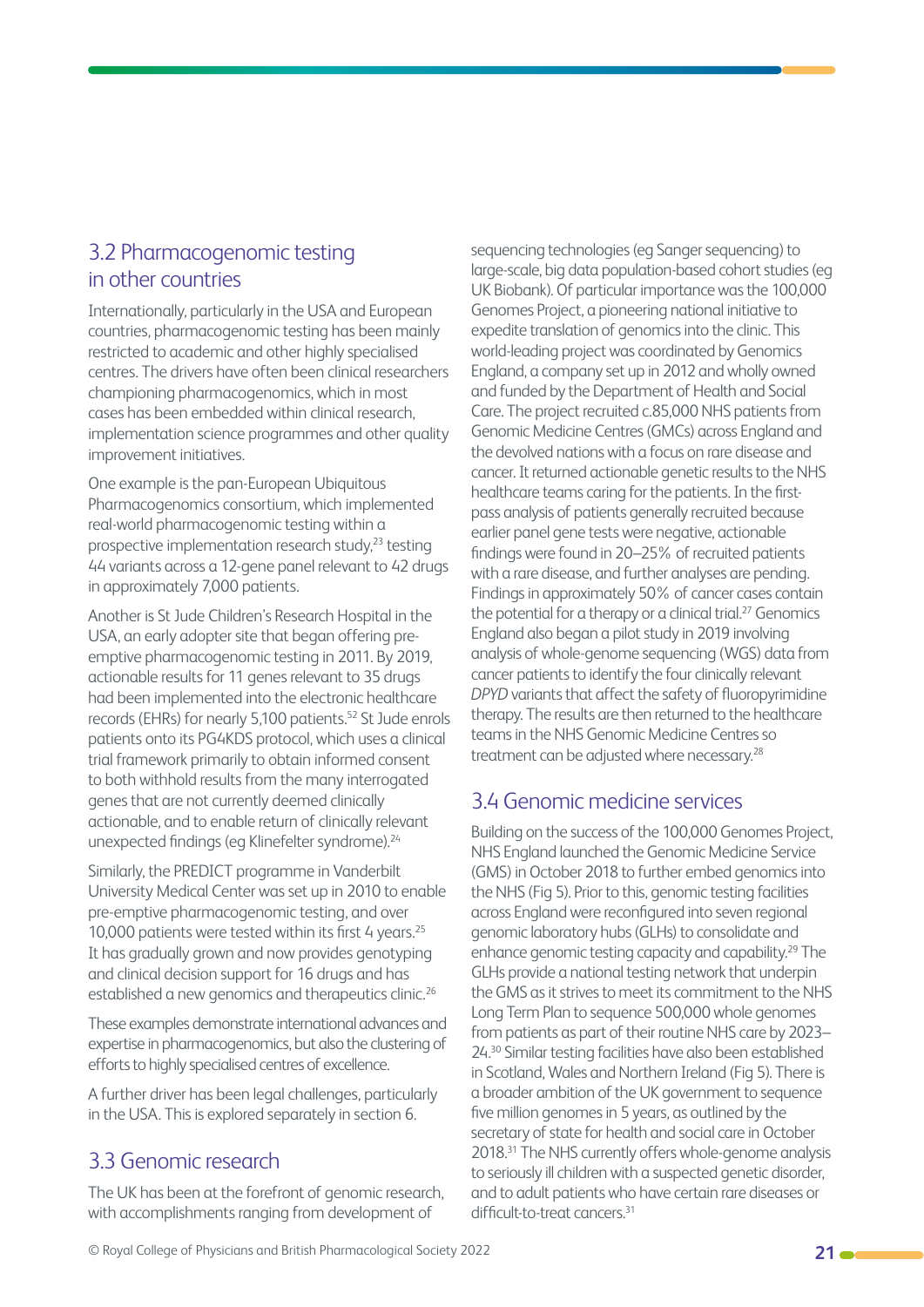In December 2020, seven GMS Alliances were launched across England to further establish the infrastructure embedding genomics into mainstream clinical care and to accelerate delivery of precision medicine. The GMS Alliances bring together multidisciplinary teams including clinical, digital and operational expertise, the GLHs at the core of the GMS, clinical genetic services, primary and secondary healthcare provider organisations, researchers and academia, and patients and public representatives.32 The GMS Alliances operate across the 42 integrated care systems (ICSs), which are regional partnerships borne out of sustainability and transformation partnerships (STPs) to improve regional coordination of care and collaborative working practices between community-based services and hospitals, physical and mental health services, and between health and social care.<sup>33</sup>

Germline pharmacogenomic test results remain constant across an individual's lifespan. Thus, to maximise the potential utility of pharmacogenomic testing, pharmacogenomic test results need to be

appropriately embedded into the cross-boundary, crossdisciplinary joined-up care mechanisms to enable test results to be available to physicians, pharmacists and other prescribers at the point of prescribing, irrespective of the particular community or hospital setting. This would go a long way to achieving the government's objective: *'To achieve, maintain and measure success over the next 10 years we will have a clear evidencebased position on whether and how pharmacogenomics should be implemented in the health service at scale'* as outlined in the Genome UK report.<sup>34</sup>

NHS England created a pharmacogenomics working group (including representation from all four devolved nations), which has undertaken initial work defining the pharmacogenes and variants that should be included in the National Genomic Test Directory, as well as developing clinical pharmacogenomics guidance tailored to the UK NHS. An important milestone for implementing pharmacogenomics into the NHS was reached in 2020 when the NHS commissioned genomic testing for the four *DPYD* variants as a pre-treatment screening test prior to administrating fluoropyrimidine-based therapies.<sup>35</sup>

# **Fluoropyrimidines –** *DPYD*

**A 68-year-old man goes to his GP with altered bowel habits and is diagnosed with a left-sided colon adenocarcinoma. The oncologist undertakes**  *DPYD* **genetic screening which reveals the patient carries a reduced-function**  *DPYD* **genetic variant. He commences chemotherapy, which includes capecitabine at a 50% reduced starting dose. He tolerates this reduced dose and it is cautiously incremented to 75% of the standard dose over subsequent cycles.**

- > Fluoropyrimidines are antimetabolite chemotherapy drugs indicated in gastrointestinal, breast and head and neck cancer treatment. Fluoropyrimidines include parenterally administered 5-fluorouracil (5-FU) and its oral inactive forms (prodrugs) capecitabine and tegafur.
- > Approximately 10–40% of patients who receive fluoropyrimidine therapy develop serious adverse reactions (eg myelosuppression, diarrhoea),<sup>36</sup> and fatal toxicity occurs in ~1% of patients.<sup>37</sup>
- Dihydropyrimidine dehydrogenase (DPD) is an enzyme that inactivates ~80% of 5-FU<sup>38</sup> and is encoded by the gene *DPYD*. DPD activity varies between individuals.
- > Genetic studies have so far established four *DPYD* genetic variants that encode DPD with reduced activity and increase the risk of 5-FU-related serious adverse reactions.<sup>39</sup>
- > Prospective *DPYD*-genotype-guided fluoropyrimidine prescribing has been shown to reduce the risk of fluoropyrimidine-related serious adverse reactions.<sup>40</sup>
- > NHS England and the relevant NHS organisations in Scotland, Wales and Northern Ireland commissioned *DPYD* genomic testing in October/November 2020, making routine testing for the four variants available.<sup>41</sup>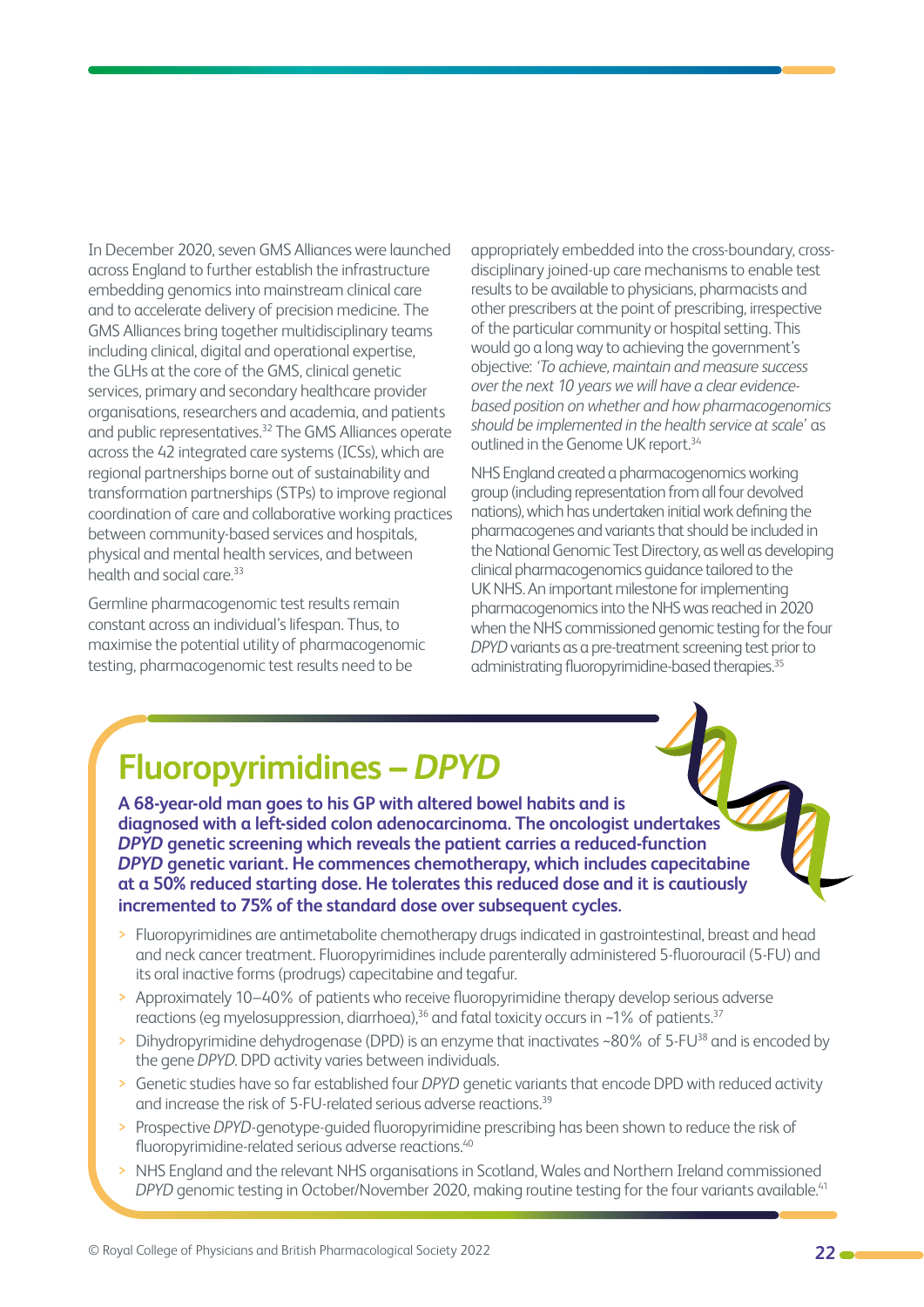

**Fig 5. NHS genomic medicine services in England (including genomic testing) are delivered via Genomic Medicine Service Alliances, with similar genomic testing services present in Scotland, Northern Ireland and Wales**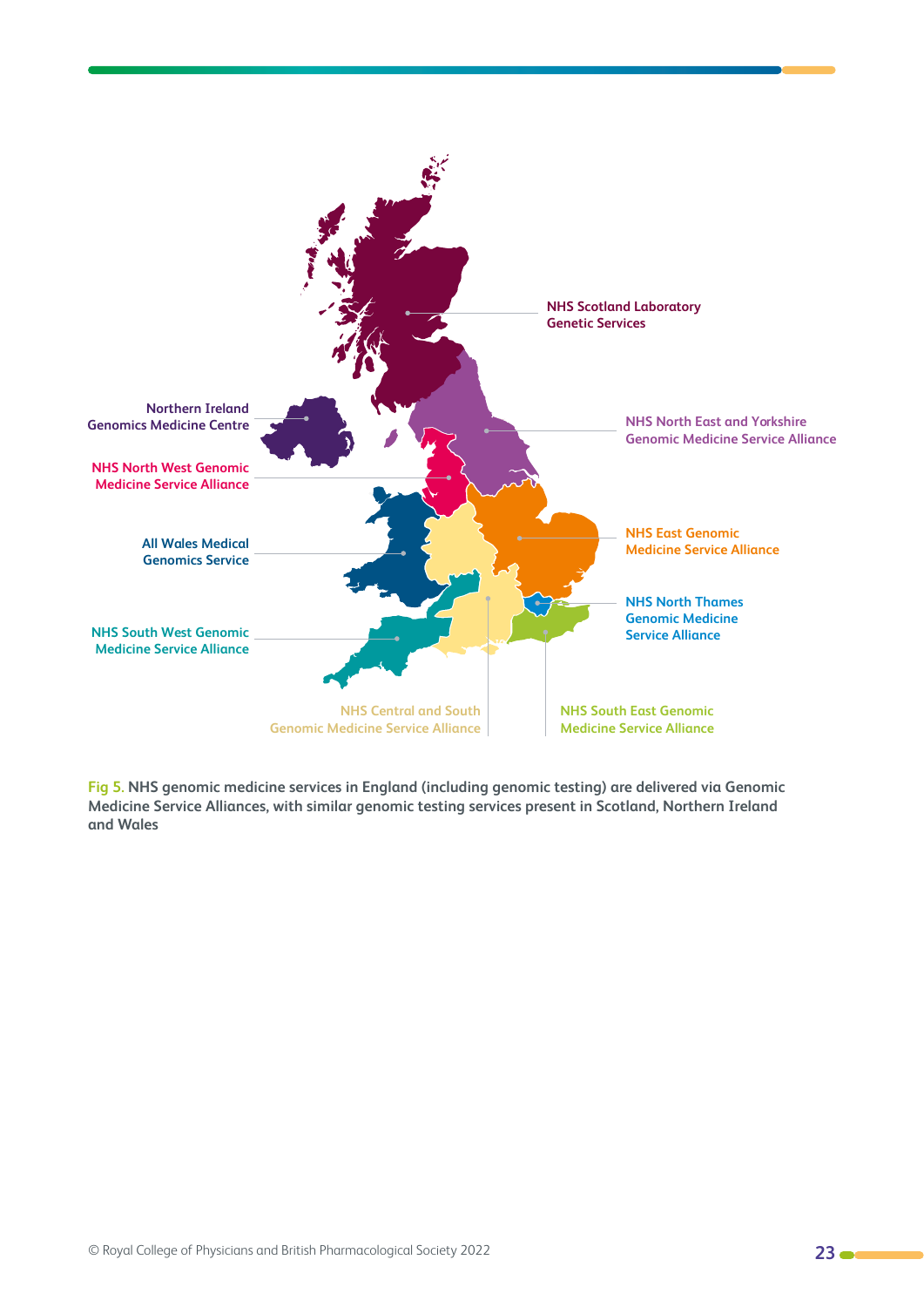# <span id="page-23-0"></span>**Education and training 4**

Around 1.6 million people work for the NHS in the UK. Approximately half have a clinical role, either patient-facing or in laboratories or other clinical services. The working party agreed that all healthcare professionals (HCPs) should have an awareness of pharmacogenomics.

There was, however, recognition that not all HCPs will need the same level of competence. This means that there will be different levels of knowledge and skill needed by an HCP depending on their discipline, specialism (and subspecialism) and if they are prescribers or involved in other aspects of medicines management.

Ideally, pharmacogenomics will be integrated into relevant clinical pathways, and it is likely to expand beyond the existing pathways and specialisms that currently use pharmacogenomic tests. This aligns to patient preferences to have pharmacogenomics integrated within their clinical plan $42$  and means that pharmacogenomic education and training requirements are not confined to one specialism or professional group.

It is likely that, alongside an education and training workplan to upskill the workforce on knowledge of pharmacogenomic tests and implications for medicines management, there will also be a requirement for a parallel education and training workplan to support the integration of pharmacogenomic tests into the clinical workflow, covering topics such as interpretation and communication of results, data storage and access, to mention just a few. It is also likely that clinicians will need support and guidance on how to incorporate genomic information from direct-to-consumer tests into treatment plans for patients.

#### 4.1 Pharmacogenomics in education and training frameworks

In March 2021, Health Education England's Genomics Education Programme (GEP) conducted a desktop review of all curricula and proficiency standards from regulatory bodies aligned to the different points along the education continuum, a framework that can be used to consider the different education and training touchpoints throughout an HCP's career (Fig 6). Content analysis was used to identify where and when pharmacogenomics (and associated search words) was mentioned within the documents.

#### As shown in Table 2, the presence of

pharmacogenomics is not universal in pre-registration education documents, mentioned only in the General Medical Council's standards and in a minority of the clinical scientists' curricula. Similarly, for post-registration training (Table 3), there are limited mentions of pharmacogenomics in medical and healthcare science curricula, and, where it is mentioned, the statements are broad and knowledge-based, rather than defining specialty-specific applications. However, genomics, within the context of mode of action of pharmacokinetics, is mentioned within the Prescribing Competency Framework. This implies all organisations who use this framework to inform their education and training around prescribing will be covering aspects of pharmacogenomics. During the desktop review, no specific pharmacogenomic-related competency frameworks for different professions or clinical tasks or roles were identified, apart from the Prescribing Competency Framework.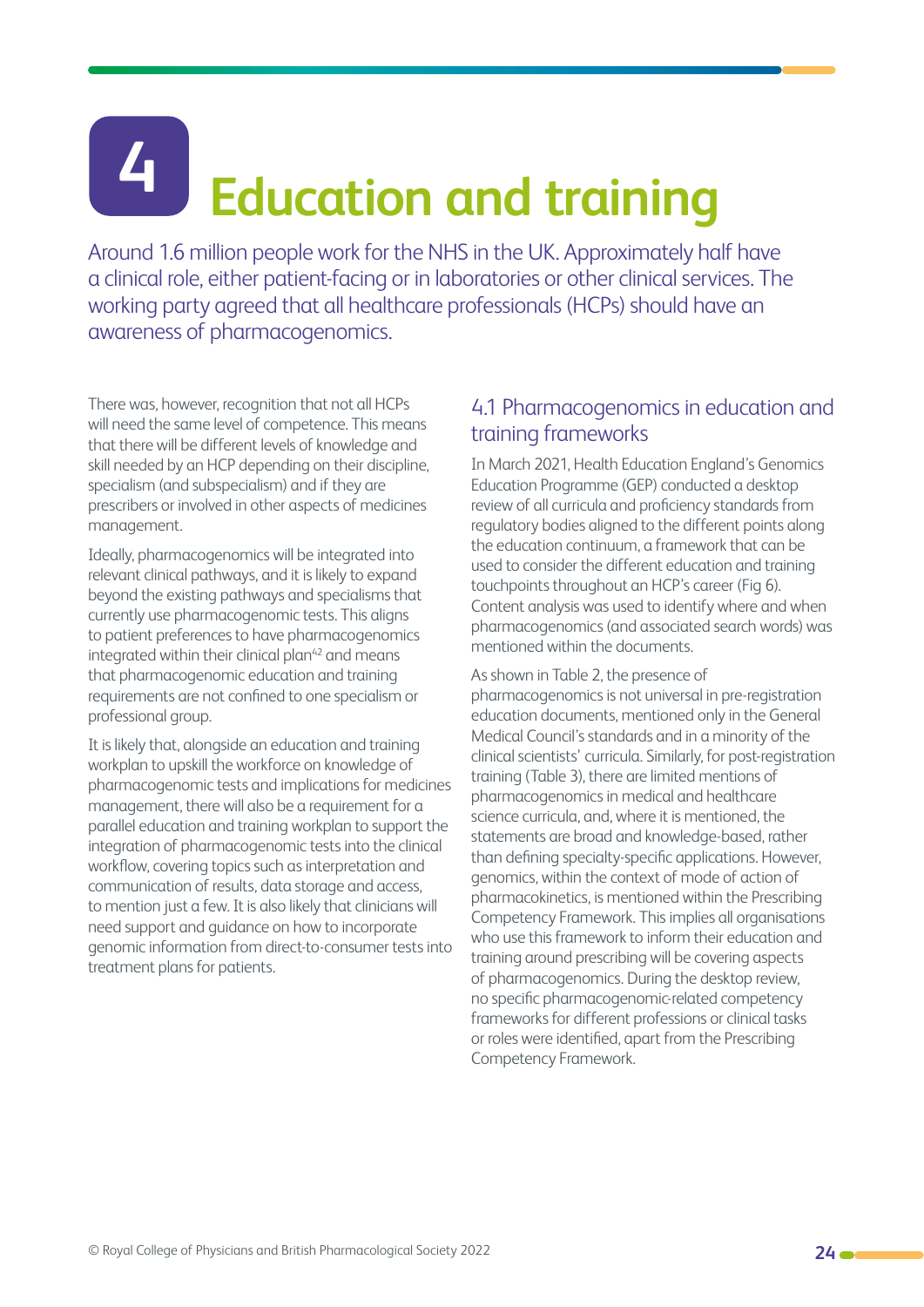#### <span id="page-24-0"></span>4.2 Education and training resources: current and future considerations

Lifelong learning in pharmacogenomics should also be available to all HCPs. This learning should be relevant to the clinical role, up to date and easily accessible. The working party agreed that a layered approach to learning should be available so that HCPs can access 'just-in-time' information, short courses or formal qualifications, depending on their professional requirements and personal interests.

To scope out the current education and training offering, the GEP conducted a desktop review to identify education and training resources in pharmacogenomics (limited to resources accessible via online search engines). A summary of exemplar resources can be found in Table 4. Descriptive analysis of the resource attributes showed a wide range of education and training opportunities available, from formal qualifications through to bitesize learning. However, the content of most of the available resources covers fundamental concepts and is pitched at an introductory level, especially the resources developed in the UK. When mapping these against the Continuum of Education, the current offering of education and training is skewed to the needs of those at pre-registration level, suggesting a gap in provision of educational resources to support those in practice where individuals will be looking to access 'just-in-time' information aligned to their role-appropriate clinical competencies.

#### 4.3 Workforce planning

When the number of pharmacogenomic tests available for use in the NHS increases, consideration will need to be given to the overall workforce structure and whether the current numbers and clinical roles are fit for purpose in delivering an expanded pharmacogenomics service. Because of this, when the strategic planning of service delivery models is carried out, workforce planning and development should be incorporated from the outset to ensure that there are enough HCPs to deliver the service. Consideration should also be made around expanding the roles of existing staff to incorporate pharmacogenomics and medicines optimisation.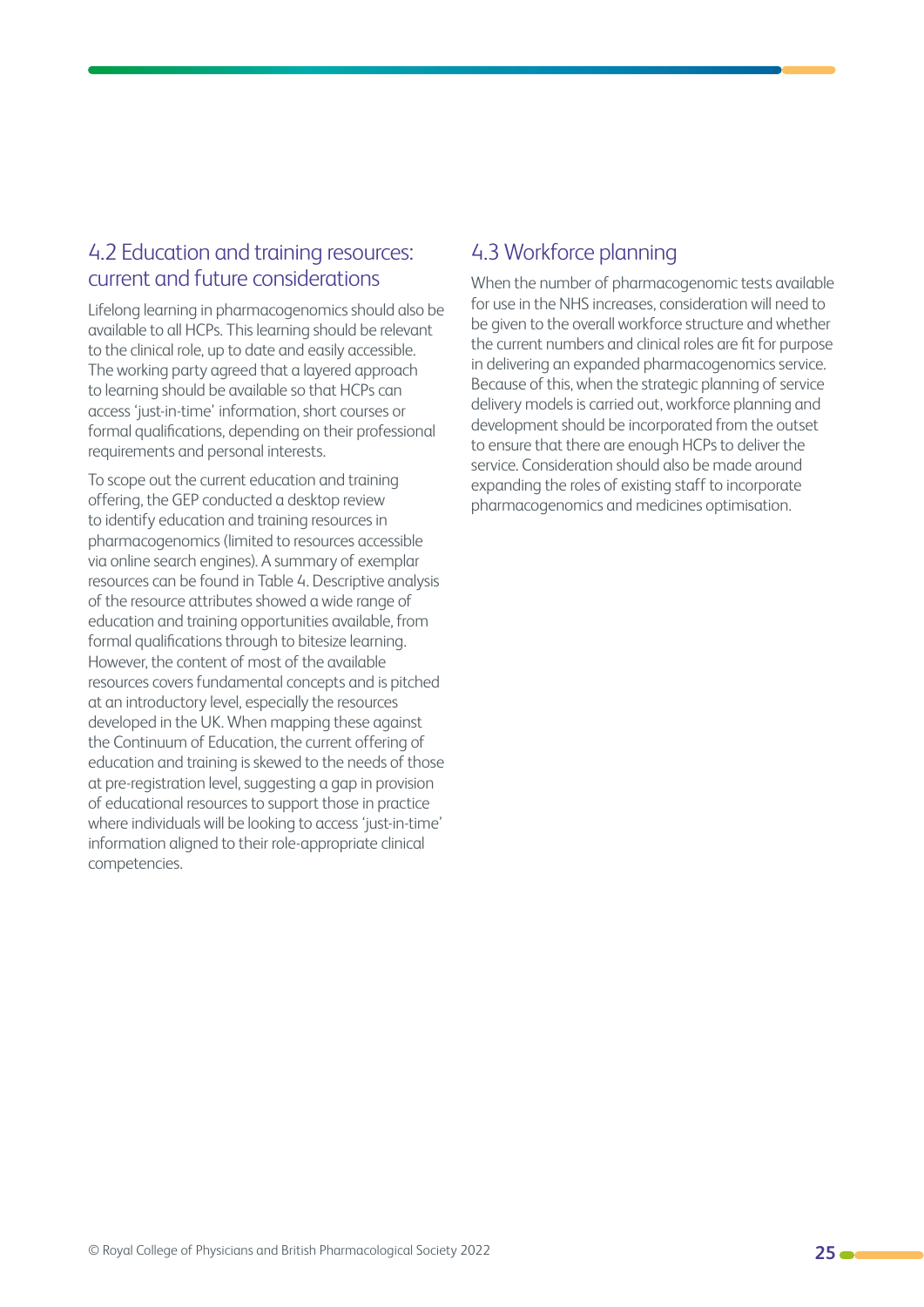#### **Table 2. Pharmacogenomics in pre-registration curricula**

| <b>Pre-registration standards</b>     |                                    |                                   |  |
|---------------------------------------|------------------------------------|-----------------------------------|--|
| <b>Governing body</b>                 | <b>Profession</b>                  | <b>Pharmacogenomics included?</b> |  |
| <b>General Medical Council</b>        | Medicine                           | Yes: Outcome 22e                  |  |
| <b>General Dental Council</b>         | Dentistry                          | <b>No</b>                         |  |
| <b>General Pharmaceutical Council</b> | Pharmacy                           | <b>No</b>                         |  |
| Nursing and Midwifery Council         | Nursing                            | <b>No</b>                         |  |
|                                       | Midwifery                          | <b>No</b>                         |  |
| Health and Care Professions Council   | Art therapists                     | <b>No</b>                         |  |
|                                       | <b>Biomedical scientists</b>       | Yes: Standard 13.8                |  |
|                                       | Chiropodists/podiatrists           | <b>No</b>                         |  |
|                                       | Clinical scientists*               | <b>No</b>                         |  |
|                                       | <b>Dietitians</b>                  | <b>No</b>                         |  |
|                                       | Hearing aid dispensers             | <b>No</b>                         |  |
|                                       | Occupational therapists            | <b>No</b>                         |  |
|                                       | Operating department practitioners | <b>No</b>                         |  |
|                                       | Orthoptists                        | <b>No</b>                         |  |
|                                       | Paramedics                         | <b>No</b>                         |  |
|                                       | Physiotherapists                   | <b>No</b>                         |  |
|                                       | Practitioner psychologists         | <b>No</b>                         |  |
|                                       | Prosthetists/orthotists            | <b>No</b>                         |  |
|                                       | Radiographers                      | <b>No</b>                         |  |
|                                       | Speech and language therapists     | <b>No</b>                         |  |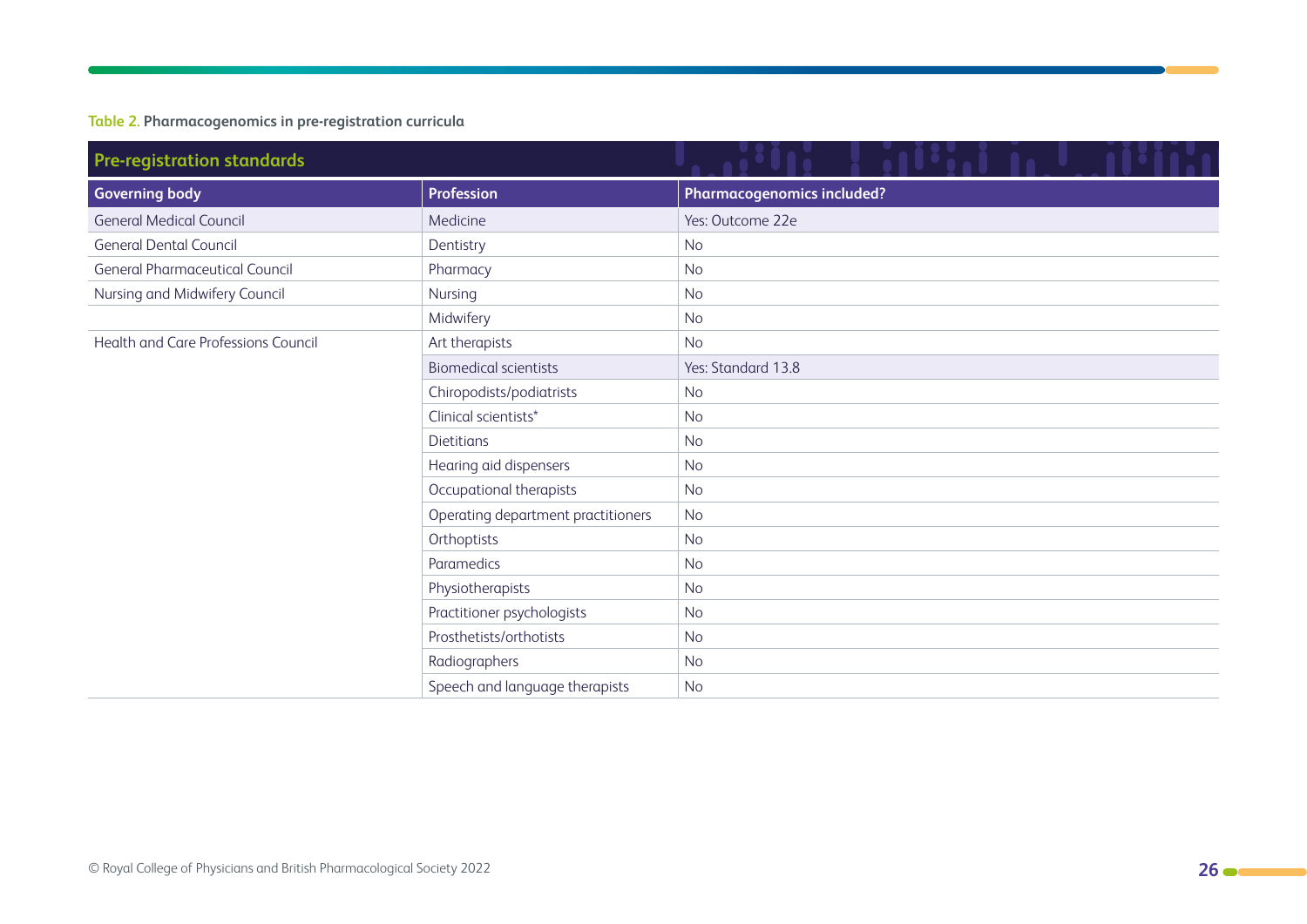#### **Table 3. Pharmacogenomics in post-registration curricula or competency frameworks**

| Post-registration curricula/competency frameworks |                             |                                                                                                                                                                                                                                                                                                                                                                                                                                                                                                                                                                                                                                                                                                                                                                                                                                                                                                                                                                                                                                                                             |  |
|---------------------------------------------------|-----------------------------|-----------------------------------------------------------------------------------------------------------------------------------------------------------------------------------------------------------------------------------------------------------------------------------------------------------------------------------------------------------------------------------------------------------------------------------------------------------------------------------------------------------------------------------------------------------------------------------------------------------------------------------------------------------------------------------------------------------------------------------------------------------------------------------------------------------------------------------------------------------------------------------------------------------------------------------------------------------------------------------------------------------------------------------------------------------------------------|--|
| <b>Responsible body</b>                           | <b>Number of curricula</b>  | Pharmacogenomics included (latest version of curricula)?                                                                                                                                                                                                                                                                                                                                                                                                                                                                                                                                                                                                                                                                                                                                                                                                                                                                                                                                                                                                                    |  |
| The UK Foundation Programme Office                |                             | Tangentially, through reference of the Prescribing Safety Assessment which assesses against the<br>General Medical Council Outcomes for Graduates, which mentions pharmacogenomics                                                                                                                                                                                                                                                                                                                                                                                                                                                                                                                                                                                                                                                                                                                                                                                                                                                                                          |  |
| Royal College of Physicians                       | 35                          | Present in 7 curricula: audiovestibular medicine, clinical pharmacology and therapeutics, genitourinary<br>medicine, medical oncology, palliative medicine, pharmaceutical medicine, rheumatology                                                                                                                                                                                                                                                                                                                                                                                                                                                                                                                                                                                                                                                                                                                                                                                                                                                                           |  |
| Royal College of Anaesthetists                    | 1, plus 5 annexes           | Annex B                                                                                                                                                                                                                                                                                                                                                                                                                                                                                                                                                                                                                                                                                                                                                                                                                                                                                                                                                                                                                                                                     |  |
| <b>Faculty of Dental Surgery</b>                  | 12                          | <b>No</b>                                                                                                                                                                                                                                                                                                                                                                                                                                                                                                                                                                                                                                                                                                                                                                                                                                                                                                                                                                                                                                                                   |  |
| Royal College of Emergency Medicine               | 1                           | <b>No</b>                                                                                                                                                                                                                                                                                                                                                                                                                                                                                                                                                                                                                                                                                                                                                                                                                                                                                                                                                                                                                                                                   |  |
| Royal College of General Practitioners            |                             | Yes                                                                                                                                                                                                                                                                                                                                                                                                                                                                                                                                                                                                                                                                                                                                                                                                                                                                                                                                                                                                                                                                         |  |
| Royal College of Obstetricians and Gynaecologists | 8                           | <b>No</b>                                                                                                                                                                                                                                                                                                                                                                                                                                                                                                                                                                                                                                                                                                                                                                                                                                                                                                                                                                                                                                                                   |  |
| <b>Faculty of Occupational Medicine</b>           | $\mathbf{1}$                | <b>No</b>                                                                                                                                                                                                                                                                                                                                                                                                                                                                                                                                                                                                                                                                                                                                                                                                                                                                                                                                                                                                                                                                   |  |
| Royal College of Ophthalmologists                 | 1                           | <b>No</b>                                                                                                                                                                                                                                                                                                                                                                                                                                                                                                                                                                                                                                                                                                                                                                                                                                                                                                                                                                                                                                                                   |  |
| Royal College of Paediatrics and Child Health     | $\mathbf{1}$                | <b>No</b>                                                                                                                                                                                                                                                                                                                                                                                                                                                                                                                                                                                                                                                                                                                                                                                                                                                                                                                                                                                                                                                                   |  |
| Royal College of Pathologists                     | $\overline{7}$              | Present in 1 curriculum: medical virology                                                                                                                                                                                                                                                                                                                                                                                                                                                                                                                                                                                                                                                                                                                                                                                                                                                                                                                                                                                                                                   |  |
| Royal College of Psychiatrists                    | 11                          | <b>No</b>                                                                                                                                                                                                                                                                                                                                                                                                                                                                                                                                                                                                                                                                                                                                                                                                                                                                                                                                                                                                                                                                   |  |
| Faculty of Public Health                          | $\mathbf{1}$                | <b>No</b>                                                                                                                                                                                                                                                                                                                                                                                                                                                                                                                                                                                                                                                                                                                                                                                                                                                                                                                                                                                                                                                                   |  |
| Royal College of Radiologists                     | $\overline{2}$              | Present in 1 curriculum: clinical oncology                                                                                                                                                                                                                                                                                                                                                                                                                                                                                                                                                                                                                                                                                                                                                                                                                                                                                                                                                                                                                                  |  |
| Faculty of Sexual and Reproductive Health         | 1                           | <b>No</b>                                                                                                                                                                                                                                                                                                                                                                                                                                                                                                                                                                                                                                                                                                                                                                                                                                                                                                                                                                                                                                                                   |  |
| Royal College of Surgeons of England              | 11                          | <b>No</b>                                                                                                                                                                                                                                                                                                                                                                                                                                                                                                                                                                                                                                                                                                                                                                                                                                                                                                                                                                                                                                                                   |  |
| National School of Healthcare Science             | 35                          | Present in 27 curricula: clinical bioinformatics - genomics, clinical bioinformatics - health informatics,<br>clinical bioinformatics - physical sciences, analytical toxicology, <sup>+</sup> clinical and laboratory transfusion, <sup>+</sup><br>clinical biochemistry, <sup>+</sup> histocompatibility and immunogenetics, <sup>+</sup> molecular pathology of acquired disease, <sup>+</sup><br>molecular pathology of infection, clinical biomedical engineering, imaging physics, radiotherapy physics,<br>reconstructive sciences, audiological sciences (adult), audiological sciences (paediatric), cardiac (adult),<br>cardiac (congenital and paediatric), gastrointestinal physiology, neurophysiological science (EEG),<br>neurophysiological science (EP), ophthalmic and vision sciences (electrophysiology), ophthalmic and vision<br>sciences (imaging), ophthalmic and vision sciences (visual perception and psychophysics), respiratory and<br>sleep science (adult), respiratory and sleep science (paediatric), urological science, vascular science |  |
| <b>Royal Pharmaceutical Society</b>               | 1 (Competency<br>framework) | Yes: Competency 2.4                                                                                                                                                                                                                                                                                                                                                                                                                                                                                                                                                                                                                                                                                                                                                                                                                                                                                                                                                                                                                                                         |  |

\* Out of the 34 different curricula for clinical scientists, pharmacogenomics (or related search terms) was mentioned in the following 14 curricula: audiology, cancer genomics, cardiac science, clinical biochemistry, clinical bioinformatics (genomics), clinical microbiology, gastrointestinal physiology, genomic counselling, histocompatibility and immunogenetics, neurophysiology, ophthalmic and vision sciences, respiratory and sleep sciences, urodynamic science and vascular sciences. + Aspects of these training curricula are also produced by the Royal College of Pathologists.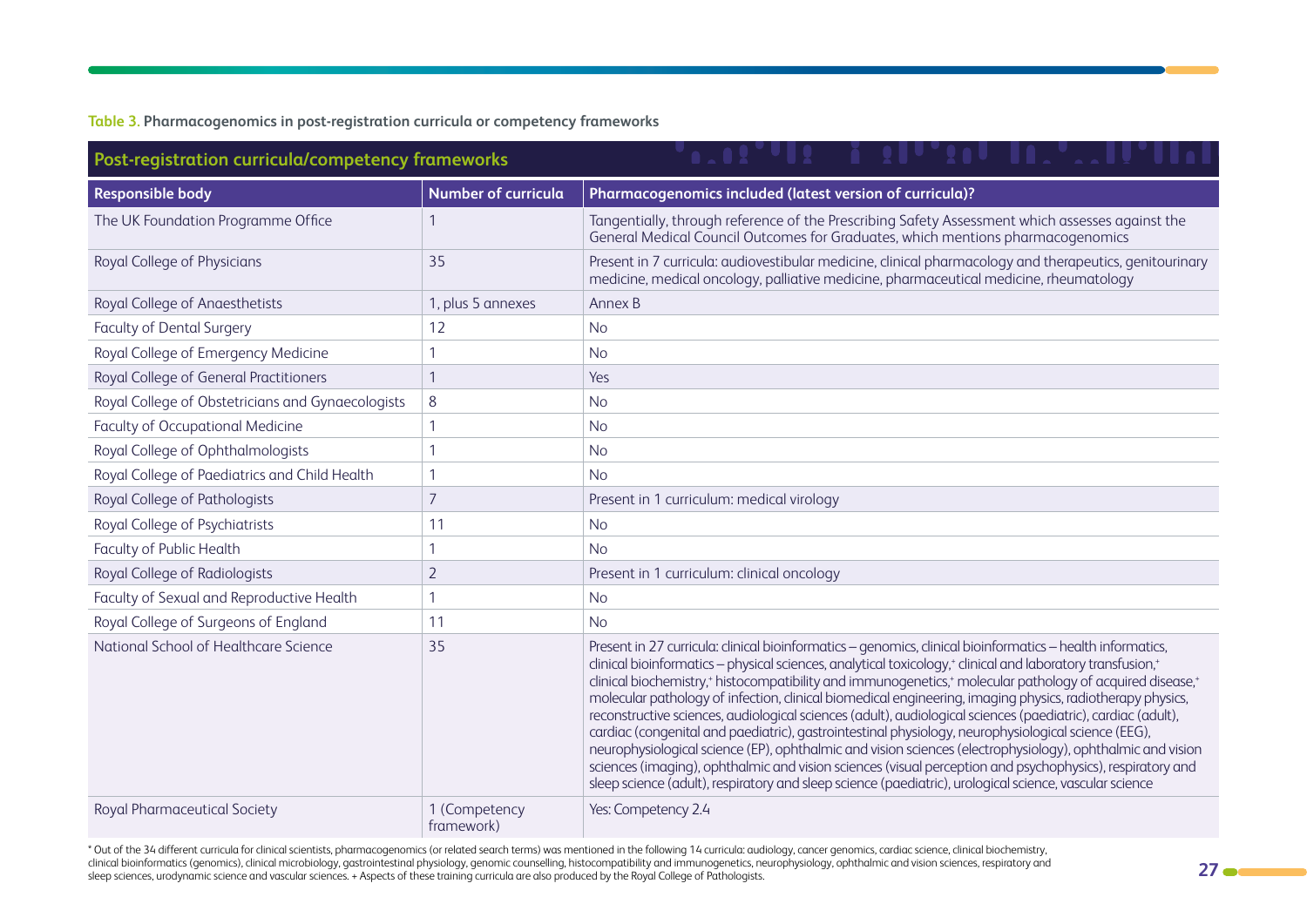**Table 4. Examples of existing education and training resources**

| <b>Resource title</b>                                  | <b>Owner</b>                                                                                | Country/<br><b>Region</b> | <b>Resource type</b>                     | <b>Access</b>                                                                        | <b>Target audience</b>                    | <b>Content focus</b>                                                                                                      |
|--------------------------------------------------------|---------------------------------------------------------------------------------------------|---------------------------|------------------------------------------|--------------------------------------------------------------------------------------|-------------------------------------------|---------------------------------------------------------------------------------------------------------------------------|
| Pharmacogenomics<br>knowledge base:<br>PharmGKB        | Financially supported<br>by NIH/NHGRI/NICHD<br>and managed by<br><b>Stanford University</b> | <b>USA</b>                | Web-based text                           | Free to access                                                                       | Non-specific                              | Core concepts; medication and/<br>or gene specific information;<br>pharmacokinetics and/or<br>pharmacodynamics schematics |
| Pharmacogenomics<br>education programme:<br>PharmGenEd | University of California<br>San Diego                                                       | <b>USA</b>                | Webinars and text-<br>based information  | Resources for HCPs: free<br>Resources for teaching<br>faculty: registration required | HCPs and teaching<br>faculty              | Core concepts; limited clinical<br>applications; economic issues                                                          |
| U-PGx: ubiquitous<br>pharmacogenomics                  | U-PGx consortium                                                                            | Europe                    | Text based and<br>webinars               | Members only                                                                         | Prescribing clinicians<br>and pharmacists | Core concepts to clinical<br>applications                                                                                 |
| Using personalised<br>medicine and<br>pharmacogenomics | FutureLearn (in<br>partnership with<br>University of East<br>Anglia)*                       | <b>UK</b>                 | Massive Open Online<br>Course (MOOC)     | Free to access, with optional<br>paid upgrade                                        | Prescribing clinicians                    | Core concepts with exemplar<br>clinical scenarios and ethical<br>considerations                                           |
| Explaining<br>pharmacogenomics                         | <b>Training Matters</b>                                                                     | <b>UK</b>                 | Online CPD module<br>$(15 \text{ mins})$ | Free to access                                                                       | Pharmacy technicians                      | Core concepts                                                                                                             |
| Introduction to genomics<br>in pharmacy                | Centre for Pharmacy<br>Postgraduate<br><b>Education (CPPE)</b>                              | UK                        | Online CPD module<br>(2 hrs)             | Free to access for members<br>of CPPE, fee for non-<br>members                       | Pharmacy workforce                        | Core concepts                                                                                                             |
| Pharmacogenomics and<br>stratified medicine            | <b>HEE Genomics</b><br><b>Education Programme</b>                                           | <b>UK</b>                 | Master's module<br>(15 credits)          | HEE funding for NHS/PHE<br>staff                                                     | NHS/PHE workforce                         | Core concepts (Level 7 learning<br>outcomes) with exemplar<br>drug-gene pairs                                             |

\*Next run 2021/22 academic year.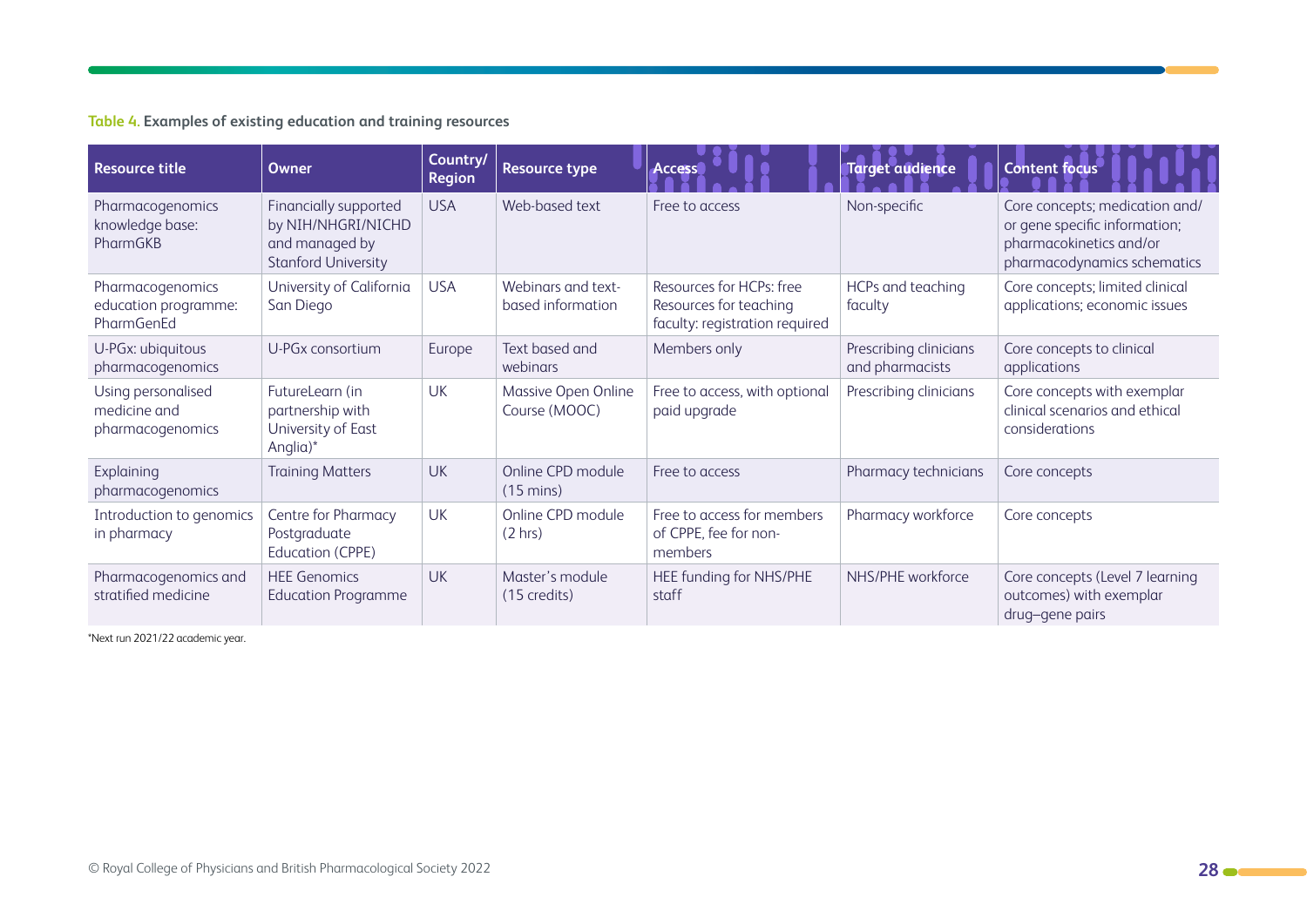

Requirement for additional education and training resources: 'just-in-time' information

Availability of PGx education and training resources

**Fig 6. Pharmacogenomics education and training requirements**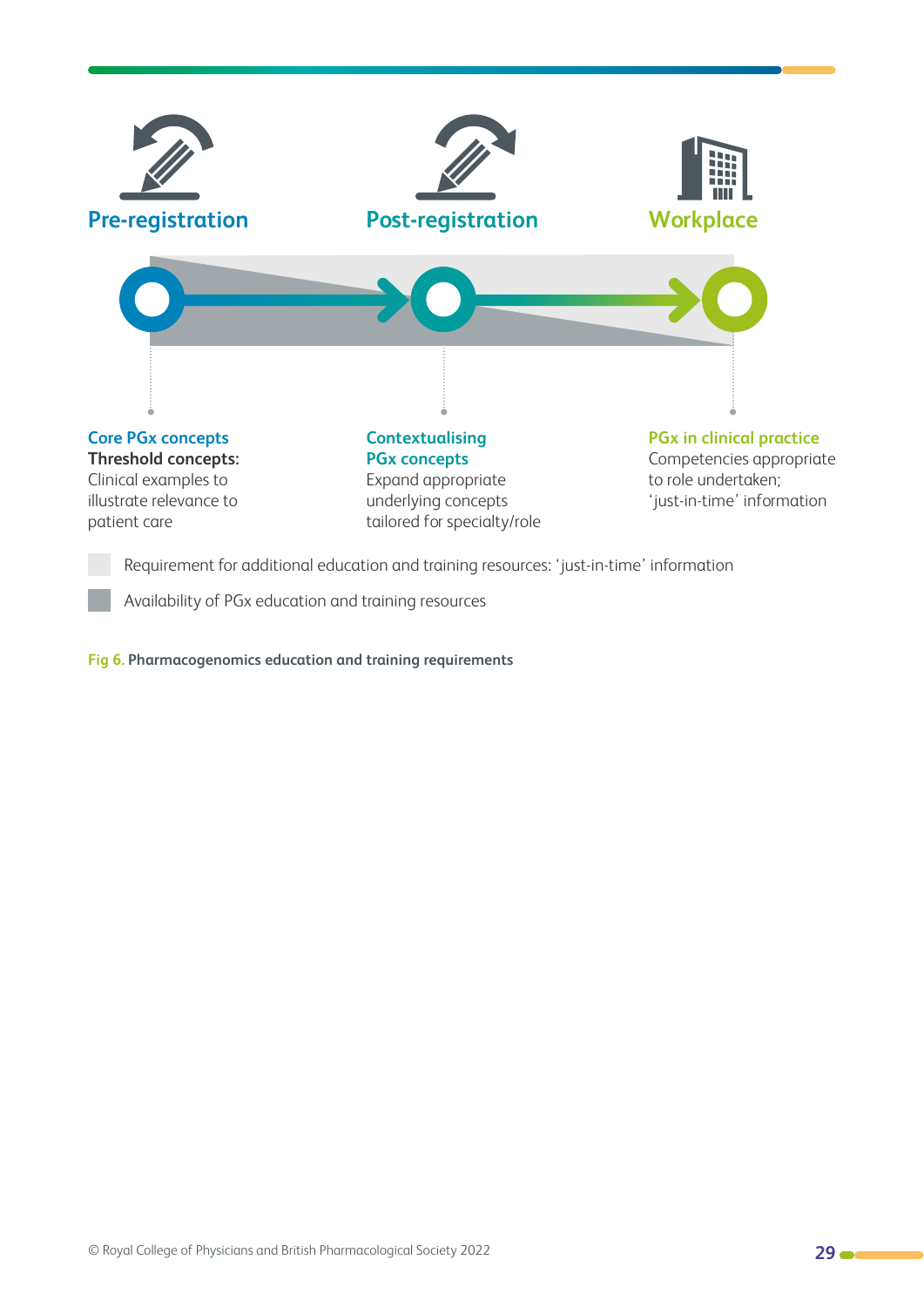## <span id="page-29-1"></span><span id="page-29-0"></span>**Looking towards the future 5**

#### 5.1 Strategies for implementing pharmacogenomics across the NHS

Implementing the first nationwide pharmacogenomic testing service will mean overcoming a number of challenges, which are outlined in Table 5. Key areas to consider include:

- > designing the pharmacogenomics clinical service
- > standardising the consent process
- > providing the supporting laboratory-based genotyping service
- > storing and returning pharmacogenomic results in a user-friendly manner across the divergent healthcare record systems present in the NHS
- > increasing the knowledge, education and confidence of healthcare prescribers in pharmacogenomics
- > maintaining and building patient and public trust in the NHS Genomic Medicine Service
- > funding the service.

In addition, clinical governance will be important to catalyse diffusion of best practice across NHS service providers. Moreover, continuous clinical research endeavours should be more closely intertwined with healthcare service delivery, so that new discoveries that are clinically and cost-effective can be more rapidly translated into clinical practice, leading to a cyclical process of incremental improvements to clinical practice. While the challenges are striking, each also represents an opportunity of equivalent magnitude, and so the overall opportunity to benefit patient care, if pharmacogenomics implementation is done effectively, is enormous. Each of these challenges is detailed below.

#### 5.2 Funding

A national, equitable pharmacogenomics service that is a core part of the NHS and harnesses the available laboratory infrastructure requires funding nationally in each of the UK's devolved nations. In the wake of the COVID-19 pandemic and stretched public finances, it will be more important than ever to focus initially on selected gene–drug pairs that are most likely to be clinically and cost-effective, to anticipate and measure testing volumes, and to follow up patients in the long term. This is because the overall cost-effectiveness of a single germline pharmacogenomic test will improve, the more prescribing decisions it influences over time per patient.

#### 5.3 Clinical service design

The NHS introduced *DPYD* pharmacogenomic testing for fluoropyrimidine therapy in October/November 2020,<sup>35</sup> and learning lessons from this (currently ongoing via the GMS Alliances in England) is important to enable wider pharmacogenomic test rollout. Considerations for selecting the next highest priority gene–drug pairs include the frequency and severity of the associated clinical outcome (ADR or reduced efficacy), the quality and consistency of the research evidence base, the effect size of the genomic variation on the clinical outcome, the clinical indication(s) for testing and feasibility of testing within existing patient pathways, and the anticipated number of patients who would become eligible for testing. Depending on the clinical scenario, different testing modalities may be required – for example, point-of-care genotyping tests have been evaluated for warfarin, clopidogrel and aminoglycosides.

To support the introduction of pharmacogenomics, specialist support should also become available to patient-facing practitioners when required. This could take the form of a remote (virtual) consultation service provided to primary and secondary care providers at an ICS level through multidisciplinary teams which include pharmacists and clinical pharmacologists suitably trained in pharmacogenomics. Given the degree of overprescribing in the NHS,<sup>43</sup> there is also merit in introducing multidisciplinary complex prescribing clinics to primarily support medicines optimisation in patients with complex combinations of diseases and drug regimens, but with the additional remit of providing pharmacogenomic guidance to their ICS.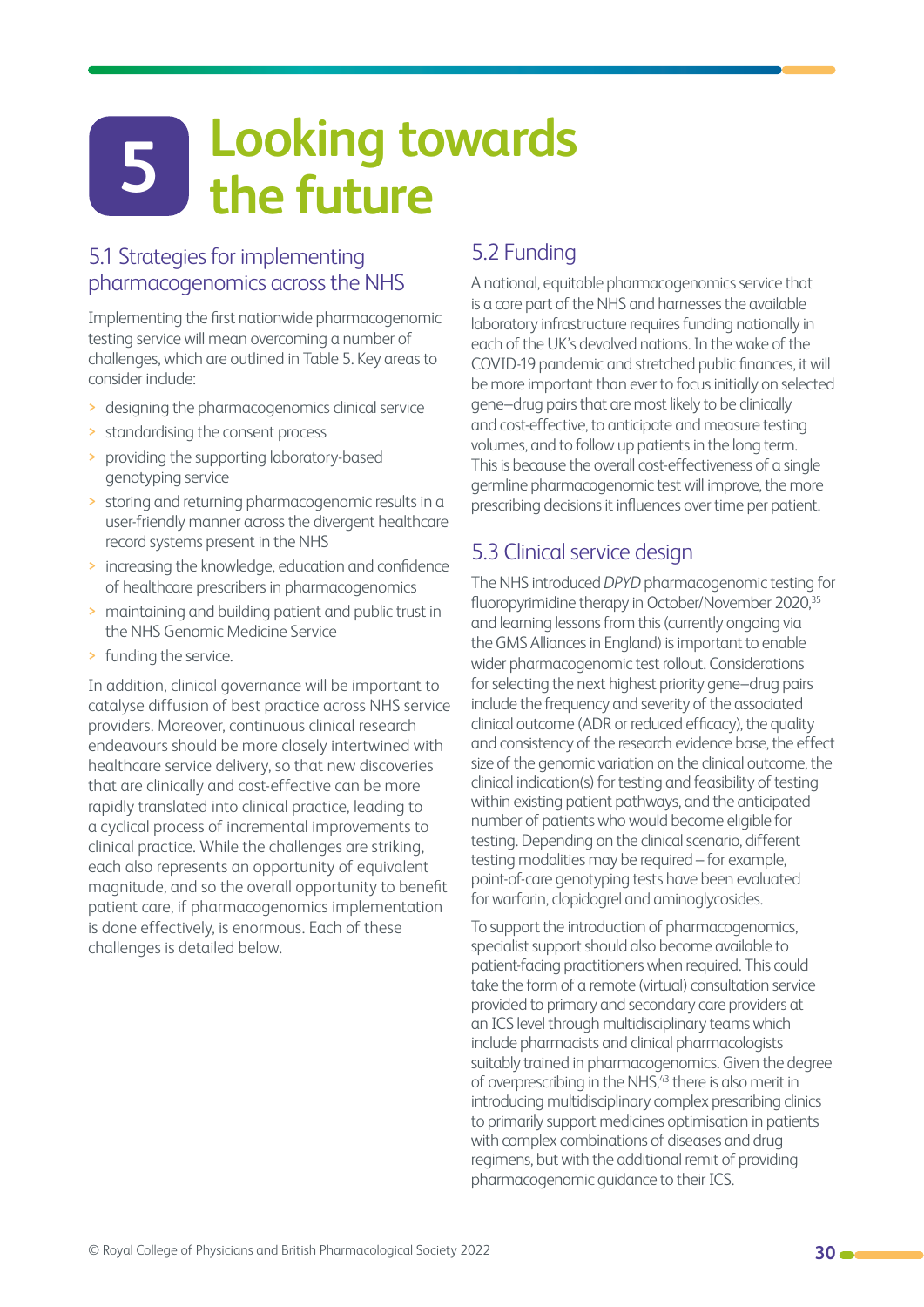#### **Table 5. Pharmacogenomics implementation challenges and proposed mitigations**

| <b>Challenge</b>                               | <b>Mitigation strategy</b>                                                                                                                                                                                                                                                                                                                                                                                                                                                                                                                                                                                                                       |                                                                                                                                                                                                                                                                                                                                                                                                                                                                                                                                                                                                                                                                                                                                                                                    |  |
|------------------------------------------------|--------------------------------------------------------------------------------------------------------------------------------------------------------------------------------------------------------------------------------------------------------------------------------------------------------------------------------------------------------------------------------------------------------------------------------------------------------------------------------------------------------------------------------------------------------------------------------------------------------------------------------------------------|------------------------------------------------------------------------------------------------------------------------------------------------------------------------------------------------------------------------------------------------------------------------------------------------------------------------------------------------------------------------------------------------------------------------------------------------------------------------------------------------------------------------------------------------------------------------------------------------------------------------------------------------------------------------------------------------------------------------------------------------------------------------------------|--|
| Pharmacogenomics<br>clinical service<br>design | Centralised selection of key gene-drug pairs for initial national rollout (see section 5.3)<br>such as the MHRA<br>> Ensure the testing-reporting-actioning sequence fits within existing patient pathways<br>> Determine anticipated testing volumes to not overload the nascent system<br>testing capacity as awareness of the service and demand for testing rise                                                                                                                                                                                                                                                                             | Specify clinical indication(s) for testing each selected gene-drug pair in keeping with guidelines and prescribing information from regulatory agencies<br>> Plan for incremental service expansion to follow the initial implementation. This should involve incorporating additional gene-drug pairs and increasing<br>Ensure that prescribers have regional access to expertise in pharmacogenomics (eg from clinical pharmacologists and/or pharmacists), particularly for<br>patients with complex prescribing regimens. This may involve remote access to specialised input and/or setting up regional complex prescribing clinics.                                                                                                                                          |  |
| Consent processes                              | > Provide national standardised recommendations for consenting to tests specifically for pharmacogenomics<br>> It is expected that most prescribers will be competent to routinely request consent to pharmacogenomic testing<br>> A pharmacogenomic test should be viewed as equivalent to renal or liver function testing to guide prescribing decisions, and therefore should not<br>routinely require genetic counselling services<br>> Where the genomic test is primarily being conducted for another indication (eg cancer or rare disease diagnosis), ensure that the appropriate consent<br>procedures are followed for this indication |                                                                                                                                                                                                                                                                                                                                                                                                                                                                                                                                                                                                                                                                                                                                                                                    |  |
| Genotyping<br>and laboratory<br>considerations | immediate indication and pre-empts future prescribing<br>sequencing to aid cancer management or rare disease diagnosis)<br>Ensure the test turnaround time is congruent with the chosen patient pathways<br>aminoglycosides<br>careful evaluation of capacity and the ability to use local NHS laboratories to optimise test turnaround times<br>based on local experience and expertise, test turnaround time and cost, ensuring the highest quality assurance standards                                                                                                                                                                        | Test a panel of pharmacogenes when pharmacogenomic information is the primary indication for testing. This approach provides results relevant for the<br>Extract pharmacogenomic information from sequence data (eg whole genome or whole exome) performed primarily for other indications (eg germline<br>> Use point-of-care (POC) testing when pharmacogenomic results are required rapidly and testing is reactive – eg for warfarin, clopidogrel or<br>> Although centralised genetic testing facilities such as the GLHs in England will remain the main platform for undertaking genetic testing, there should be<br>> Provide laboratories the freedom to decide which specific technology, platform and analytical workflow to use to deliver pharmacogene panel testing, |  |
| Clinical decision<br>support                   | > Develop clinical pharmacogenomics quidance tailored to the NHS<br>> Developing coding for genetic variants to allow for incorporation into the EHR<br>> Ensure that data are stored securely and confidentially                                                                                                                                                                                                                                                                                                                                                                                                                                | > Develop a report structure that is easy to interpret, strives to avoid user alert fatigue and contains links to further information (eg just-in-time learning resources)<br>> Develop methods of providing reports across the spectrum of patient record systems, from paper-based to interruptive electronic systems<br>Build interconnected systems that enable community-based services and hospitals to access clinically relevant pharmacogenomic results for patients<br>> Future-proof the systems so that pharmacogenomic-based recommendations can be added/amended as the research base grows                                                                                                                                                                          |  |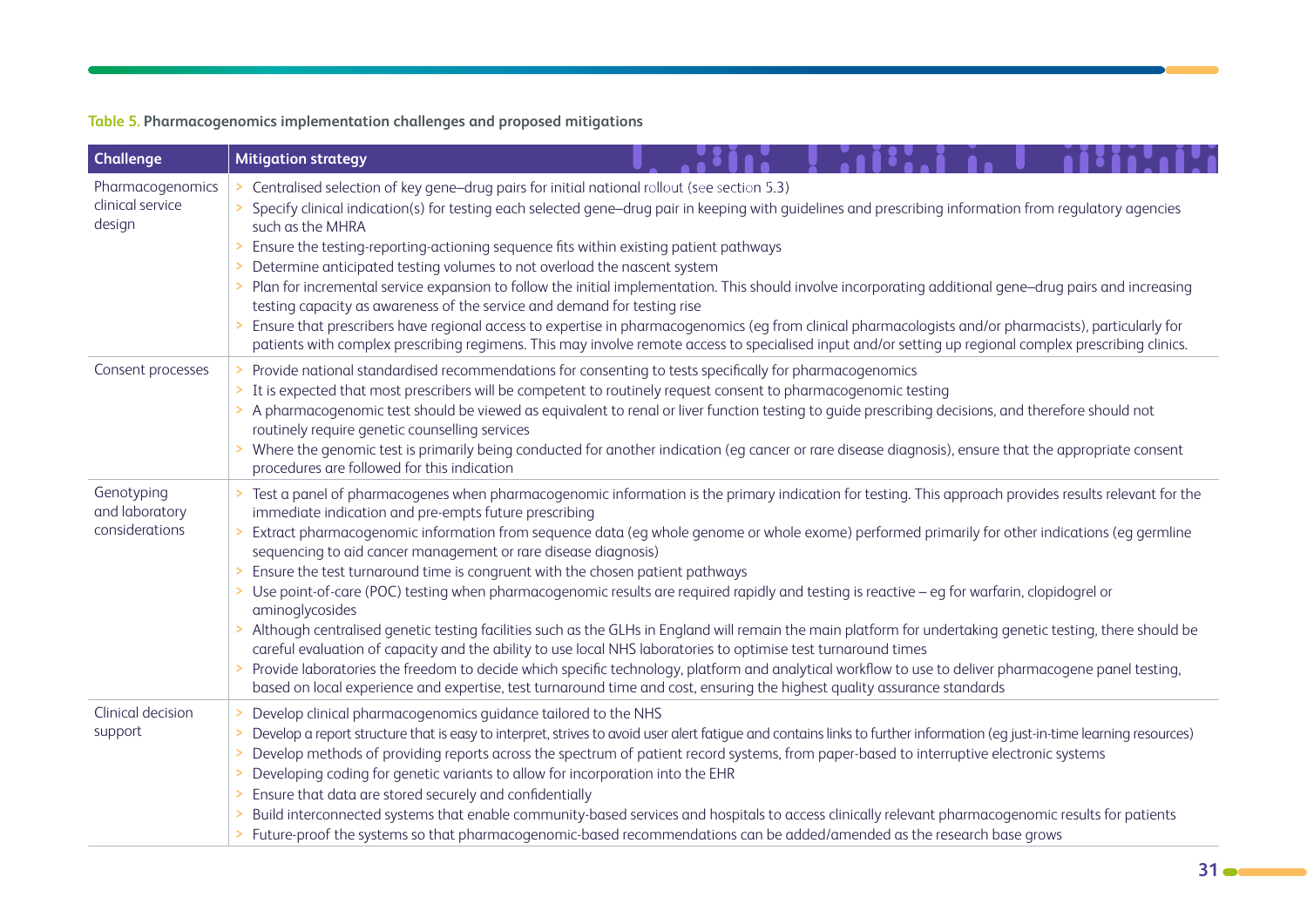#### **Table 5 (cont). Pharmacogenomics implementation challenges and proposed mitigations**

| <b>Challenge</b>                                                       | <b>Mitigation strategy</b>                                                                                                                                                                                                                                                                                                                                                                                                                                                                                                                                                                                                                                                  |
|------------------------------------------------------------------------|-----------------------------------------------------------------------------------------------------------------------------------------------------------------------------------------------------------------------------------------------------------------------------------------------------------------------------------------------------------------------------------------------------------------------------------------------------------------------------------------------------------------------------------------------------------------------------------------------------------------------------------------------------------------------------|
| Funding                                                                | Centralised funding is required for nationwide equitable implementation                                                                                                                                                                                                                                                                                                                                                                                                                                                                                                                                                                                                     |
| Prescriber<br>knowledge and<br>education                               | It will be critical to upskill healthcare prescribers in pharmacogenomics. A multifaceted approach should be adopted and may include:<br>developing local champions/advisers to support the integration of genomics into practice<br>just-in-time learning resources used at or near the point of prescribing<br>access to CPD that aligns to pharmacogenomic tests available through the NHS, including online learning / short lectures / webinars<br>integrated at an appropriate level within undergraduate curricula of doctors and pharmacists<br>integration into postgraduate programmes for non-medical prescribers including, in the future, physician associates |
| Patient<br>engagement,<br>perspectives<br>and managing<br>expectations | Patient representatives should be involved throughout the implementation and service expansion phases<br>Service delivery must be receptive and responsive to patient feedback<br>Build public and patient trust through competent and joined-up implementation, secure data storage to preserve patient confidentiality, and upfront,<br>transparent explanations of any data breaches<br>Add relevant pharmacogenomics text to NHS online guidance about medical conditions and treatments for patients and the public                                                                                                                                                    |
| Clinical governance                                                    | Encourage audits of local pharmacogenomic services and quality improvement programmes to spread and affirm best practice, share learning, and<br>iteratively improve service delivery<br>Improvement of the recording of treatment response (eg efficacy, ADRs, adherence, reasons for changing therapy, patient reported outcome measures)<br>in clinical notes and coding to improve measures of outcome and impact                                                                                                                                                                                                                                                       |
| Research                                                               | Conduct collaborative, inclusive and multidisciplinary research to transition towards a learning healthcare system that provides equitable, clinically and<br>cost-effective, accessible and acceptable care. Collaboration between healthcare, academia and the life sciences industry will be vital                                                                                                                                                                                                                                                                                                                                                                       |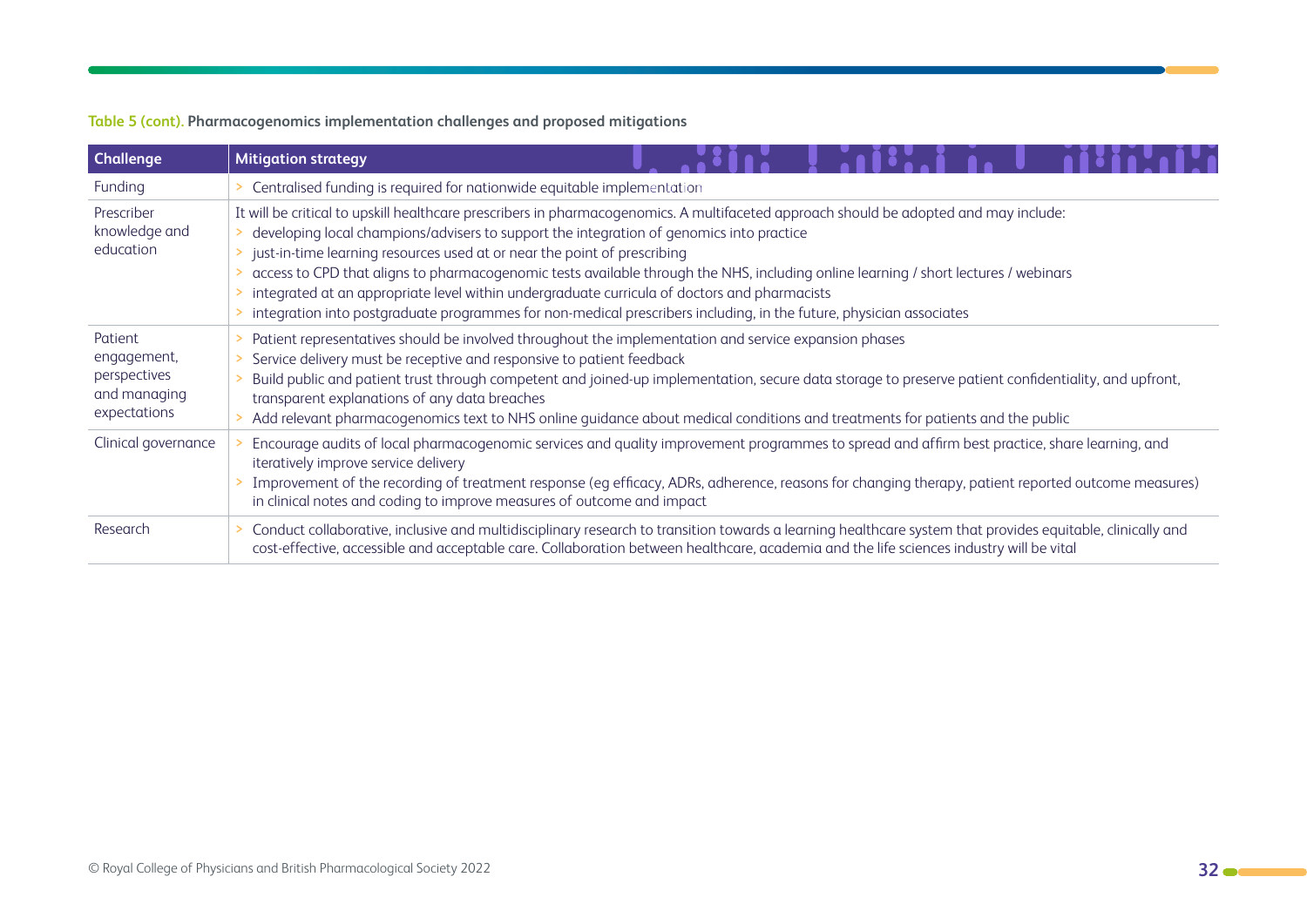## <span id="page-32-0"></span>**Aminoglycoside antibiotics –** *RNR1*

**A 23-year-old woman comes to the emergency department with acute pyelonephritis leading to severe sepsis. She is treated with an antibiotic regime which includes a single dose of intravenous gentamicin. She responds well and is discharged from hospital 3 days later. However, she notices that her hearing has declined significantly since her admission. A subsequent audiology assessment reveals that she has developed moderate sensorineural hearing loss (SNHL) and requires hearing aids.**

- > Aminoglycosides have proven efficacy, and can be used in combination with other antibiotics.<sup>44-46</sup>
- > In addition to nephrotoxicity, sensorineural hearing loss and vestibulotoxicity are well-recognised dosedependent adverse effects of aminoglycoside antibiotics.<sup>47</sup>
- > Certain individuals have a predisposition toward aminoglycoside-induced hearing loss (AIHL), with reports of single doses causing profound bilateral sensorineural hearing loss.<sup>46,48</sup>
- > This predisposition is caused by variants in the mitochondrial *RNR1* gene. The most common of these variants is m.1555A>G, present in approximately 1 in 500 individuals. The less frequent m.1095T>C and m.1494C>T RNR1 variants also have strong evidence for their association with AIHL.<sup>46</sup>
- > Clinical guidelines recommend that aminoglycoside antibiotics should be strictly avoided in individuals with these *RNR1* variants, unless the high risk of permanent hearing loss is outweighed by the severity of infection and lack of safe or effective alternative therapies.<sup>46,49</sup>
- > Alternative antibiotic regimens should be decided upon based on clinical indication and local surveillance data in discussion with microbiology colleagues.
- > Testing for m.1555A>G is available via the National Genomic Test Directory, although turnaround takes several weeks. Therefore, this is not viable in the acute setting.
- > A rapid point-of-care test (POCT) has recently been developed for the m.1555A>G variant, with a turnaround time of 26 minutes. This has been trialled in neonatal intensive care units, where gentamicin is prescribed frequently.<sup>50</sup>

#### 5.4 Consent and ethics

For a patient to consent to pharmacogenomic testing, they need to have capacity, be appropriately informed and be free from coercion. Indeed, these consent requirements are the same as for any standard medical procedure. When consenting for pharmacogenomic testing, it is helpful to both the patient and the HCP to frame the clinical settings in which pharmacogenomics results are used: namely, to guide drug and/or dose selection according to guideline recommendations to help optimise drug therapy for a diagnosed condition. Importantly, this setting is equivalent to carrying out renal or liver function tests to guide drug prescribing decisions, and that analogy might conceivably aid patient understanding. Framing pharmacogenetic testing as being similar to liver or renal function tests also guards against genetic exceptionalism, ie the belief that genetic information is special and different from other types of medical data.

The main difference between pharmacogenomic testing and renal/liver function testing is that germline genetics are unchanging and so a pharmacogenomic panel test may only need to be carried out once yet could influence multiple prescribing decisions over time, whereas renal and hepatic functions change dynamically, necessitating more frequent testing. Clearly, as research advances and/or the patient is prescribed new drugs, pharmacogenomic advice relating to specific drug– gene variant pairs will change. This may, if not already covered by the original gene panel test, require further pharmacogenomic testing.

We have drawn a distinction between the consent processes required for pharmacogenomic testing, and the more detailed consenting procedures needed for WGS/whole-exome sequencing (WES), for example in the diagnosis of rare diseases. The latter requires expert input from genetic health professionals, including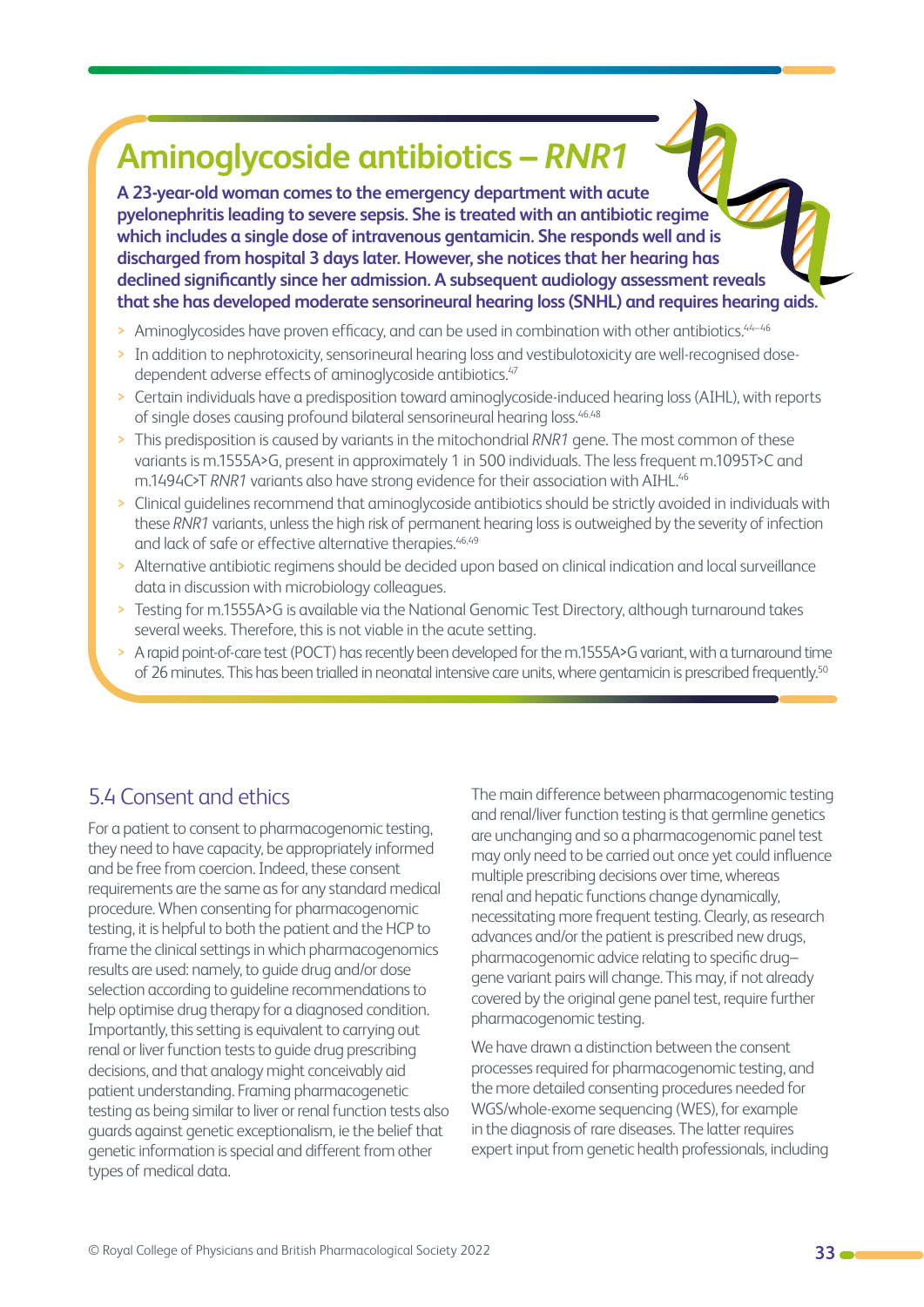<span id="page-33-0"></span>clinical geneticists and genetic counsellors, to impart information on the disease causing gene mutation(s). variants of uncertain significance (VUS) and clinically significant incidental findings (eg variants in known disease-causing genes unrelated to the test indication).<sup>51</sup> Of course, WGS/WES will also contain valuable pharmacogenomic information, and this should be discussed with patients where it may make a clinically significant difference to drug choice and/or drug dose. VUS are present in pharmacogenes, and although implementation is largely based on known functional variants, further research will be essential to determine whether these VUS have any functional consequences.

Some of the other relevant ethical considerations (for instance, trust, data storage conditions, patient confidentiality) are included in other parts of this report. However, it is important to mention two other ethical issues of relevance:

- > Distributional justice there should be fair distribution of scarce public health resources and thus health economic analysis should form part of the process of implementation of pharmacogenomics.
- > Social justice genetic research has largely been based on European ancestry populations, and therefore it is vital that implementation considers the diversity of our population to ensure that we do not exacerbate health and race inequalities.

#### 5.5 Genotyping and laboratory considerations

The main types of genetic testing approaches available are:

- > single gene testing, as employed for *HLA-B\*57:01*  (abacavir) and *DPYD* (fluoropyrimidines)
- > testing a panel of pharmacogenes in one test (which could be based on a number of approaches including sequencing, genome-wide arrays or mass spectrometry)
- > whole-exome sequencing (WES) and whole-genome sequencing (WGS).

At present, since our understanding of clinically actionable pharmacogenomics is limited to relatively few genes, the best options available are either single gene testing or panel testing. The former is simpler and can also include POC testing. However, it requires the HCP to request the test ('a reactive approach'), and is unlikely to benefit from the gains in cost-effectiveness associated with panel testing.52 Specifically, incorporating a panel of pharmacogenes into a single test appears the optimal current clinical and cost strategy for the majority of drugs with a pharmacogenomic recommendation (which starts to move from a reactive testing strategy to a pre-emptive approach). This is because the genes relevant to both the immediate testing indication and potential future prescribing decisions are interrogated together, in effect future-proofing the test. It is also important to note that the cost of WES/WGS has fallen rapidly and will continue to fall, and so there may come a time when most of the population have had their whole genome sequenced. The pharmacogenomic information contained within whole exomes or whole genomes should not be 'lost', and should be extracted for patient benefit.

The centralised genomic laboratories are well placed to offer and coordinate panel-based pharmacogenomic testing as their consolidated resources and expertise are expected to yield high-fidelity results, appropriate quality assurance, standardised practice, access to highly secure NHS digital storage, and bioinformatics pipelines to interpret a patient's raw genomic data to identify alleles, genetic-based gene phenotype predictions and corresponding clinical recommendations. Centralisation of genomic testing to a few laboratories also provides an economy of scale.<sup>53</sup> However, given the likelihood that the demand for testing will increase over time, it is important that centralisation does not become a barrier to personalisation of prescribing, which, by definition, requires near-patient facilities.

The decision on which technology to use for genotyping/sequencing will need to be carefully considered. It may be possible to design a broad approach including biologically plausible genes/variants within panels, but initially report clinical results only on established actionable variants within pharmacogenes. Information from the broader dataset could be stored for future use once their actionability is established.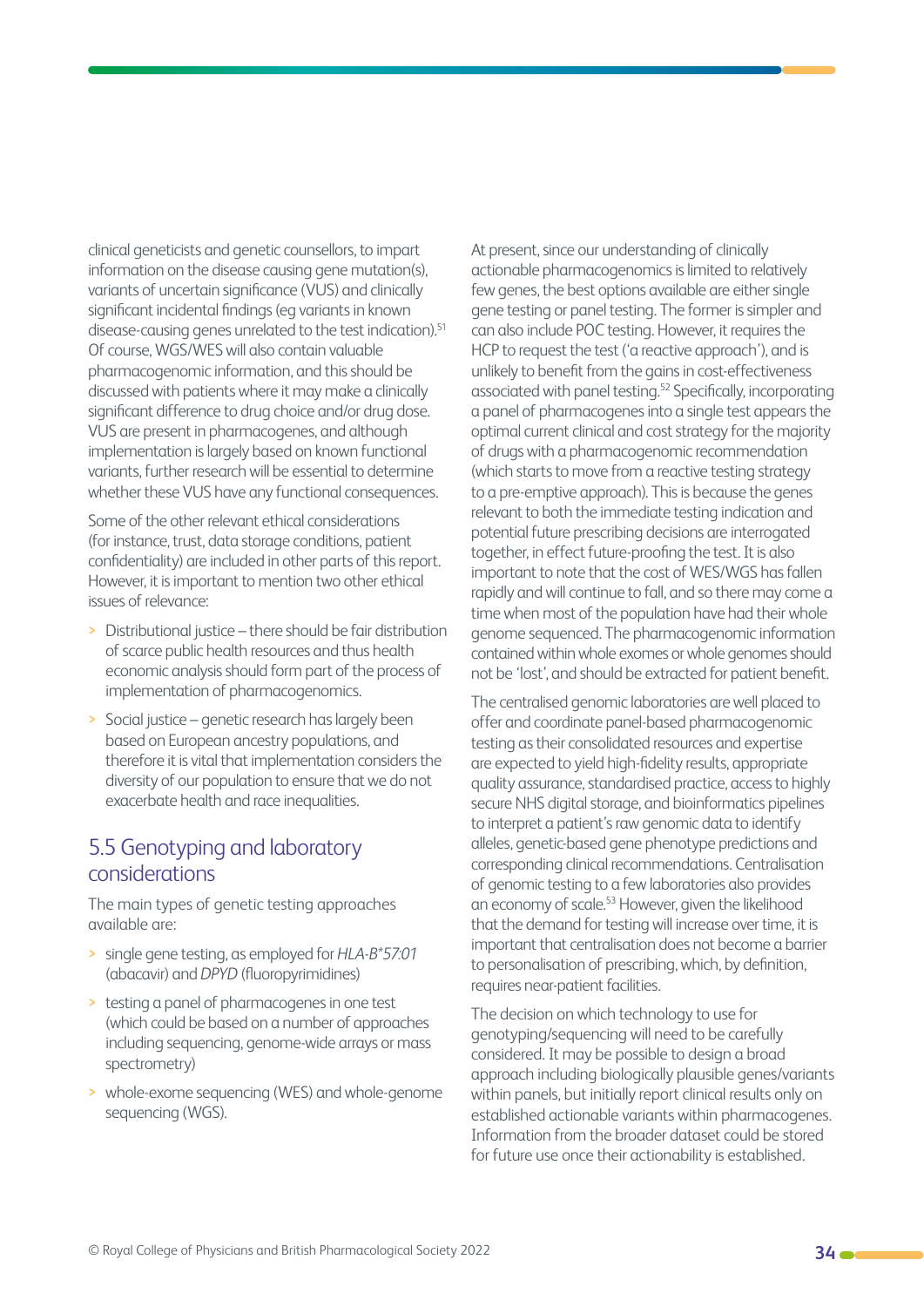<span id="page-34-0"></span>Looking to the future, it is important to state that genomics is moving at a rapid pace, and new techniques to determine disease predisposition and pharmacogenomic variation will emerge. For example, there is currently increasing interest in the role of polygenic risk scores (PRS), which can be derived from whole-genome genotyping or sequencing approaches. PRSs can be used for disease stratification, and are likely to also be used to determine the choice of drug for treatment of diseases. It is therefore important that any service specification takes into account the likely advances in this area.

#### 5.6 Clinical decision support

For a pharmacogenomic test result to influence prescribing decisions, it must be available at the point of prescribing and easy to interpret (comparable to a drug allergy record flag). In principle, POC and preemptive testing models will ensure that most test results are available at the point of prescribing. Nevertheless, there is heterogeneity between NHS hospitals in the uptake of EHRs, and approximately two-thirds of hospitals do not currently use comprehensive clinical electronic systems.53 This creates significant challenges for centralised GLHs to return results compatible with the diversity of secondary care patient record-keeping systems. Although most laboratories will be returning results as text files (eg .pdf files) in the short term, this is far from ideal and every effort should be made in the medium to long term to develop systems that enable pharmacogenomic results to be coded within a patient's EHR in an updatable (future-proof), interactive and interruptive manner, so that appropriate alerts or recommendations are provided automatically during any prescribing episode, without need for recollection from the busy prescriber (Fig 8).

In contrast to secondary care, a few main EHR providers cover the majority of GP practices, and prescribing in primary practice is already routinely electronic with an interruptive alert module (eg for interacting drugs).

Therefore, primary care is likely the preferred setting for implementing pharmacogenomics interruptive clinical decision support systems at scale over the short term, particularly because the majority of prescribing happens in primary care. The bidirectional access to clinical information between local primary and secondary care services, and with community pharmacies, including pharmacogenomic test results, will help maximise the clinical and cost-effectiveness of pharmacogenomic testing, and so national initiatives to improve digitisation and interconnectedness of local NHS services will directly benefit a pharmacogenomics service, given that pharmacogenomics should be a once-in-a-lifetime test (Fig 9).

The optimal format to provide pharmacogenomic results to HCPs is currently not known, although accessibility when required, brevity, clarity and access to the recommendation rationale are likely key attributes. One popular model is the redamber-green (RAG) or traffic light system, which colour-codes recommendations as red (strongly advise against proposed prescription), amber (use with caution) and green (proceed). Nevertheless, prescribing can be a complex decision involving integration of multiple factors (eg the patient's age, renal function, co-medications, concomitant diseases), of which pharmacogenomics is just one. Therefore, while responsibility for the prescription will still rest with the prescriber, efforts should be made in EHR systems to integrate the different types of 'alerts' so that the electronic system can provide a single recommendation, rather than a series of onedimensional warnings, with either no or conflicting recommendations. This vision will require further research, but is considered highly worthwhile.

Lastly, there is real value in incorporating high-level pharmacogenomic information into the BNF, perhaps within an appendix. While this will not necessarily provide genotype-specific recommendations, the BNF is commonly used by prescribers and can offer an alternative information source.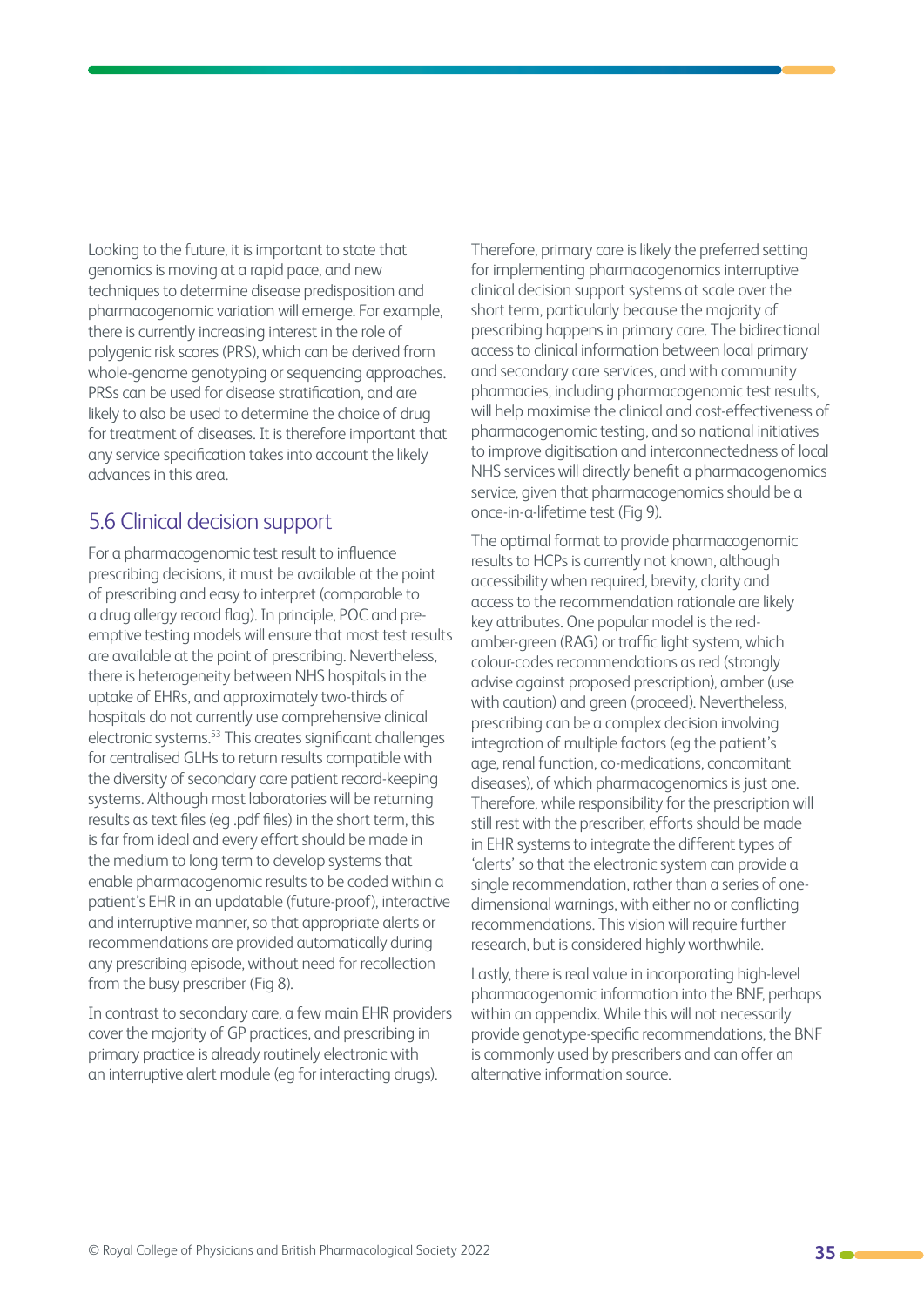## **Codeine –** *CYP2D6*

**A 45-year-old woman undergoes an elective laparoscopic cholecystectomy and is discharged home on regular co-codamol tablets. A day later she contacts her GP complaining of ongoing pain despite taking the maximum prescribed dose. Following assessment, it is felt that no acute surgical complication underlies her pain and so she is discharged with liquid morphine to take as required. Her pain is rapidly eased and she makes a full postoperative recovery.**

- > Codeine is an analgesic drug frequently used to treat mild to moderate pain, and is also an antitussive and anti-diarrhoeal agent.
- > Codeine is a prodrug, which is metabolised by the liver enzyme CYP2D6 to active morphine (Fig 7).54
- > The gene *CYP2D6* has many variants that affect its enzymatic function.
- > The predicted activity of an individual's CYP2D6 enzyme, based on the genetic variants they carry, is categorised into poor metabolisers (PMs), intermediate metabolisers (IMs), extensive metabolisers (EMs, normal function) and ultra-rapid metabolisers (UMs).
- > There is a body of research evidence<sup>55</sup> collectively reporting that CYP2D6 PMs exhibit reduced exposure to morphine after receiving codeine,<sup>56</sup> experience reduced analgesic benefit,<sup>57,58</sup> and *CYP2D6* genotypeguided codeine prescribing results in improved analgesia for IM and PM patients compared with standard prescribing.59
- > On the other hand, morphine exposure is higher after codeine intake in UMs than EMs.<sup>60,61</sup> UM individuals appear to be at an increased risk of opioid-related adverse events,<sup>58,61</sup> including life-threatening and fatal toxicity in young children with obstructive sleep apnoea (OSA) receiving codeine after (adeno) tonsillectomy.62,63
- > The codeine summary of product characteristics (SmPC) now states that codeine is contraindicated in both paediatric patients undergoing (adeno)tonsillectomy for OSA and in patients known to be CYP2D6 UMs (of any age).<sup>64</sup>



#### **Fig 7. Codeine metabolism**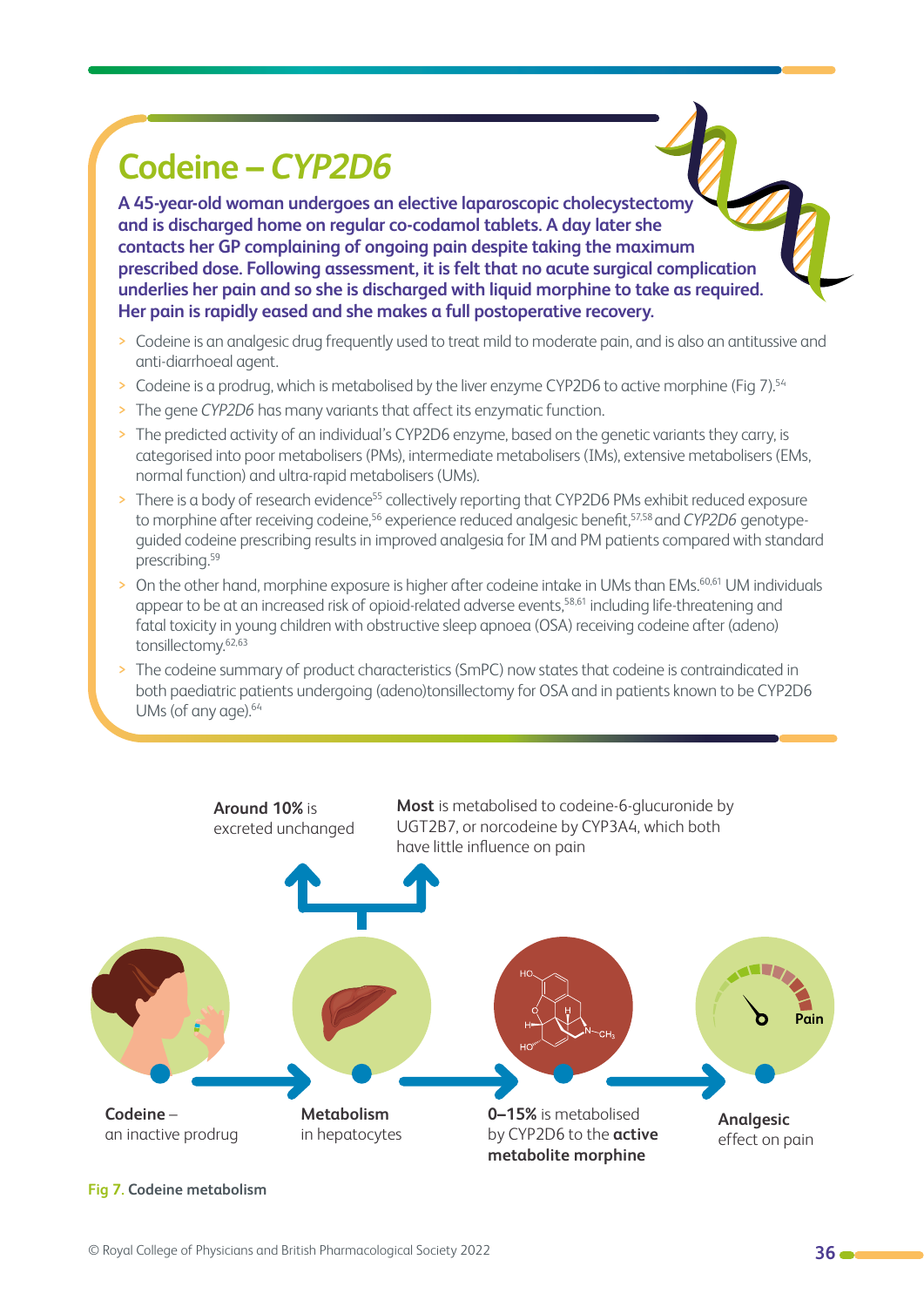#### <span id="page-36-0"></span>5.7 Patient engagement

Patient engagement and public trust are essential for mainstreaming pharmacogenomics. Patient representatives are present on NHS GMS Alliance partnership and leadership boards,<sup>32</sup> and in the corresponding structures in Scotland, Wales and Northern Ireland, with their advocacy helping to keep patient views, needs and expectations at the core of genomic decision making. Similarly, it will be essential for patient representatives to be closely involved with the decision-making infrastructure for a pharmacogenomic testing structure at both regional and national levels. For the broader patient population and general public, updating and augmenting NHS online educational material about conditions and treatments to include succinct pharmacogenomics insights should gradually raise awareness, build trust and help manage expectations.

It will be important in interactions with patients and the public to transparently appraise the merits of pharmacogenomics, describing that it is a new tool to use alongside existing practices (eg consideration of interacting co-medications) to help improve the chances of prescriptions being beneficial. However, messaging should be cognisant to explain that pharmacogenomics does not *guarantee* that a drug will definitely help without any side effects. Feedback from surveys and other patient-reported outcome measures, perhaps ascertained by quality improvement or research initiatives (see below), should be obtained as part of engaging and improving service delivery.

Lastly, there is a clear explanation that any genomic data collected by the NHS as part of clinical care are securely stored and kept confidential in line with the UK General Data Protection Regulation (GDPR). Any deviations from this must be transparently and expeditiously communicated and swiftly rectified to avoid loss of public confidence and reduced engagement.

#### 5.8 Clinical governance and research

To maximise the potential of a national pharmacogenomics programme, quality assurance, quality improvement and ongoing research are essential. In particular, service evaluations and clinical audits will help raise practice standards across service providers, while increasing awareness of pharmacogenomics and testing indications. Quality improvement projects can be conducted across the full interlinked chain of activities that constitute a pharmacogenomics service, from identifying eligible patients for testing, optimising laboratory processes, incorporating results into individual hospital EHR systems, to improving inpatient/outpatient medication reviews. An engine of continual research is required to measure the impact of introducing pharmacogenomics at scale on health outcomes, cost-effectiveness, equity of service access and wider societal implications.

Furthermore, innovative research applying advanced analytical techniques to real-world big data in an ecosystem where researchers and healthcare services are closely aligned should drive innovation and expedite clinical translation of novel findings, including but not limited to new actionable pharmacogenes and guideline recommendations. This collective research endeavour should be collaborative, crosscutting and encompass multiple disciplines from within the life sciences, humanities and social sciences, including health economics. Through this comprehensive approach, the full range of issues relevant to patients, healthcare providers and society pertaining to pharmacogenomics can be addressed with the aim of establishing a virtuous cycle of iterative, incremental improvements to advance the pharmacogenomics service.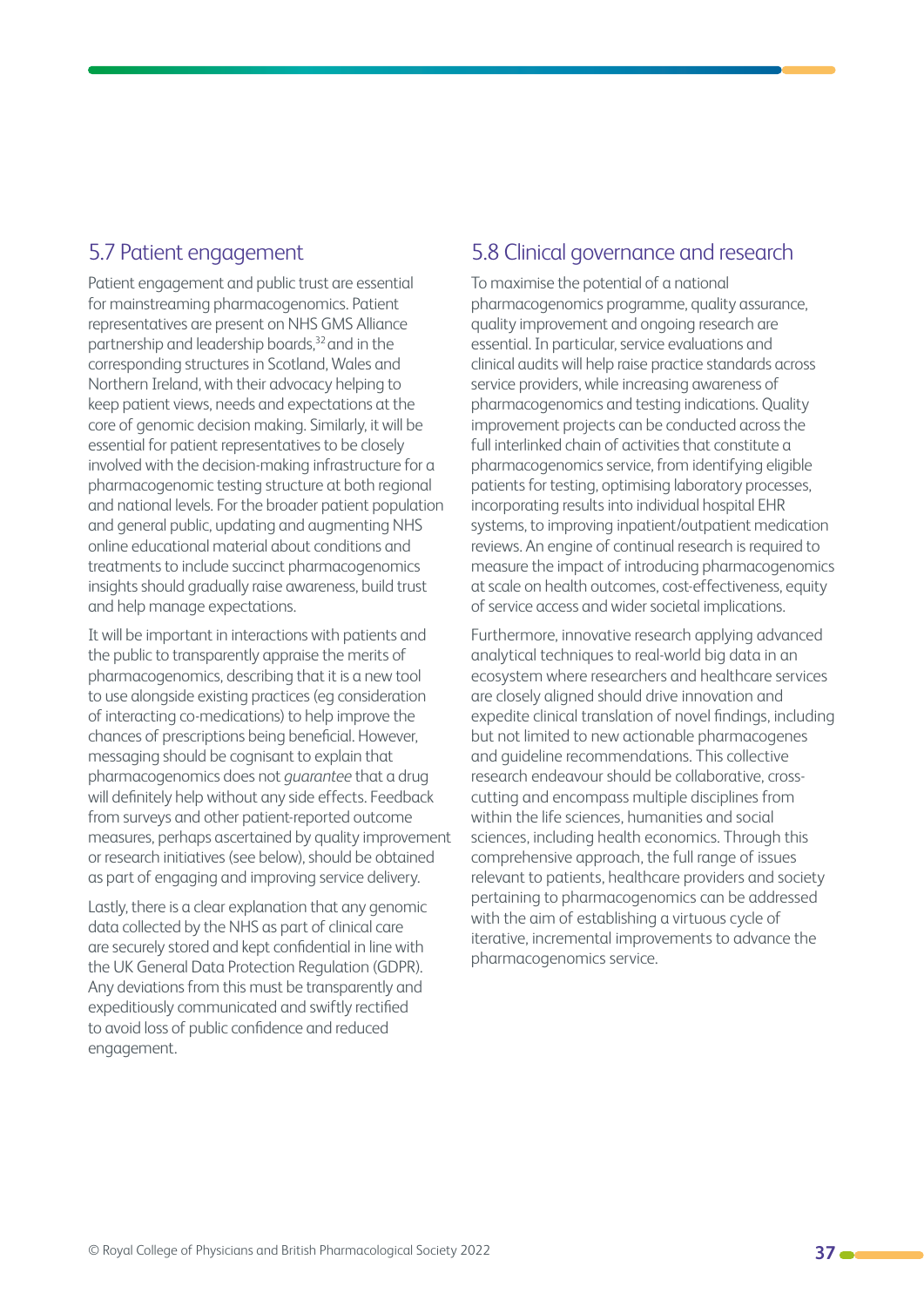

**Fig 8. Comparing pharmacogenomic and standard approaches to prescribing**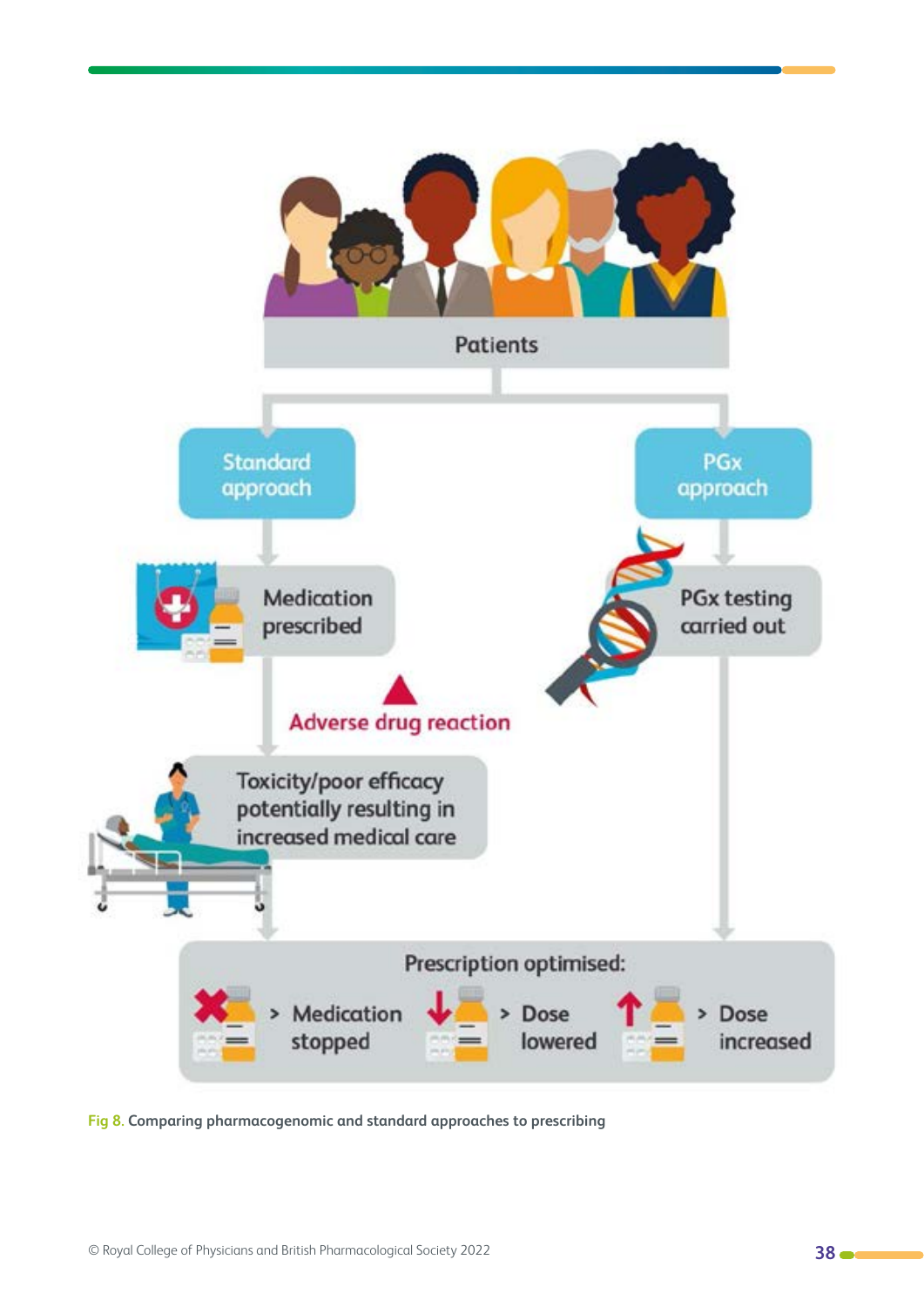

#### **Fig 9. Patient pathway for pharmacogenomic testing**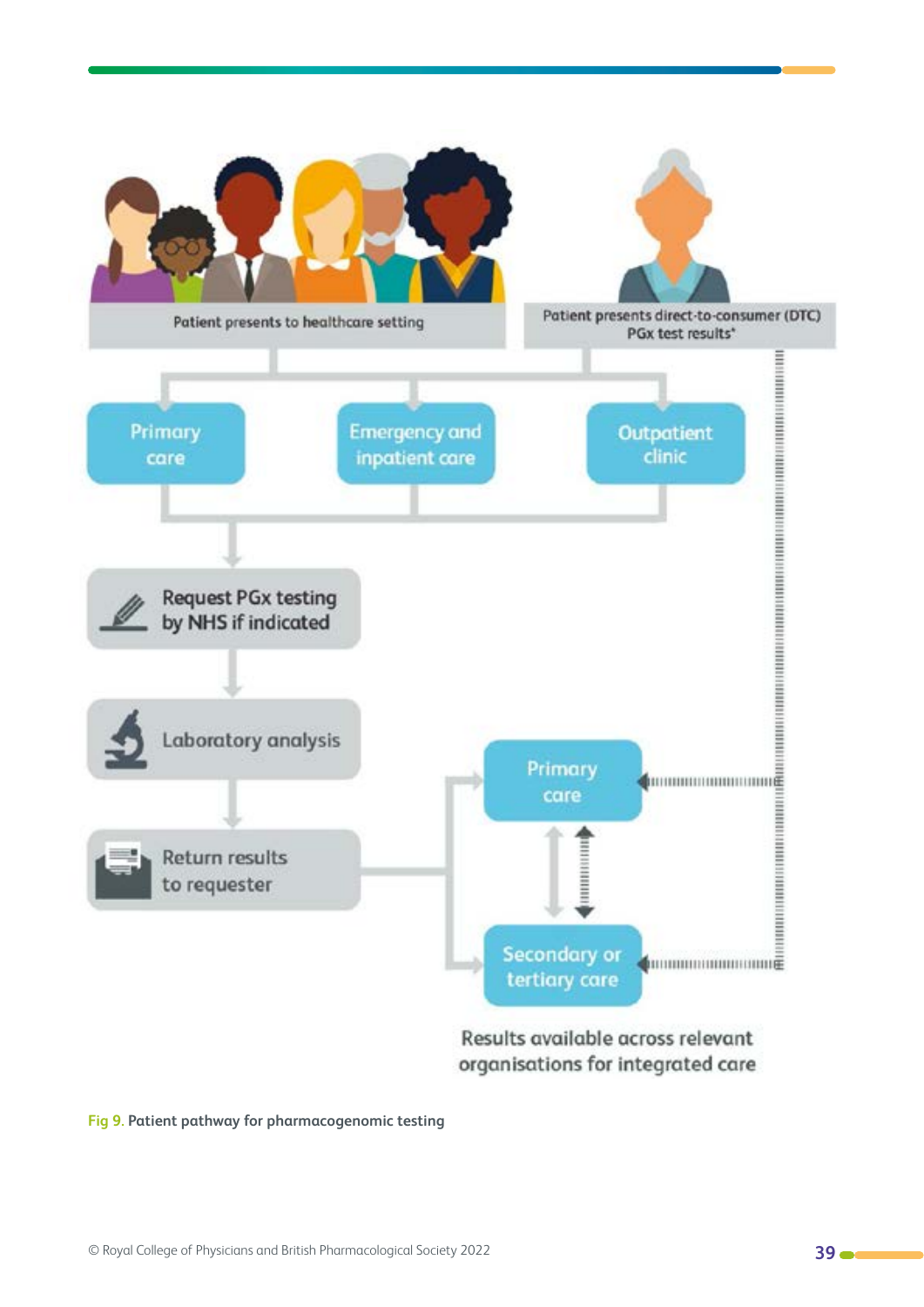# <span id="page-39-0"></span>**Legal issues 6**

With the increasing number of advances in genomics it is possible that, as it becomes part of mainstream medicine, the number of medical malpractice cases being pursued by patients will increase. This has been seen in the USA and has included cases where pharmacogenomic testing was not undertaken.<sup>65</sup>

Some red flags which increase the risk of medical malpractice have been highlighted (Table 6). It is therefore important to put into place a system that focuses on quality improvement to reduce medication errors (see section 5.8), and thereby improve patient outcomes and reduce the risk of legal challenge.

While there are individual case reports of legal cases being brought against HCPs based on the omission of pharmacogenomic testing, an interesting recent development is an \$8 billion legal case brought by the

state of Hawaii against the manufacturer of clopidogrel for illegal marketing. This relates to the fact that clopidogrel is a prodrug and is converted to the active metabolite by the CYP2C19 enzyme (as described below). At least 30% of the Hawaiian population carry genetic variants of *CYP2C19* that cannot convert clopidogrel to its active form. In February 2021, a judge ordered Bristol Myers Squibb and Sanofi to pay over \$834 million to the state of Hawaii, but the case continues pending an appeal by the manufacturers.

## **Clopidogrel –** *CYP2C19*

**A 72-year-old man was diagnosed with a likely transient ischaemic attack (TIA) and commenced on atorvastatin and clopidogrel. Two months later he is taken by ambulance to his hospital emergency department with left leg weakness, and is diagnosed with a lacunar stroke. He regularly took his drugs and asks whether the clopidogrel was working for him.**

- > Clopidogrel is an antiplatelet drug indicated in patients with an acute coronary syndrome, percutaneous coronary intervention (PCI), transient ischaemic attack (TIA), acute ischaemic stroke and peripheral artery disease.
- > Clopidogrel is administered as an inactive prodrug that is metabolised in the liver to its active antiplatelet metabolite. The drug-metabolising enzyme CYP2C19 is especially important in clopidogrel's bioactivation (Fig 10).
- > Meta-analysis in clopidogrel-treated patients (~91% underwent PCI) has highlighted the association between reduced-function variants in the gene *CYP2C19*, and increased risk of major adverse cardiovascular events and, in particular, stent thrombosis.<sup>66</sup>
- > Randomised controlled trials have investigated the utility of *CYP2C19*-genotype-guided antiplatelet prescribing for cardiac conditions, with differing results.<sup>67,68</sup>
- > A recent randomised controlled trial in patients with a mild ischaemic stroke or TIA carrying reducedfunction *CYP2C19* variants reported that ticagrelor decreased the rate of new strokes compared with clopidogrel, but with an associated increase in bleeding.69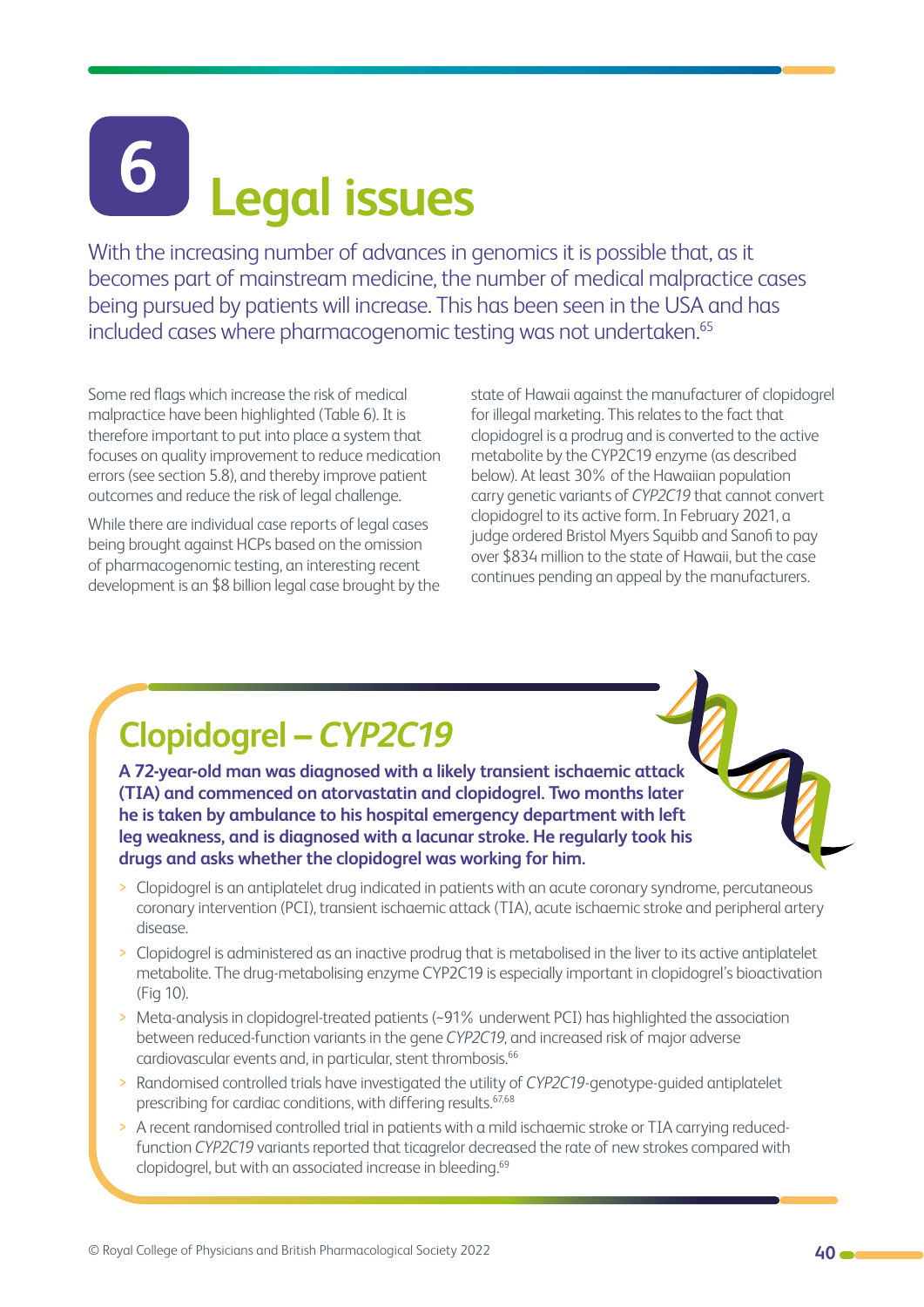

**Fig 10. Clopidogrel metabolism** 

#### **Table 6. Red flags that may increase the likelihood of malpractice cases**

| <b>Red flag</b>                                    | <b>Comment</b>                                                                                                                                                              |
|----------------------------------------------------|-----------------------------------------------------------------------------------------------------------------------------------------------------------------------------|
| Unfamiliarity and lack of training                 | There is a lack of knowledge and training on pharmacogenomics in the<br>healthcare professions                                                                              |
| Rapidly changing technology and<br>standards       | It is known that new technologies are a driver of medical malpractice,<br>exacerbated by the fact that there are no standards                                               |
| Hindsight bias                                     | The circumstances surrounding a case look different to juries at the time the<br>case is heard, compared with the time when the clinician made the decision                 |
| The more you can do, the more<br>that can go wrong | The increase in genomic technologies is an opportunity to improve patient care,<br>but at the same time represents a fertile ground to make mistakes                        |
| Differential uptake                                | Variation in uptake by postcode may put slow adopters at higher risk of medical<br>malpractice                                                                              |
| Expert disagreement and<br>uncertainty             | Given the novelty of genomic medicine and the lack of clear guidelines,<br>disagreement and uncertainty can fuel litigation                                                 |
| Novel legal claims                                 | Issues such as the duty to disclose incidental findings, communicate variant<br>reclassification and inform of potential harm may become important in some<br>circumstances |
| Hungry plaintiffs' bar                             | Medical malpractice solicitors may see this as a fertile ground to pursue cases                                                                                             |
| Warnings from regulatory agencies                  | Ignoring warnings from regulatory agencies such as the MHRA, FDA and EMA<br>can increase the chances of being sued                                                          |
| Ample supply of adverse outcomes                   | Case brought on the basis that an adverse drug efficacy or safety outcome<br>could have been prevented, treated or minimised by genetic testing                             |

Adapted from Marchant and Lindor<sup>69</sup>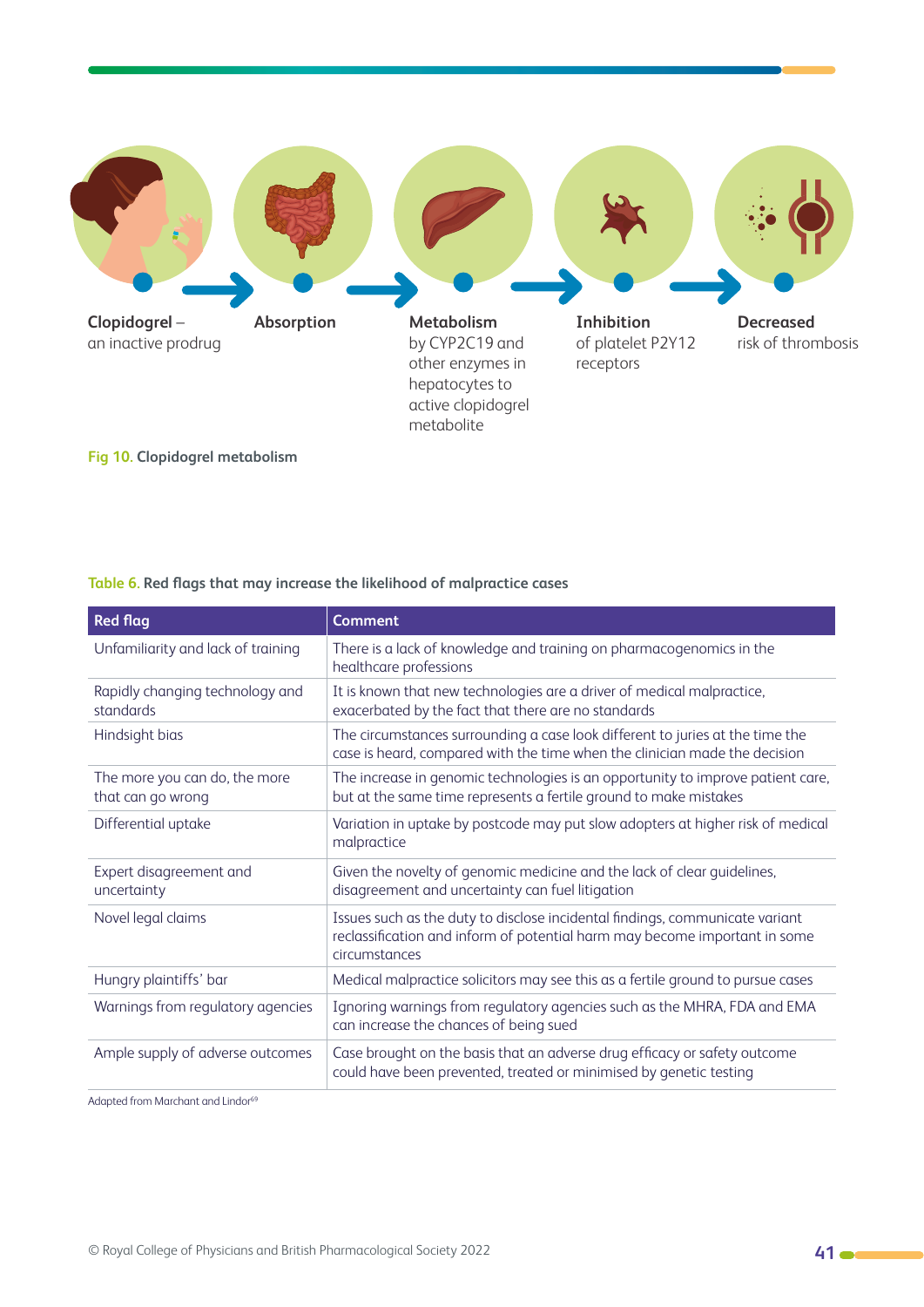# <span id="page-41-0"></span>**Research gaps, opportunities and horizon scanning<br>Tand horizon scanning**

Though there is strong evidence supporting immediate implementation of pharmacogenomics in the NHS as described above, there remain many areas that require further exploration.

Opportunities highlighted by the working party are outlined in Table 7. This includes not only the identification of new gene–drug pairs in the different specialty areas, but also in the refinement of existing gene–drug pairs, and the assessment of the public health benefits of pharmacogenomic implementation. There are also opportunities to reduce polypharmacy with a more targeted therapeutic approach. Due to the nature of pharmacogenomics (wide range of possible genetic variants and gene–drug combinations), the use of real-world big data and pragmatic trials will be crucial. Resources such as the UK Biobank and the 100,000 Genomes Project, as well as some of the cohort studies, should be regarded as promising assets to increase our knowledge of pharmacogenomics, in addition to specific drug–gene-related studies. As with

all forms of research, it will be important to include patients and the public from the outset in order to understand their needs, uptake, acceptance, feedback, equity of access, ethical, legal and social issues, and changing perceptions of pharmacogenomics. Pharmaceutical and diagnostic industries, together with the regulators, should be involved in defining the research agenda. The implementation and further advancement of pharmacogenomics will not be possible without funding. It is therefore vital that funding is made available not only from government sources and charities, but also through private-public sector partnerships. The UK has had major success in genomics through private-public sector investment<sup>70</sup> with over 50 companies now working closely with the NHS, attracting about £3.3bn in investment.

| <b>Specialty</b>                   | Area of further research/opportunities                                                                                                                                                       |
|------------------------------------|----------------------------------------------------------------------------------------------------------------------------------------------------------------------------------------------|
| Allergy                            | Immediate- and delayed-type hypersensitivity reactions                                                                                                                                       |
| Anaesthesia                        | Exploration of any genetic component to 'accidental awareness' during anaesthesia                                                                                                            |
| Cardiology                         | Wider subspecialty integration of pharmacogenomics                                                                                                                                           |
| Diabetes and<br>endocrinology      | Monogenic diabetes therapy / variability in response to metformin / agranulocytosis<br>in response to thyroid-supressing medications / adrenal suppression in response to<br>corticosteroids |
| Gastroenterology<br>and hepatology | Upper GI ulceration / therapies for inflammatory bowel disease / drug-induced<br>liver injury                                                                                                |
| Haematology                        | Phenotypic vs genotypic testing                                                                                                                                                              |
| Infectious diseases                | Antibiotics and antivirals -dosing and adverse effects                                                                                                                                       |
| Neurology                          | Personalised approach to anti-epileptic therapy / multiple sclerosis therapies                                                                                                               |
| Obstetrics and gynaecology         | Fertility treatments / teratogenicity                                                                                                                                                        |
| Oncology                           | Efficacy of dose-reduced therapeutics in response to pharmacogenomic testing and<br>evidence to guide dose reduction and escalation                                                          |
| Ophthalmology                      | Steroid-induced glaucoma / treatments for macular degeneration                                                                                                                               |
| Paediatrics                        | International consortium to enable research in pharmacogenomics in children                                                                                                                  |
| Pharmacy                           | Role of pharmacists in all settings, and community pharmacies in implementation<br>of pharmacogenomics                                                                                       |
| Primary care                       | Implementation of pharmacgenomics into primary care, decision support systems                                                                                                                |
| Psychiatry                         | Optimising antidepressant therapy / identifying those at highest risk of adverse effects<br>from antidepressant and antipsychotic therapies                                                  |
| Renal                              | Immunosuppressants in renal disease and renal transplantation / antihypertensives / antibiotics                                                                                              |
| Respiratory                        | Asthma treatment optimisation / targeted pulmonary fibrosis and cystic fibrosis therapeutics                                                                                                 |
| Rheumatology                       | Osteonecrosis of the jaw in response to bisphosphonates / immunosuppressants and biologics                                                                                                   |

#### **Table 7. Opportunities highlighted by the working party**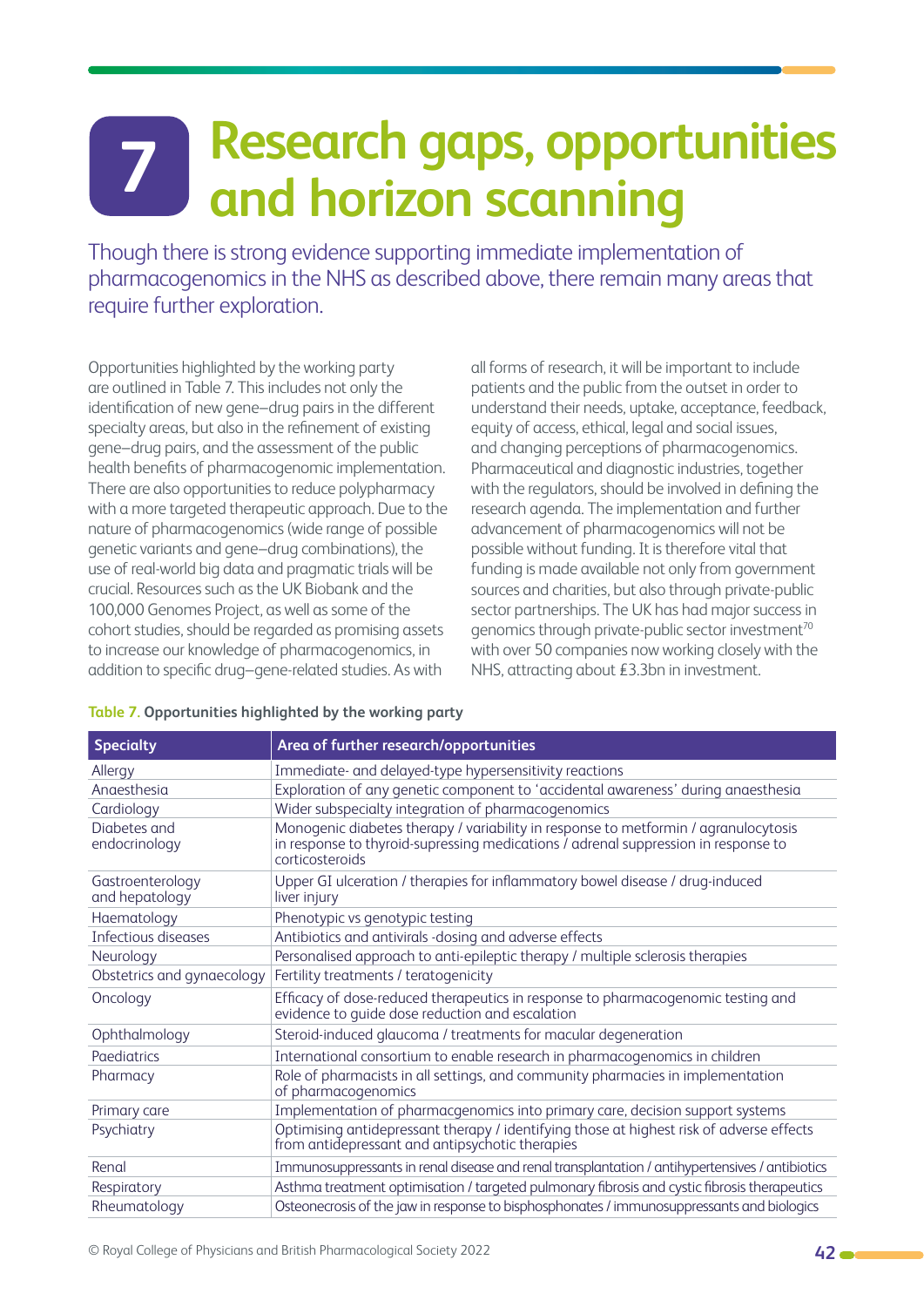# <span id="page-42-0"></span>**Appendix: report methodology**

#### Background, set-up and administration

The project was conceived by Prof Sir Munir Pirmohamed, the president of the British Pharmacological Society (BPS) and Prof Donal O'Donoghue, the registrar of the Royal College of Physicians (RCP), in 2019. It was decided to establish a working party with expertise in pharmacogenomics covering the many different medical specialties represented by the RCP, alongside representation from the RCP Patient and Carer Network and key national healthcare organisations. Representation was also sought from the Royal College of General Practitioners and Royal Pharmaceutical Society, given the instrumental role that GPs and pharmacists are anticipated to play in a broader clinical adoption of pharmacogenomics. The aim of this working party was to assess the contemporaneous evidence supporting the translation of pharmacogenomics into clinical practice and produce a succinct report to include reasonable and practical recommendations to further the clinical adoption of pharmacogenomics, where appropriate, for the advancement of patient care.

The working party was jointly set up by the BPS and RCP. The working party meeting schedules, agendas and minutes were coordinated by the BPS. It was agreed that the report would be produced by the RCP, but jointly owned by the BPS and RCP, given their mutual interest in pharmacogenomics and close productive cooperation throughout this project. The working party was initially led by Prof O'Donoghue and Prof Pirmohamed as co-chairs. The death of Prof O'Donoghue in January 2021 was an enormous loss to everyone who knew him, to the RCP as a whole, and to this working party. After consideration, it was decided that the working party should continue, be chaired by Prof Pirmohamed, and dedicate its work and this report to Prof Donal O'Donoghue.

#### **Meetings**

The initial wave of the COVID-19 pandemic in 2020 resulted in a several month delay to the start of the project, and a shift to all working party meetings being held virtually. The working party met, typically for 3 hours, as follows:

- > On 1 September 2020 for the project kick-off meeting.
- > For eight subsequent meetings that focused on specialty area pharmacogenomic-based deep dives, alongside planning the structure and content of the report.
- > A final meeting to discuss the draft report.
- Sub-meetings were set up on an ad hoc basis. attended by at least one co-chair, co-secretary and the working party manager to revise meeting agendas to accommodate external speaker availabilities, and for further discussions as the report was being developed.

The working party membership provided pharmacogenomics-based deep dives covering the following specialty areas: allergy and immunology, cardiology, clinical genetics, oncology, renal medicine and respiratory medicine. Moreover, the membership provided in-depth perspectives on pharmacogenomics from the RCP Patient and Carer Network, Genomics England, Health Education England, NHS England, the Royal College of General Practitioners and the Royal Pharmaceutical Society.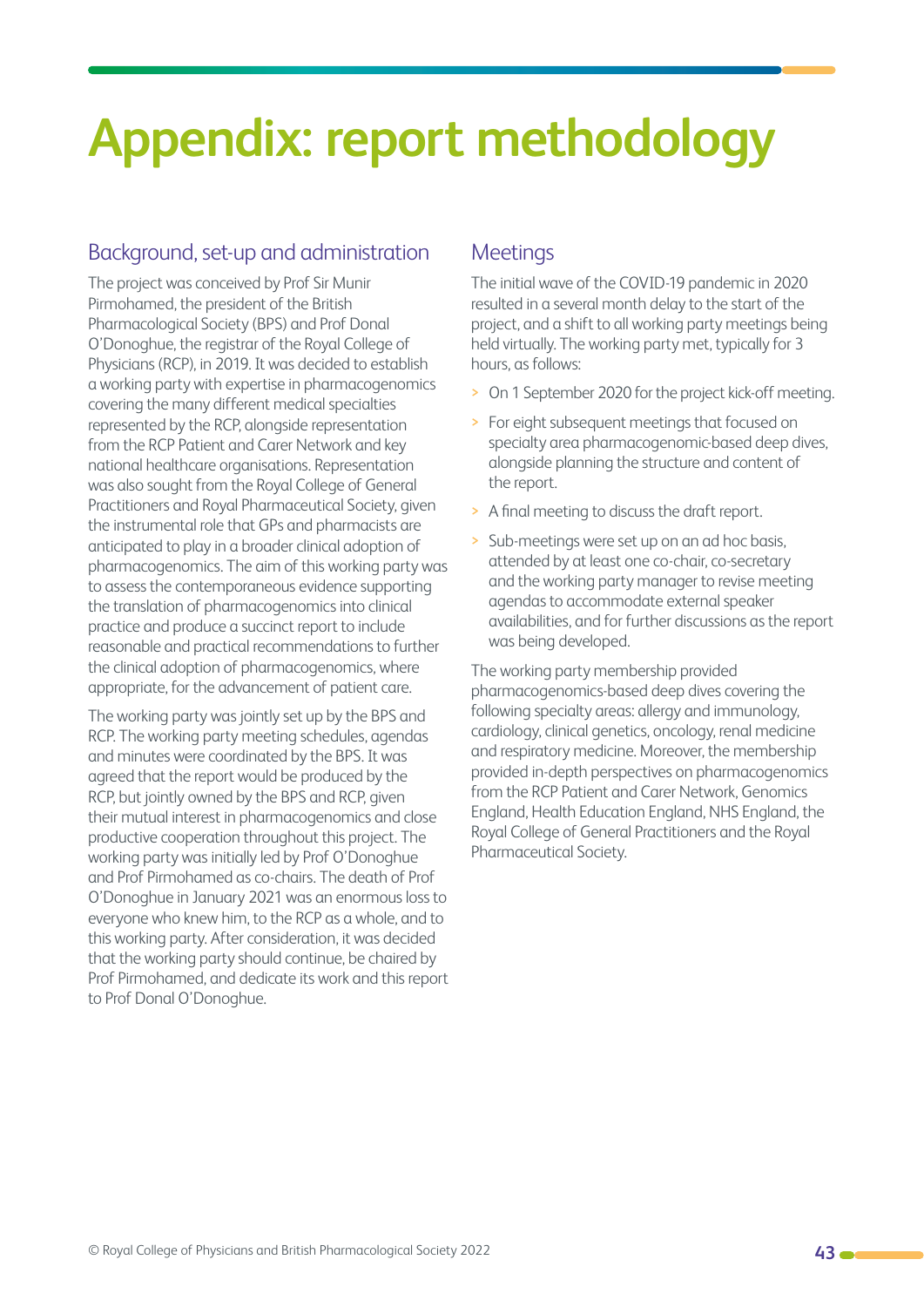External expert presenters were invited to give evidence about pharmacogenomics at working party meetings from the Royal College of Anaesthetists, Royal College of Paediatrics and Child Health, Royal College of Psychiatrists, and the following physicianly specialties: endocrinology and diabetes, gastroenterology, haematology, hepatology, infectious diseases and neurology. While it was not possible within the project timescale to solicit evidence from all specialties and royal colleges, it is hoped that the relatively wide representation achieved will nevertheless ensure that the report is both relevant and of interest to a broad audience of physicians, other healthcare professionals, and healthcare organisations.

The meetings were well attended with most working party members participating in each meeting (virtually). At each meeting, members were reminded to disclose any new potential conflicts of interest. After each meeting, detailed minutes were circulated to the working party, edits and revisions to them received by email, and approved by the working party as an accurate record at the next meeting.

#### Evidence

This report is based around the evidence presented in the pharmacogenomics-based deep dives at the meetings, supplemented by relevant additional literature. The deep dives were presented orally, with copies of the written slides and additional materials made subsequently available by the presenters to the working party.

#### Producing the report

The outline and provisional content of the report was discussed at several working party meetings, with input from all members. After the final evidence had been presented, the report was drafted by Dr Richard Turner and Dr Emma Magavern (co-secretaries), with the section on education and training drafted by Dr Michelle Bishop. Initial revisions were made by the working party chair Prof Pirmohamed and the subsequent draft was circulated to the wider working party, with collation of all responses and edits received.

A working party meeting then discussed the next draft and consensus was reached on a few key areas. The written and oral comments from the working party members were incorporated by the co-secretaries into a revised report, with input from the chair, who acted with the consent of all members, as editor to finalise the report. The graphics and production of the report were managed by the RCP Corporate Communications and Publishing team. The report was approved by both the RCP Council and the BPS Council.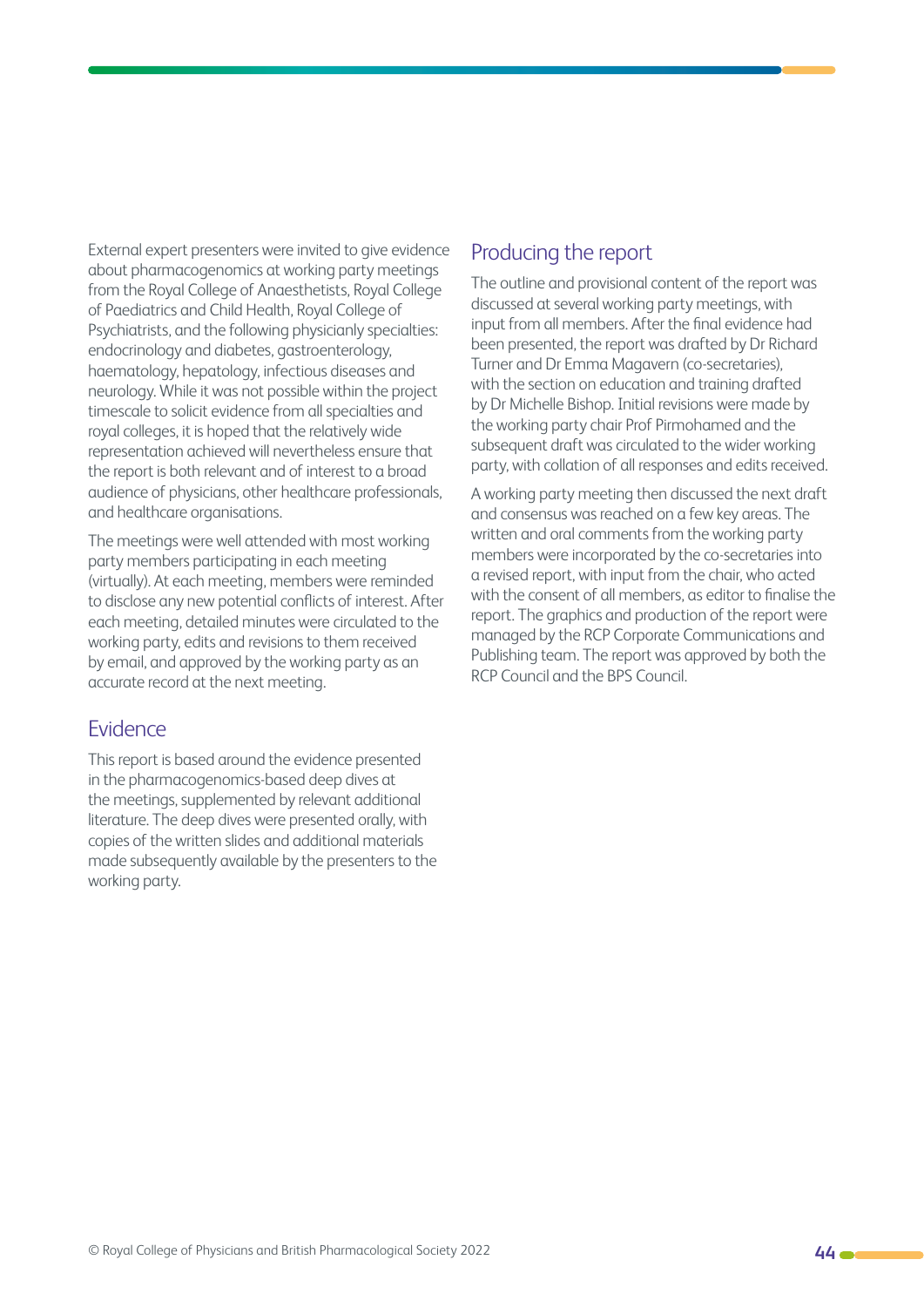# <span id="page-44-0"></span>**Declaration of interests**

A declaration of interests form was completed by all members of the working party and deep dive specialty presenters. Members were reminded to disclose any new potential conflicts of interest at each meeting.

| <b>Members of the working party</b>          |                                                                                                                                                                                                                                                                                                                                                                                                                                                                                                                                                                                                                                                                                                                                                        |  |  |
|----------------------------------------------|--------------------------------------------------------------------------------------------------------------------------------------------------------------------------------------------------------------------------------------------------------------------------------------------------------------------------------------------------------------------------------------------------------------------------------------------------------------------------------------------------------------------------------------------------------------------------------------------------------------------------------------------------------------------------------------------------------------------------------------------------------|--|--|
| <b>Name</b>                                  | <b>Conflict of interest statement</b>                                                                                                                                                                                                                                                                                                                                                                                                                                                                                                                                                                                                                                                                                                                  |  |  |
| Professor Sir Munir<br>Pirmohamed (co-chair) | I was a member of the NHS England Pharmacogenomics working group which looked at<br>implementation of pharmacogenomics into the NHS, and which drug-gene pairs need to<br>be included in the testing registry. I was not paid for this work.                                                                                                                                                                                                                                                                                                                                                                                                                                                                                                           |  |  |
|                                              | For the duration of the working party, I was president of the British Pharmacological<br>Society, co-sponsor of the working party. I am also a non-executive director for NHS<br>England.                                                                                                                                                                                                                                                                                                                                                                                                                                                                                                                                                              |  |  |
|                                              | I receive research funding from various organisations, including the MRC, NIHR, EU<br>Commission and Health Education England. I have also received partnership funding<br>for the following: MRC Clinical Pharmacology Training Scheme (co-funded by MRC<br>and Roche, UCB, Eli Lilly and Novartis); a PhD studentship jointly funded by EPSRC and<br>AstraZeneca; and grant funding from Vistagen Therapeutics. I also have unrestricted<br>educational grant support for the UK Pharmacogenetics and Stratified Medicine Network<br>from Bristol Myers Squibb and UCB. I have developed an HLA genotyping panel with<br>MC Diagnostics, but do not benefit financially from this. None of this funding is directly<br>relevant to these guidelines. |  |  |
| Dr Richard Turner<br>(co-secretary)          | During the setting up and running of the working party, and during most of the<br>development of the report, I was an academic clinical lecturer at the University of<br>Liverpool. While the report was being finished, I independently moved to begin working<br>at GSK. I am a member of the BPS.                                                                                                                                                                                                                                                                                                                                                                                                                                                   |  |  |
| Deborah Roebuck                              | I am employed by AbbVie Ltd                                                                                                                                                                                                                                                                                                                                                                                                                                                                                                                                                                                                                                                                                                                            |  |  |
| Dr Paul Ross                                 | I have received fees for the following work: participation in advisory boards from<br>AstraZeneca, Roche, Sirtex and Eisai; speaker fees from Amgen, Merck, Servier and Roche;<br>financial support to attend conferences from Amgen, Bayer, Roche, and Servier; research<br>funding from Sanofi and Bayer. I am a member of NHS England Chemotherapy Clinical<br>Reference Group; the Adjuvant and Advanced disease subgroup of the NCRI Colorectal<br>Clinical Studies group; the hepatobiliary subgroup of the NCRI Upper GI Clinical Studies<br>group. I am senior medical editor for Macmillan Cancer Support.                                                                                                                                    |  |  |
| Dr Joyce Popoola                             | Member of the BMA. Grants/meeting sponsorship/honorarium:<br>Chiesi Limited, Astellas Pharma, Alexion Pharmaceuticals, Kidney Care UK, Kidney<br><b>Research UK</b>                                                                                                                                                                                                                                                                                                                                                                                                                                                                                                                                                                                    |  |  |
| Dr Shuaib Nasser                             | Member of the British Society for Allergy and Clinical Immunology                                                                                                                                                                                                                                                                                                                                                                                                                                                                                                                                                                                                                                                                                      |  |  |
| Professor Sir Mark Caulfield                 | Previously chief scientist of Genomics England (2013-21), a wholly owned DHSC<br>company                                                                                                                                                                                                                                                                                                                                                                                                                                                                                                                                                                                                                                                               |  |  |
| Ravi Sharma                                  | Director of England, Royal Pharmaceutical Society                                                                                                                                                                                                                                                                                                                                                                                                                                                                                                                                                                                                                                                                                                      |  |  |
| Dr Imran Rafi                                | I am currently an unpaid GP adviser to Congenica, a DNA analytical company interested<br>in pharmacogenomics. Member of the Academy of Medical Royal Colleges Genomic<br>Medicine Partnership Group. Note that Dr Shuaib Nasser, also on the working party, is my<br>brother-in-law.                                                                                                                                                                                                                                                                                                                                                                                                                                                                   |  |  |
| Dr Jude Hayward                              | I am an unpaid adviser to Congenica, a DNA analytical company interested in<br>PGx. Member of the Academy of Medical Royal Colleges Clinical Genomic<br>Medicine Partnership Group                                                                                                                                                                                                                                                                                                                                                                                                                                                                                                                                                                     |  |  |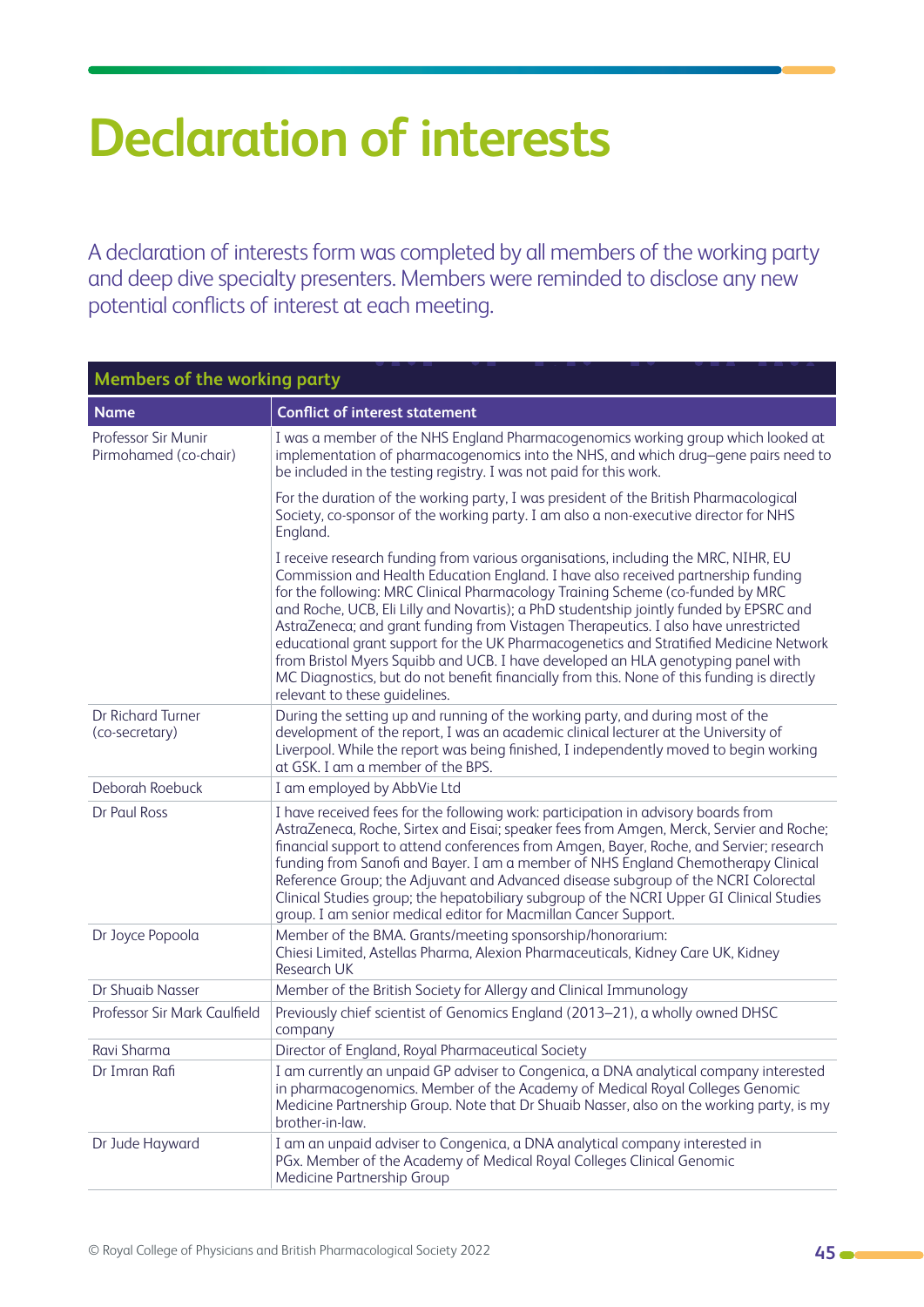| Deep dive specialty presenters (individuals not included above) |                                                                                                                                                                                                                                                                                                                                                                                                                                                                                |
|-----------------------------------------------------------------|--------------------------------------------------------------------------------------------------------------------------------------------------------------------------------------------------------------------------------------------------------------------------------------------------------------------------------------------------------------------------------------------------------------------------------------------------------------------------------|
| <b>Name</b>                                                     | <b>Conflict of interest statement</b>                                                                                                                                                                                                                                                                                                                                                                                                                                          |
| Dr Mario Juruena                                                | Advisory board/honoraria from Daiichi Sankyo, Lundbeck, Pfizer, GSK, Sanofi, Janssen<br>(J&J), Abbott, Bionomics, Libbs and Livanova. CNPq, FAPESP, UKRI, MRC and NIHR. I<br>have received grants/clinical trial payments from the Academy of Medical Sciences/Royal<br>Society, Wellcome, KCL(UK); European Commission (EU); UNESCO (France): NARSAD<br>(USA); CNPq and Sao Paulo Research Foundation (Brazil). I have paid positions at King's<br>College London and NHS, UK |
| Dr Dan Hawcutt                                                  | Member of expert advisory groups at the Medicines and Healthcare Devices Regulatory<br>Agency (MHRA) and chair the joint Royal College of Paediatrics and Child Health /<br>Neonatal and Paediatric Pharmacists Group Joint Standing Committee on medicines.<br>I am a section editor for Archives of Disease in Childhood.                                                                                                                                                    |
| Professor Jaideep Pandit                                        | Fellow of the Royal College of Anaesthetists and member of the Association of<br>Angesthetists                                                                                                                                                                                                                                                                                                                                                                                 |
| Professor Sanjay Sisodiya                                       | Honorary consultant neurologist and director of genomics at the Epilepsy Society,<br>member of the Scientific Advisory Board of Dravet Syndrome UK and Alternating<br>Hemiplegia of Childhood UK (UK charities)                                                                                                                                                                                                                                                                |
| Professor Ewan Pearson                                          | I have received honoraria from Lilly, Sanofi and Illumina. I have received grant funding<br>from Novo Nordisk                                                                                                                                                                                                                                                                                                                                                                  |

All other contributors had no interests to declare.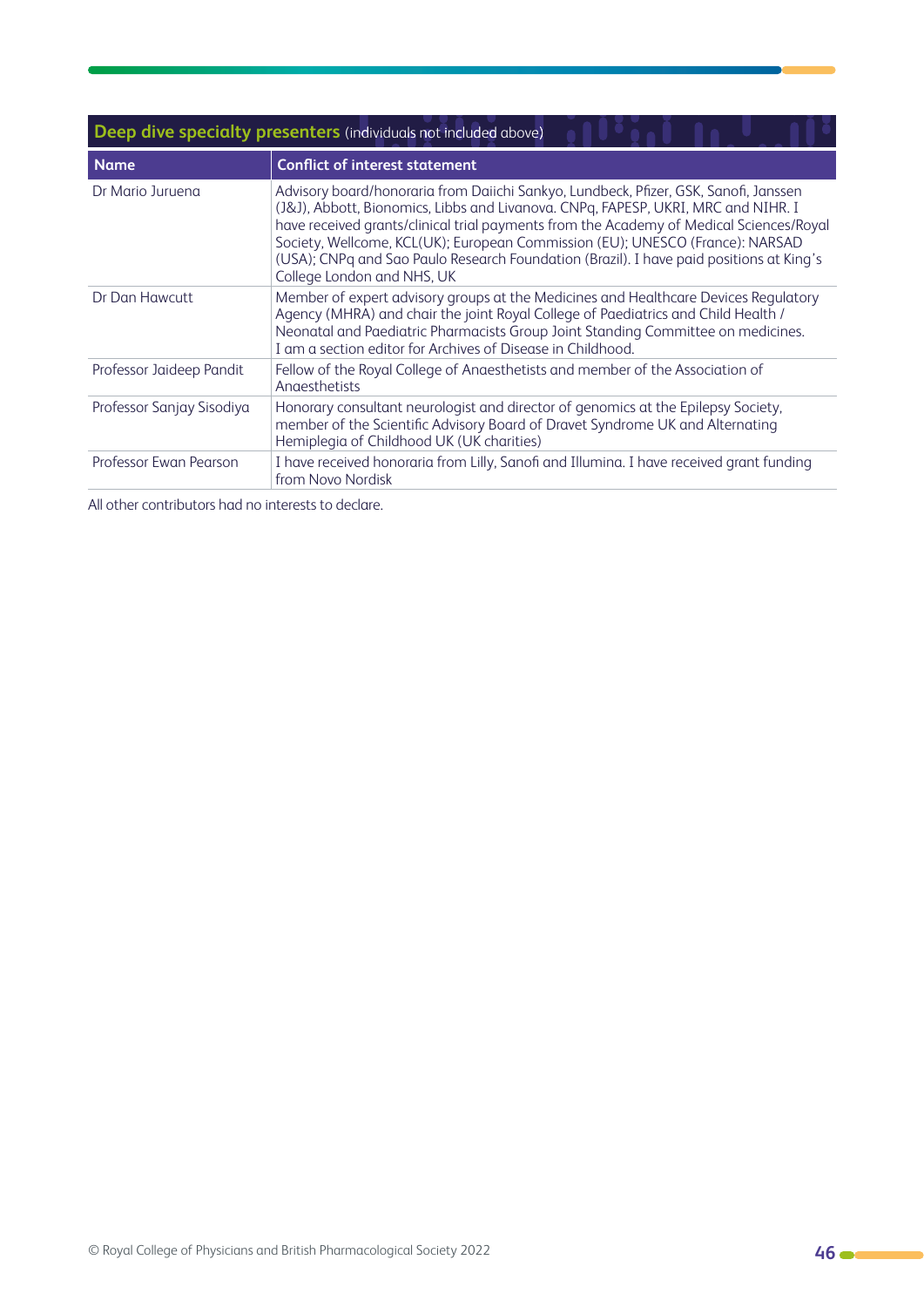# <span id="page-46-0"></span>**References**

- 1 Pharmaceutical Services Negotiating Committee. Essential facts, stats and quotes relating to prescriptions. 2021. [https://psnc.org.uk/services-commissioning/](https://psnc.org.uk/services-commissioning/essential-facts-stats-and-quotes-relating-to-prescriptions ) [essential-facts-stats-and-quotes-relating-to-prescriptions](https://psnc.org.uk/services-commissioning/essential-facts-stats-and-quotes-relating-to-prescriptions )  (Accessed 30 September 2021).
- 2 National Institute for Health and Care Excellence. *Costing statement: Medicines optimisation: Implementing the NICE guideline on medicines optimisation* (NG5). London: NICE, 2015.
- 3 NHS National Genomic Test Directory. [www.england.nhs.uk/publication/national-genomic](http://www.england.nhs.uk/publication/national-genomic-test-directories)[test-directories](http://www.england.nhs.uk/publication/national-genomic-test-directories)
- 4 Mallal S, Nolan D, Witt C et al. Association between presence of HLA-B\*5701, HLA-DR7, and HLA-DQ3 and hypersensitivity to HIV-1 reverse-transcriptase inhibitor abacavir. *Lancet* 2002;359:727–32.
- 5 Mallal S, Phillips E, Carosi G et al. HLA-B\*5701 screening for hypersensitivity to abacavir. *N Engl J Me*d 2008;358:568–79.
- 6 Ahmed N, Angus B, Boffito M et al. *BHIVA guidelines for the treatment of HIV-1-positive adults with antiretroviral therapy 2015 (2016 interim update)*. BHIVA Writing Group, 2016. [www.bhiva.org/file/](http://www.bhiva.org/file/RVYKzFwyxpgiI/treatment-guidelines-2016-interim-update.pdf) [RVYKzFwyxpgiI/treatment-guidelines-2016-interim](http://www.bhiva.org/file/RVYKzFwyxpgiI/treatment-guidelines-2016-interim-update.pdf)[update.pdf](http://www.bhiva.org/file/RVYKzFwyxpgiI/treatment-guidelines-2016-interim-update.pdf) (Accessed 5 August 2021).
- 7 Easterbrook PJ, Waters A, Murad S et al. Epidemiological risk factors for hypersensitivity reactions to abacavir. *HIV Medicine* 2003;4:321–4.
- 8 Hughes DA, Vilar FJ, Ward CC, Alfirevic A, Park BK, Pirmohamed M. Cost-effectiveness analysis of HLA B\*5701 genotyping in preventing abacavir hypersensitivity. *Pharmacogenetics* 2004;14:335–42.
- 9 Waters LJ, Mandalia S, Gazzard B, Nelson M. Prospective HLA-B\*5701 screening and abacavir hypersensitivity: a single centre experience. *AIDS* 2007;21:2533–4.
- 10 Zucman D, Truchis P de, Majerholc C, Stegman S, Caillat-Zucman S. Prospective screening for human leukocyte antigen-B\*5701 avoids abacavir hypersensitivity reaction in the ethnically mixed French HIV population. *J Acquir Immune Defic Syndr*  2007;45:1–3.
- 11 Clinical Pharmacogenetics Implementation Consortium (CPIC). What is CPIC? 2021. [https://cpicpgx.org/ \(Accessed 30 September 2021\)](https://cpicpgx.org/).
- 12 The Royal Dutch Pharmacist's Association (KNMP) Dutch Pharmacogenetics Working Group (DPWG). 2021. [www.knmp.nl/patientenzorg/](http://www.knmp.nl/patientenzorg/medicatiebewaking/farmacogenetica/pharmacogenetics-1/pharmacogenetics) [medicatiebewaking/farmacogenetica/](http://www.knmp.nl/patientenzorg/medicatiebewaking/farmacogenetica/pharmacogenetics-1/pharmacogenetics) [pharmacogenetics-1/pharmacogenetics](http://www.knmp.nl/patientenzorg/medicatiebewaking/farmacogenetica/pharmacogenetics-1/pharmacogenetics)  (Accessed 30 September 2021).
- 13 PharmGKB. Clinical Guideline Annotations. 2021. [www.pharmgkb.org/guidelineAnnotations](http://www.pharmgkb.org/guidelineAnnotations) (Accessed 26 September 2021).
- 14 The UK Collaborative HIV Cohort Study Steering Committee. HLA B\*5701 status, disease progression, and response to antiretroviral therapy. *AIDS (London, England)* 2013;27:2587.
- 15 Abacavir summary of product characteristics (SmPC). Mylan, 2019. [www.medicines.org.uk/emc/product/10525/](http://www.medicines.org.uk/emc/product/10525/smpc#gref) [smpc#gref](http://www.medicines.org.uk/emc/product/10525/smpc#gref) (Accessed 9 September 2021).
- 16 Tegretol 100mg tablets summary of product characteristics (SmPC). Novartis Pharmaceuticals UK Ltd, 2021. [www.medicines.org.uk/emc/product/1040/](http://www.medicines.org.uk/emc/product/1040/smpc#gref) [smpc#gref](http://www.medicines.org.uk/emc/product/1040/smpc#gref) (Accessed 9 September 2021).
- 17 Yip V, Marson AG, Jorgensen AL, Pirmohamed M, Alfirevic A. HLA genotype and carbamazepineinduced cutaneous adverse drug reactions: a systematic review. *Clin Pharmacol Ther* 2012;92:757–65.
- 18 Phillips EJ, Sukasem C, Whirl-Carrillo M et al. Clinical Pharmacogenetics Implementation Consortium (CPIC) Guideline for HLA genotype and use of carbamazepine and oxcarbazepine: 2017 Update. *Clin Pharmacol The*r 2018;103:574.
- 19 Caudle K, Rettie A, Whirl-Carrillo M et al. Clinical pharmacogenetics implementation consortium guidelines for CYP2C9 and HLA-B genotypes and phenytoin dosing. *Clin Pharmacol Ther* 2014;96:542–8.
- 20 Chen P, Lin J, Lu C et al. Carbamazepine-induced toxic effects and HLA-B\*1502 screening in Taiwan. *N Engl J Med* 2011;364:1126–33.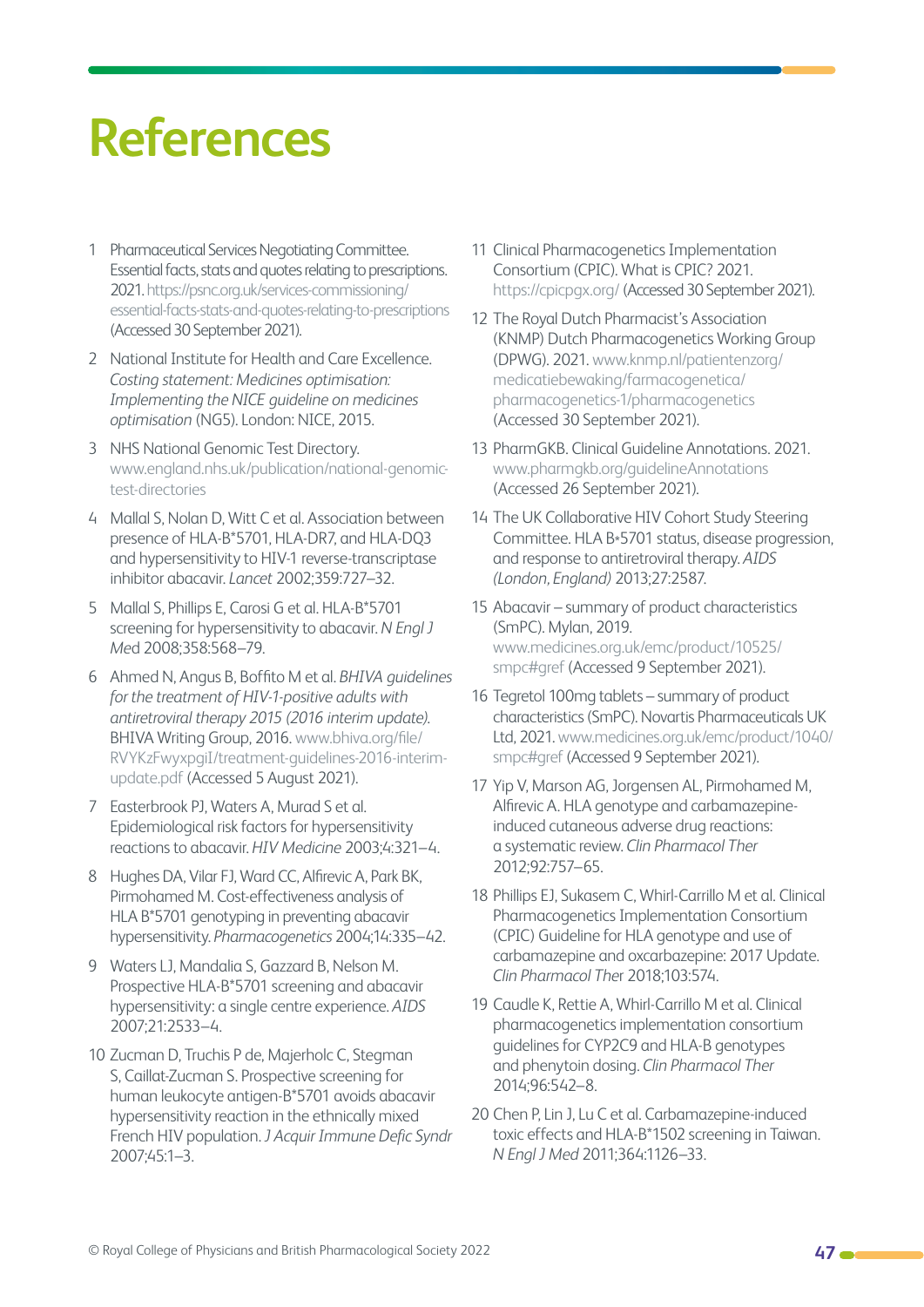- 21 Chen Z, Liew D, Kwan P. Effects of a HLA-B\*15:02 screening policy on antiepileptic drug use and severe skin reactions. *Neurology* 2014;83:2077–84.
- 22 McCormack M, Alfirevic A, Bourgeois S et al. HLA-A\*3101 and carbamazepine-induced hypersensitivity reactions in Europeans. *N Engl J Med* 2011;364:1134–43.
- 23 van der Wouden CH, Cambon-Thomsen A, Cecchin E et al. Implementing pharmacogenomics in Europe: design and implementation strategy of the Ubiquitous Pharmacogenomics Consortium. *Clin Pharmacol Ther* 2017;101:341–58.
- 24 Haidar CE, Relling M v, Hoffman JM. Preemptively precise: returning and updating pharmacogenetic test results to realize the benefits of preemptive testing. *Clin Pharmacol Ther* 2019;106:942–4.
- 25 van Driest SL, Shi Y, Bowton E et al. Clinically actionable genotypes among 10,000 patients with preemptive pharmacogenomic testing. *Clin Pharmacol Ther* 2014;95:423–31.
- 26 Synder B. PREDICT program expands, opens new Genomics Clinic. 2020; published online April 30. [https://news.vumc.org/2020/04/30/](https://news.vumc.org/2020/04/30/predict%E2%80%88program-expands-opens-new-genomics-clinic) [predict%E2%80%88program-expands-opens-new](https://news.vumc.org/2020/04/30/predict%E2%80%88program-expands-opens-new-genomics-clinic)[genomics-clinic](https://news.vumc.org/2020/04/30/predict%E2%80%88program-expands-opens-new-genomics-clinic) (Accessed 10 September 2021).
- 27 Genomics England. *The 100,000 Genomes Project*. Genomics England, 2021. [www.genomicsengland.](http://www.genomicsengland.co.uk/about-genomics-england/the-100000-genomes-project) [co.uk/about-genomics-england/the-100000](http://www.genomicsengland.co.uk/about-genomics-england/the-100000-genomes-project) [genomes-project](http://www.genomicsengland.co.uk/about-genomics-england/the-100000-genomes-project) (Accessed 9 September 2021).
- 28 Genomics England. How can we make cancer treatment less toxic? 2019; news published online 8 Aug. [www.genomicsengland.co.uk/how-can](http://www.genomicsengland.co.uk/how-can-we-make-cancer-treatment-less-toxic)[we-make-cancer-treatment-less-toxic](http://www.genomicsengland.co.uk/how-can-we-make-cancer-treatment-less-toxic) (Accessed 9 September 2021).
- 29 NHS England. Genomic Laboratory Hubs. [www.england.nhs.uk/genomics/genomic-laboratory](http://www.england.nhs.uk/genomics/genomic-laboratory-hubs)[hubs](http://www.england.nhs.uk/genomics/genomic-laboratory-hubs) (Accessed 9 September 2021).
- 30 NHS. Research and innovation to drive future outcomes improvement (Chapter 3 of the NHS Long Term Plan). NHS, 2018. [www.longtermplan.nhs.uk/](http://www.longtermplan.nhs.uk/online-version/chapter-3-further-progress-on-care-quality-and-outcomes/better-care-for-major-health-conditions/research-and-innovation-to-drive-future-outcomes-improvement) [online-version/chapter-3-further-progress-on-care](http://www.longtermplan.nhs.uk/online-version/chapter-3-further-progress-on-care-quality-and-outcomes/better-care-for-major-health-conditions/research-and-innovation-to-drive-future-outcomes-improvement)[quality-and-outcomes/better-care-for-major-health](http://www.longtermplan.nhs.uk/online-version/chapter-3-further-progress-on-care-quality-and-outcomes/better-care-for-major-health-conditions/research-and-innovation-to-drive-future-outcomes-improvement)[conditions/research-and-innovation-to-drive-future](http://www.longtermplan.nhs.uk/online-version/chapter-3-further-progress-on-care-quality-and-outcomes/better-care-for-major-health-conditions/research-and-innovation-to-drive-future-outcomes-improvement)[outcomes-improvement](http://www.longtermplan.nhs.uk/online-version/chapter-3-further-progress-on-care-quality-and-outcomes/better-care-for-major-health-conditions/research-and-innovation-to-drive-future-outcomes-improvement) (Accessed 9 September 2021).
- 31 Genomics England. Secretary of State for Health and Social Care announces ambition to sequence 5 million genomes within five years. 2018; news published online 2 Oct. [www.genomicsengland.](http://www.genomicsengland.co.uk/matt-hancock-announces-5-million-genomes-within-five-years) [co.uk/matt-hancock-announces-5-million-genomes](http://www.genomicsengland.co.uk/matt-hancock-announces-5-million-genomes-within-five-years)[within-five-years](http://www.genomicsengland.co.uk/matt-hancock-announces-5-million-genomes-within-five-years) (Accessed 9 September 2021).
- 32 Hill S. NHS Genomic Medicine Service Alliances to help embed genomics into patient care pathways. 2020; blog published online 23 Dec. [www.england.](http://www.england.nhs.uk/blog/nhs-genomic-medicine-service-alliances-to-help-embed-genomics-into-patient-care-pathways) [nhs.uk/blog/nhs-genomic-medicine-service](http://www.england.nhs.uk/blog/nhs-genomic-medicine-service-alliances-to-help-embed-genomics-into-patient-care-pathways)[alliances-to-help-embed-genomics-into-patient](http://www.england.nhs.uk/blog/nhs-genomic-medicine-service-alliances-to-help-embed-genomics-into-patient-care-pathways)[care-pathways](http://www.england.nhs.uk/blog/nhs-genomic-medicine-service-alliances-to-help-embed-genomics-into-patient-care-pathways) (Accessed 10 September 2021).
- 33 Charles A. Integrated care systems explained. London: The King's Fund, 2021; explainer published online 11 May. [www.kingsfund.org.uk/publications/](http://www.kingsfund.org.uk/publications/integrated-care-systems-explained) [integrated-care-systems-explained](http://www.kingsfund.org.uk/publications/integrated-care-systems-explained) (Accessed 10 September 2021).
- 34 GOV.UK. Genome UK: the future of healthcare. 2020; policy paper published online 26 Sept. [www.gov.uk/government/publications/genome-uk](http://www.gov.uk/government/publications/genome-uk-the-future-of-healthcare/genome-uk-the-future-of-healthcare)[the-future-of-healthcare/genome-uk-the-future-of](http://www.gov.uk/government/publications/genome-uk-the-future-of-healthcare/genome-uk-the-future-of-healthcare)[healthcare](http://www.gov.uk/government/publications/genome-uk-the-future-of-healthcare/genome-uk-the-future-of-healthcare)

(Accessed 30 September 2021).

- 35 NHS England. Clinical Commissioning Urgent Policy Statement: Pharmacogenomic testing for DPYD polymorphisms with fluoropyrimidine therapies. 2020; document published online 25 Nov. [www.england.nhs.uk/publication/clinical](http://www.england.nhs.uk/publication/clinical-commissioning-urgent-policy-statement-pharmacogenomic-testing-for-dpyd-polymorphisms-with-fluoropyrimidine-therapies)[commissioning-urgent-policy-statement](http://www.england.nhs.uk/publication/clinical-commissioning-urgent-policy-statement-pharmacogenomic-testing-for-dpyd-polymorphisms-with-fluoropyrimidine-therapies)[pharmacogenomic-testing-for-dpyd-polymorphisms](http://www.england.nhs.uk/publication/clinical-commissioning-urgent-policy-statement-pharmacogenomic-testing-for-dpyd-polymorphisms-with-fluoropyrimidine-therapies)[with-fluoropyrimidine-therapies](http://www.england.nhs.uk/publication/clinical-commissioning-urgent-policy-statement-pharmacogenomic-testing-for-dpyd-polymorphisms-with-fluoropyrimidine-therapies) (Accessed 10 September 2021).
- 36 Amstutz U, Henricks LM, Offer SM et al. Clinical Pharmacogenetics Implementation Consortium (CPIC) Guideline for Dihydropyrimidine Dehydrogenase Genotype and Fluoropyrimidine Dosing: 2017 Update. *Clin Pharmacol Ther* 2018;103:210–6.
- 37 Lunenburg CATC, van der Wouden CH, Nijenhuis M et al. Dutch Pharmacogenetics Working Group (DPWG) guideline for the gene–drug interaction of DPYD and fluoropyrimidines. *Eur J Hum Genet* 2020;28:508–17.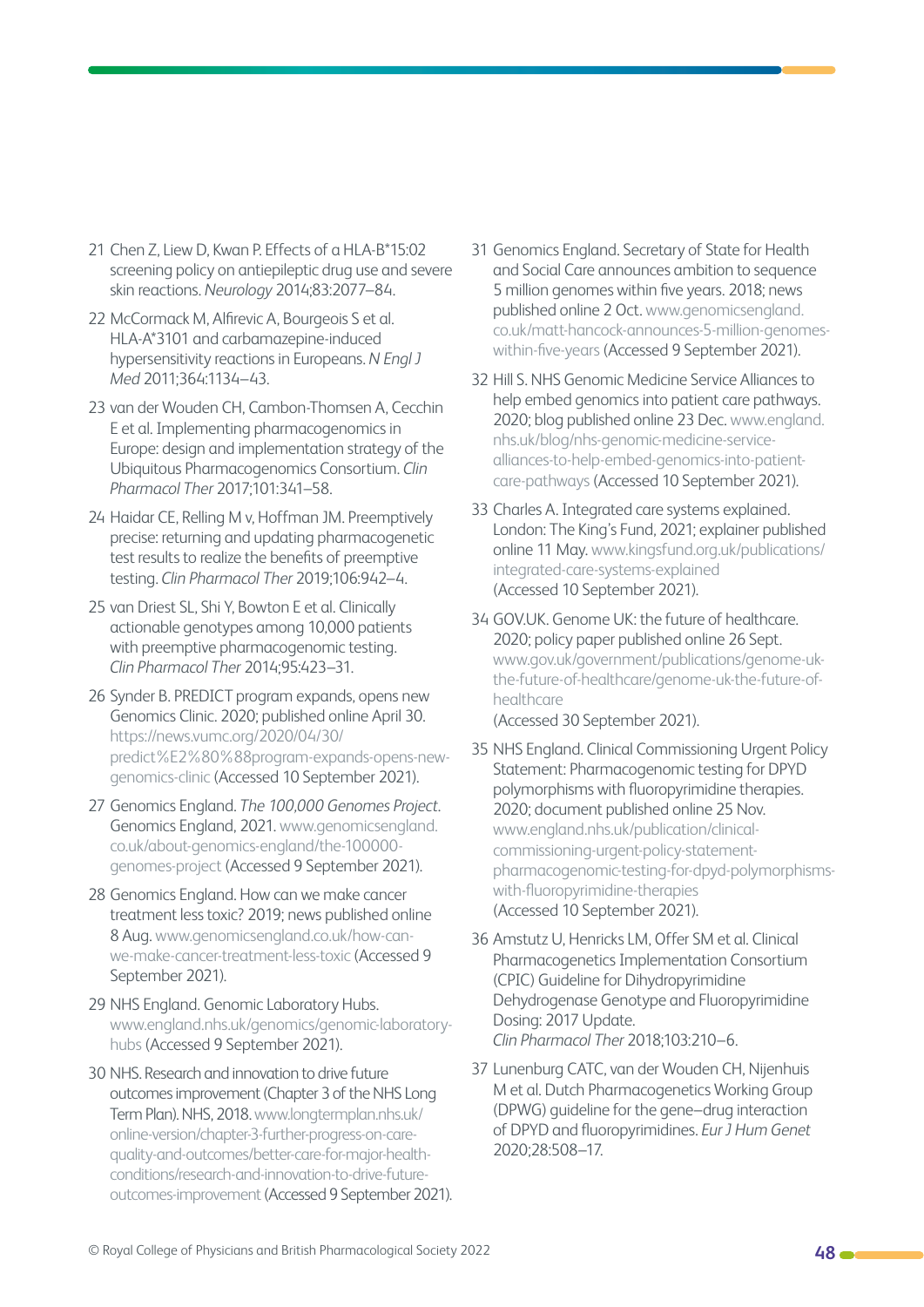- 38 Wigle TJ, Tsvetkova E v., Welch SA, Kim RB. DPYD and fluorouracil-based chemotherapy: mini review and case report. *Pharmaceutics* 2019;11:199.
- 39 Meulendijks D, Henricks LM, Sonke GS et al. Clinical relevance of DPYD variants c.1679T>G, c.1236G>A/ HapB3, and c.1601G>A as predictors of severe fluoropyrimidine-associated toxicity: A systematic review and meta-analysis of individual patient data. *Lancet Oncol* 2015;16:1639–50.
- 40 Henricks LM, Lunenburg CATC, de Man FM et al. DPYD genotype-guided dose individualisation of fluoropyrimidine therapy in patients with cancer: a prospective safety analysis. *Lancet Oncol* 2018;19:1459–67.
- 41 NHS England. Clinical Commissioning Urgent Policy Statement Pharmacogenomic testing for DPYD polymorphisms with fluoropyrimidine therapies [URN 1869] (200603P). 2020. [www.england.nhs.](http://www.england.nhs.uk/wp-content/uploads/2020/11/1869-dpyd-policy-statement.pdf) [uk/wp-content/uploads/2020/11/1869-dpyd-policy](http://www.england.nhs.uk/wp-content/uploads/2020/11/1869-dpyd-policy-statement.pdf)[statement.pdf](http://www.england.nhs.uk/wp-content/uploads/2020/11/1869-dpyd-policy-statement.pdf) (Accessed 7 August 2021).
- 42 Fargher E, Eddy C, Newman W et al. Patients' and healthcare professionals' views on pharmacogenetic testing and its future delivery in the NHS. *Pharmacogenomics* 2007;8:1511–9.
- 43 Department of Health and Social Care. *National overprescribing review report*. DHSC, 2021. [www.gov.uk/government/publications/national](http://www.gov.uk/government/publications/national-overprescribing-review-report)[overprescribing-review-report](http://www.gov.uk/government/publications/national-overprescribing-review-report)  (Accessed 30 September 2021).
- 44 Krause KM, Serio AW, Kane TR, Connolly LE. Aminoglycosides: an overview. *Cold Spring Harb Perspect Med* 2016;6:a027029.
- 45 Prezant TR, Agapian J v., Bohlman MC et al. Mitochondrial ribosomal RNA mutation associated with both antibiotic–induced and non–syndromic deafness. *Nat Genet* 1993;4:289–94.
- 46 McDermott JH, Wolf J, Hoshitsuki K et al. Clinical Pharmacogenetics Implementation Consortium Guideline for the use of aminoglycosides based on *MT-RNR1* genotype. *Clin Pharmacol Ther*  2022;111:366–72 (Epub 20 June 2021).
- 47 Prayle A, Watson A, Fortnum H, Smyth A. Side effects of aminoglycosides on the kidney, ear and balance in cystic fibrosis. *Thorax* 2010;65:654–8.
- 48 Dean L. Gentamicin therapy and MT-RNR1 genotype. In: Pratt VM, Scott SA, Pirmohamed M et al, editors. *Medical Genetics Summaries*. Bethesda, MD: National Center for Biotechnology Information, 2021:311–5.
- 49 Medicines and Healthcare products Regulatory Agency. Aminoglycosides (gentamicin, amikacin, tobramycin, and neomycin): increased risk of deafness in patients with mitochondrial mutations. *Drug Safety Update* 2021;14.
- 50 McDermott JH, Mahood R, Stoddard D et al. Pharmacogenetics to Avoid Loss of Hearing (PALOH) trial: a protocol for a prospective observational implementation trial. *BMJ Open* 2021;11:e044457.
- 51 Vears DF, Borry P, Savulescu J, Koplin JJ. Old challenges or new issues? Genetic health professionals' experiences obtaining informed consent in diagnostic genomic sequencing. *AJOB Empirical Bioethic*s 2021;12:12–23 (published online 5 October 2020).
- 52 Zhu Y, Moriarty JP, Swanson KM et al. A model-based cost-effectiveness analysis of pharmacogenomic panel testing in cardiovascular disease management: preemptive, reactive, or none? *Genetics in Medicine 2020 23:3* 2020;23:461–70.
- 53 Turner R, Newman W, Bramon E et al. Pharmacogenomics in the UK National Health Service: opportunities and challenges. *Pharmacogenomics* 2020;21:1237–46.
- 54 Thorn C, Klein T, Altman R. Codeine and morphine pathway. *Pharmacogenet* Genomics 2009;19:556–8.
- 55 Crews KR, Monte AA, Huddart R et al. Clinical Pharmacogenetics Implementation Consortium Guideline for CYP2D6, OPRM1, and COMT Genotypes and Select Opioid Therapy. *Clin Pharmacol Ther* 2021;110:888–96.
- 56 Poulsen L, Brøsen K, Arendt-Nielsen L, Gram LF, Elbæk K, Sindrup SH. Codeine and morphine in extensive and poor metabolizers of sparteine: pharmacokinetics, analgesic effect and side effects. *Eur J Clin Pharmacol* 1996;51:289–95.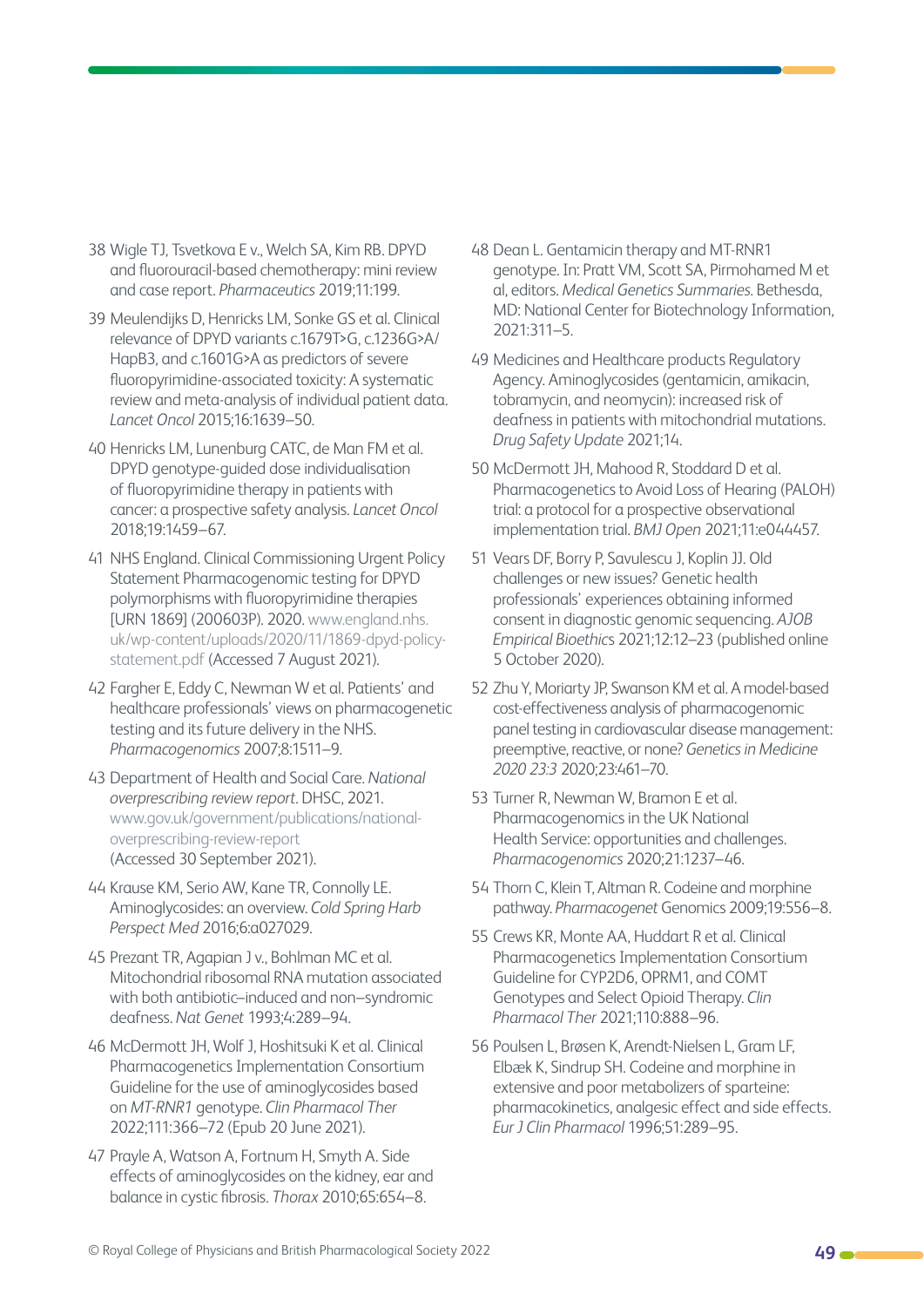- 57 Persson K, Sjostrom S, Sigurdardottir I, Molnar V, Hammarlund-Udenaes M, Rane A. Patientcontrolled analgesia (PCA) with codeine for postoperative pain relief in ten extensive metabolisers and one poor metaboliser of dextromethorphan. *Br J Clin Pharmaco*l 1995;39:182–6.
- 58 VanderVaart S, Berger H, Sistonen J et al. CYP2D6 polymorphisms and codeine analgesia in postpartum pain management: A pilot study. *Ther Drug Monit* 2011;33:425–32.
- 59 Smith DM, Weitzel KW, Elsey AR et al. CYP2D6-guided opioid therapy improves pain control in CYP2D6 intermediate and poor metabolizers: a pragmatic clinical trial. *Genet Med* 2019;21:1842–50.
- 60 He YJ, Brockmöller J, Schmidt H, Roots I, Kirchheiner J. CYP2D6 ultrarapid metabolism and morphine/ codeine ratios in blood: Was it codeine or heroin? *J Anal Toxicol* 2008;32:178–82.
- 61 Kirchheiner J, Schmidt H, Tzvetkov M et al. Pharmacokinetics of codeine and its metabolite morphine in ultra-rapid metabolizers due to CYP2D6 duplication. *Pharmacogenomics* J 2007;7:257–65.
- 62 Gasche Y, Daali Y, Fathi M et al. Codeine intoxication associated with ultrarapid CYP2D6 metabolism. *N Engl J Med* 2004;351.
- 63 Kelly LE, Rieder M, van den Anker J et al. More codeine fatalities after tonsillectomy in North American children. *Pediatrics* 2012;129:2011–538.
- 64 Codeine phosphate 30mg tablets summary of product characteristics (SmPC). Wockhardt UK Ltd, 2020. [www.medicines.org.uk/emc/product/2375/](http://www.medicines.org.uk/emc/product/2375/smpc#gref) [smpc#gref](http://www.medicines.org.uk/emc/product/2375/smpc#gref) (Accessed 14 August 2021).
- 65 Marchant G, Lindor R. Genomic malpractice: an emerging tide or gentle ripple? *Food and Drug Law Journal* 2018;73:1–38.
- 66 Mega JL, Simon T, Collet JP et al. Reduced-function CYP2C19 genotype and risk of adverse clinical outcomes among patients treated with clopidogrel predominantly for PCI: a meta-analysis. *JAMA* 2010;304:1821–30.
- 67 Claassens DMF, Vos GJA, Bergmeijer TO et al. A Genotype-Guided Strategy for Oral P2Y<sub>12</sub> Inhibitors in Primary PCI. *N Engl J Med* 2019;381:1621–31.
- 68 Pereira NL, Farkouh ME, So D et al. Effect of Genotype-Guided Oral P2Y12 Inhibitor Selection vs Conventional Clopidogrel Therapy on Ischemic Outcomes after Percutaneous Coronary Intervention: The TAILOR-PCI Randomized Clinical Trial. *JAMA* 2020;324:761–71.
- 69 Wang Y, Meng X, Wang A et al. Ticagrelor versus clopidogrel in CYP2C19 loss-of-function carriers with stroke or TIA. *N Engl J Med* 2021;385:2520–30.
- 70 Bioindustry Association, Wellcome Sanger Institute and Medicines Discovery Catapult. *Genomics nation: a benchmark of the size and strengths of the UK genomics sector*. July 2021. [www.bioindustry.](http://www.bioindustry.org/uploads/assets/2b60cf38-020b-4a97-8d8f84bb464b8b7d/BIOJ8942-Genomics-Report-210728-WEB.pdf) [org/uploads/assets/2b60cf38-020b-4a97-](http://www.bioindustry.org/uploads/assets/2b60cf38-020b-4a97-8d8f84bb464b8b7d/BIOJ8942-Genomics-Report-210728-WEB.pdf) [8d8f84bb464b8b7d/BIOJ8942-Genomics-Report-](http://www.bioindustry.org/uploads/assets/2b60cf38-020b-4a97-8d8f84bb464b8b7d/BIOJ8942-Genomics-Report-210728-WEB.pdf)[210728-WEB.pdf](http://www.bioindustry.org/uploads/assets/2b60cf38-020b-4a97-8d8f84bb464b8b7d/BIOJ8942-Genomics-Report-210728-WEB.pdf) (Accessed 16 February 2021).